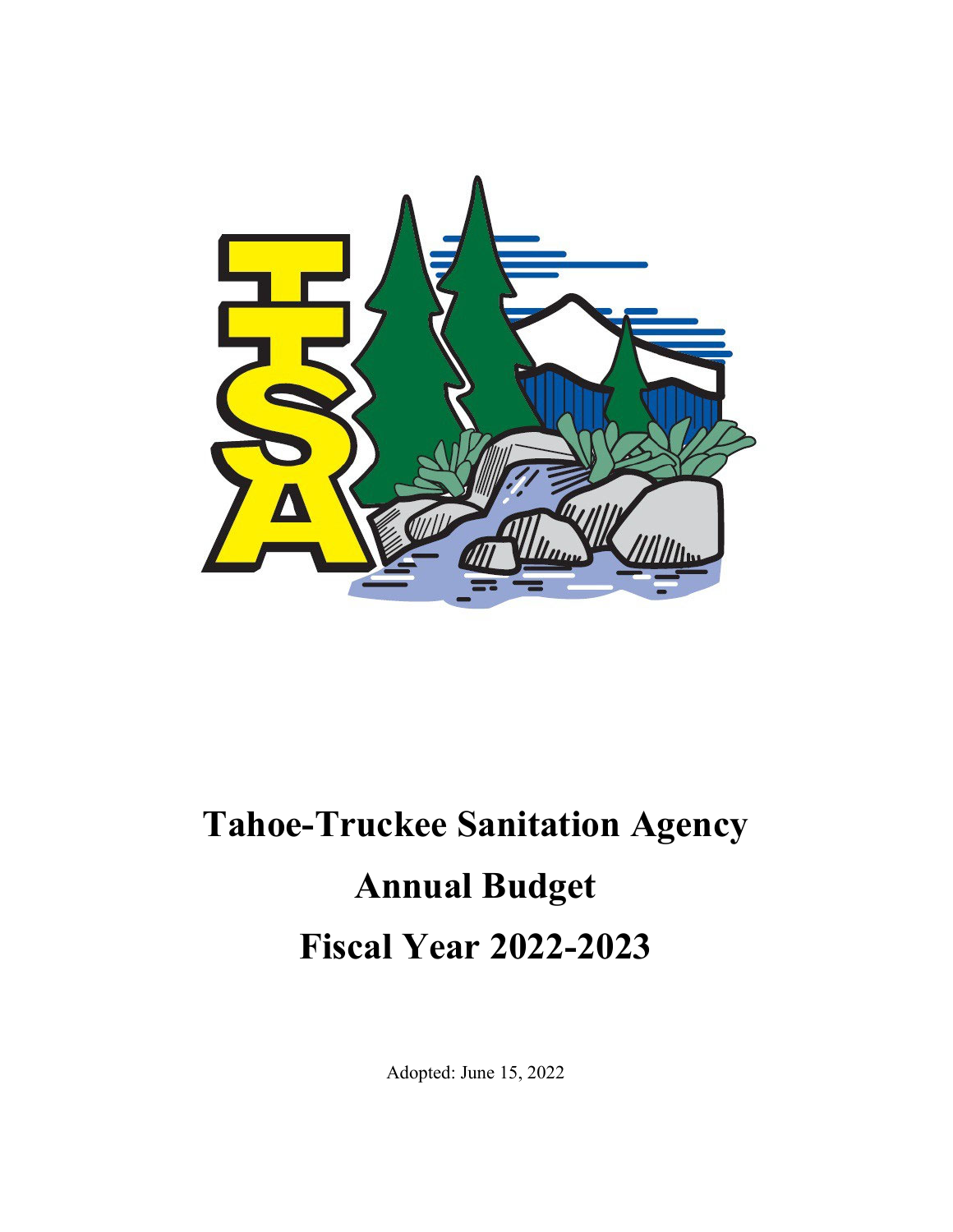**Tahoe‐Truckee Sanitation Agency Annual Budget Fiscal Year 2022‐2023**

#### **Board of Directors**

Dan Wilkins, President Blake Tresan, Vice President Dale Cox, Director S. Lane Lewis, Director David Smelser, Director

#### **Agency Budget Team**

LaRue Griffin, General Manager Crystal Sublet, Finance and Administrative Department Manager Michelle Mackey, Accounting Supervisor Jay Parker, Engineering Department Manager Mike Smith, Safety Officer Aaron Carlsson, Senior Engineer Michael Peak, Operations Department Manager Greg O'Hair, Chief Plant Operator Jason Hays, Laboratory Director Richard Pallante, Maintenance Department Manager Paul Shouse, E&I Supervisor Tanner McGinnis, Maintenance Supervisor Kevin Woods, Information Technology Specialist

#### **Agency Office**

13720 Butterfield Drive Truckee, CA 96161 530.587.2525 (Office) 530.587.5840 (Fax)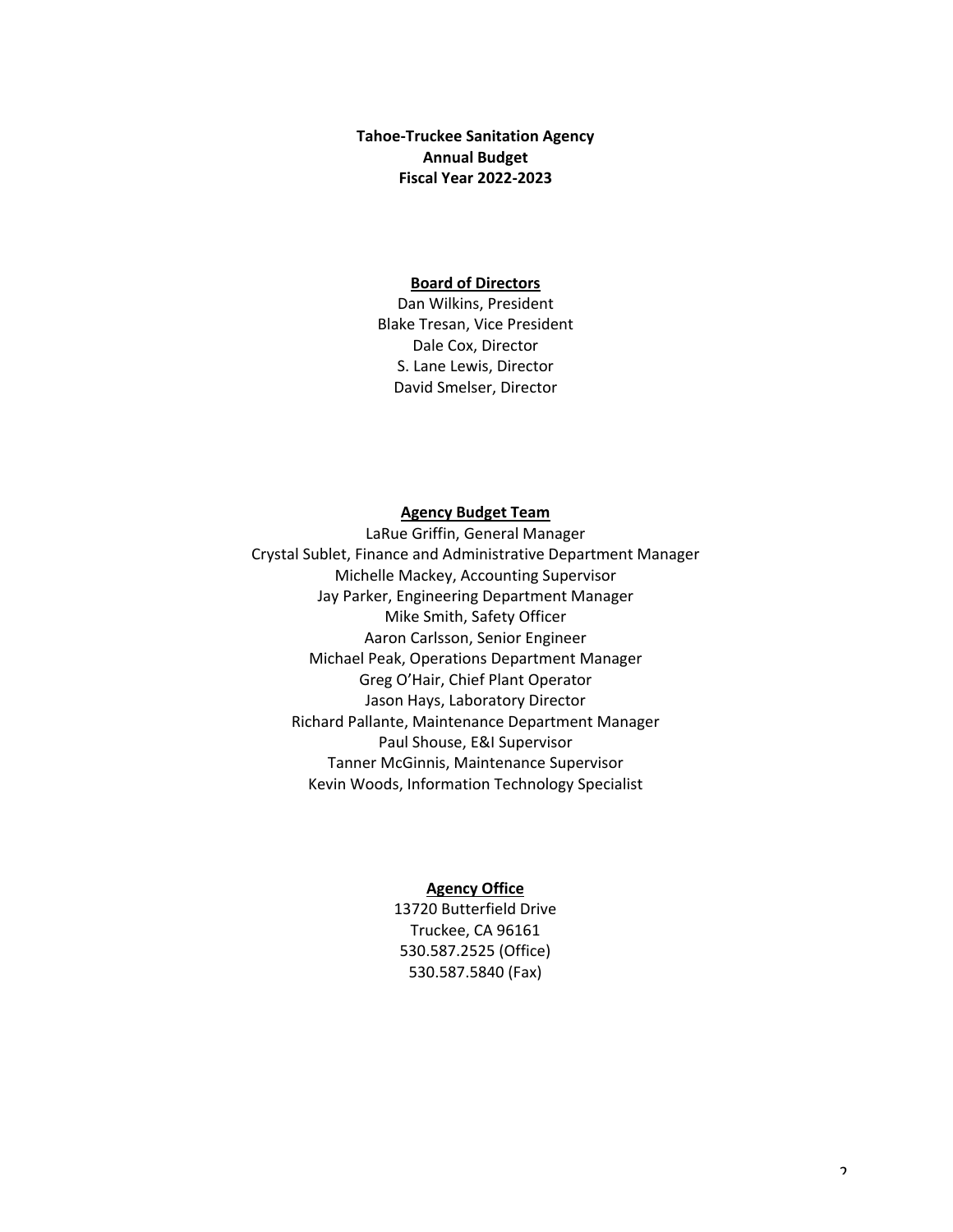# **Table of Contents**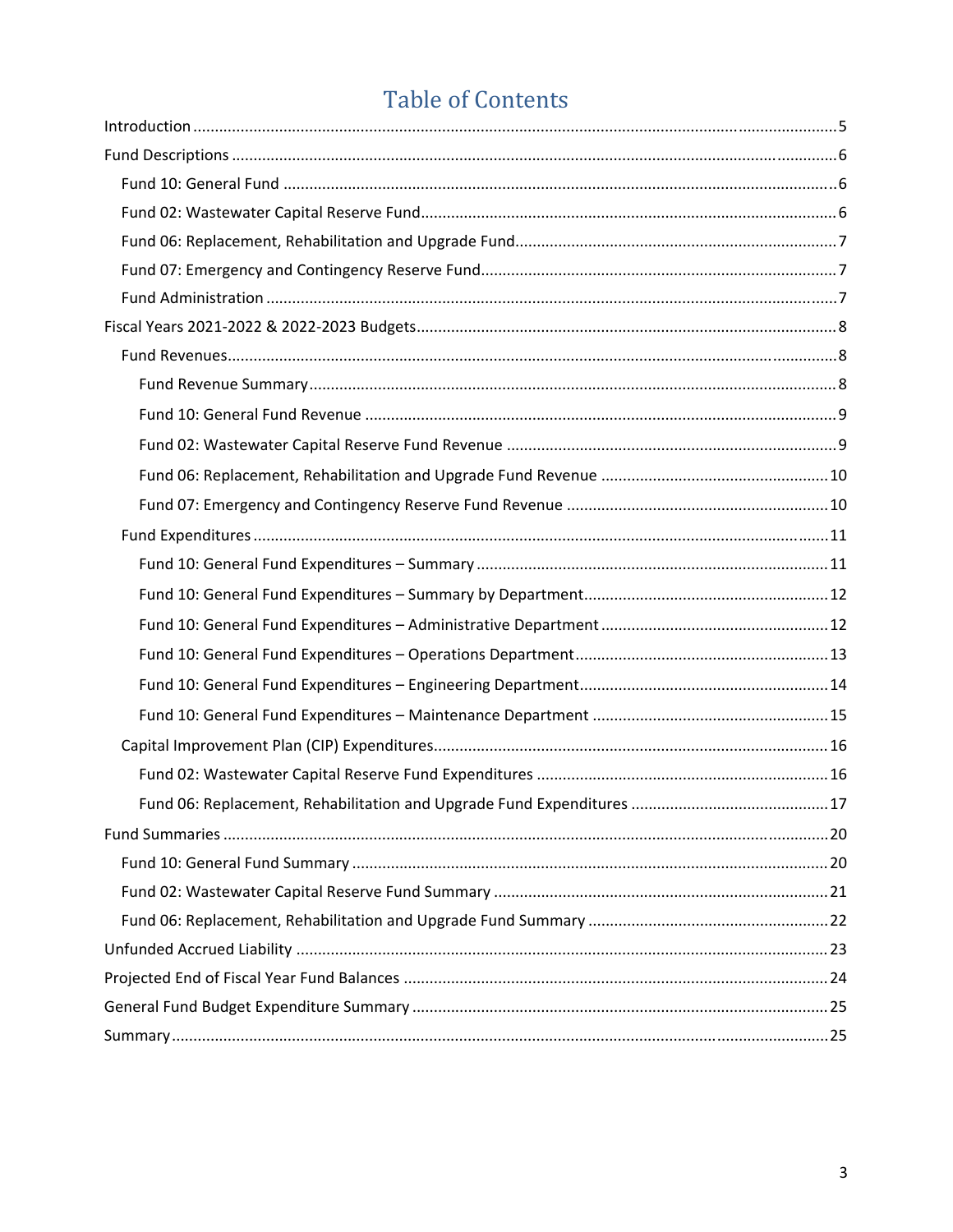# **Table Index**

| Table 12: 2022-2023 Wastewater Capital Reserve Fund CIP Expenditures (5-Year)16    |  |
|------------------------------------------------------------------------------------|--|
| Table 13: Replacement, Rehabilitation and Upgrade Fund CIP Expenditures (5-Year)17 |  |
|                                                                                    |  |
|                                                                                    |  |
|                                                                                    |  |
|                                                                                    |  |
|                                                                                    |  |

# **Appendix**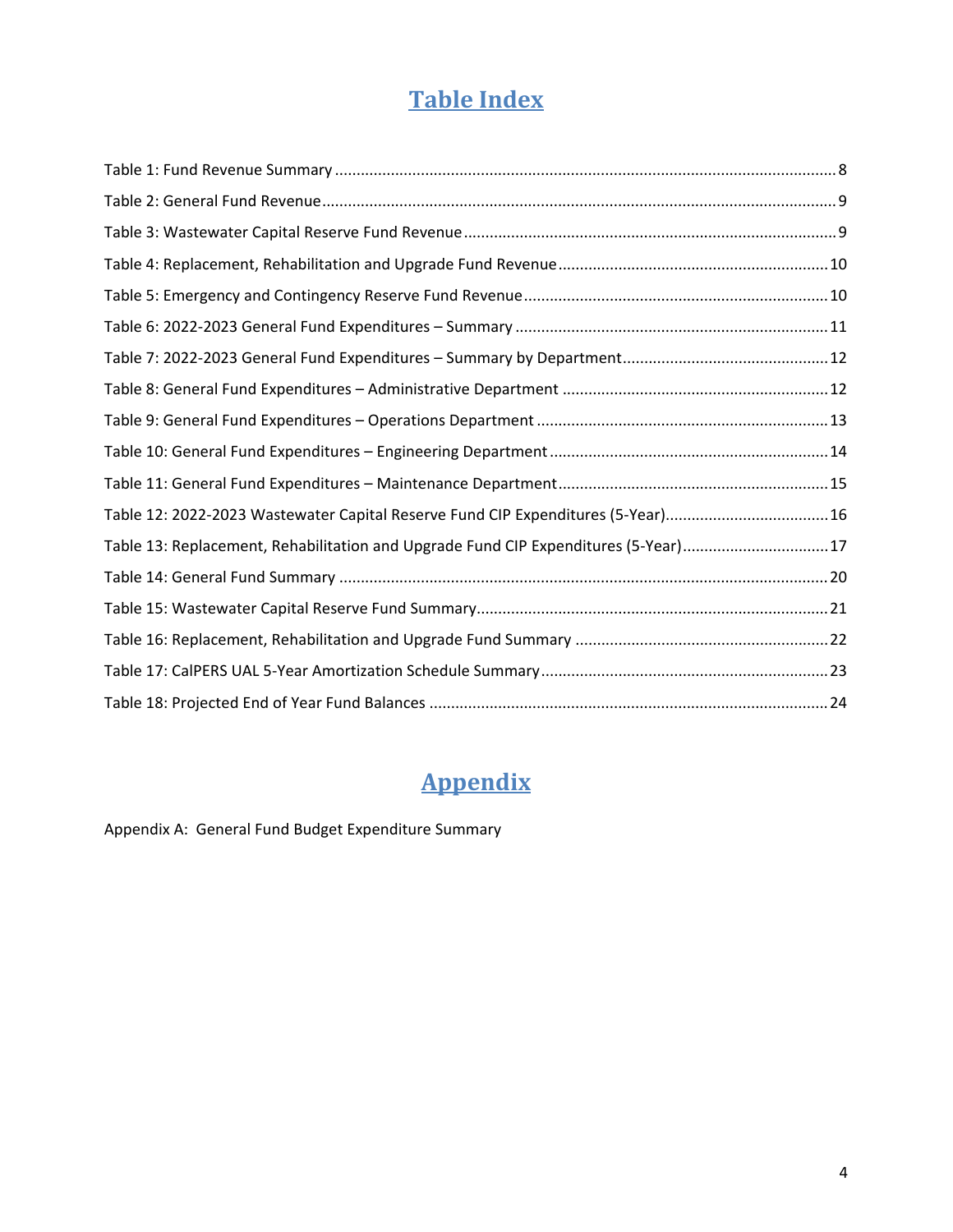# Introduction

The Tahoe Truckee Sanitation Agency (Agency or T‐TSA) was formed on May 1, 1972, to comply with the Porter‐Cologne Water Quality Control Act and to provide wastewater treatment to the communities of north and west shores of Lake Tahoe, Truckee, and the Truckee River corridor. T‐TSA owns, operates, and maintains the Truckee River Interceptor (TRI) and Water Reclamation Plant (WRP). T‐TSA collects and treats sewerage from its five (5) member Districts: North Tahoe Public Utility District, Tahoe City Public Utility District, Alpine Springs County Water District, Olympic Valley Public Utility District and Truckee Sanitary District. The NorthStar Community Services District also contributes wastewater to T‐TSA, via the Truckee Sanitary District sewer collection system, however, it is not considered a member district. T‐TSA is governed by a five (5) member Board of Directors and each Director is appointed from each of the member districts.

The TRI is approximately 19 miles, ranges in diameter from 18-inches to 42-inches and conveys wastewater to the WRP. The WRP provides advanced treatment of all wastewater flows and is capable of treating a maximum 7‐day average flow during the summer months of 9.6 million gallons per day (MGD) and has a peak instantaneous flow capacity of 15.4 MGD. The wastewater treatment process consists of screening, grit removal, primary clarification, high‐purity oxygen activated sludge treatment, phosphorus stripping, chemical phosphorus removal, recarbonation, biological nitrogen removal, granular media filtration, disinfection, and odor control. The final effluent from the WRP is discharged to disposal fields, via sub‐surface flow.

The mission of T-TSA is to:

- Operate and maintain the wastewater treatment plant and related facilities in a sound, efficient and effective manner.
- Maintain a workplace that fosters professional growth and job satisfaction.
- Protect its assets and investments through sound financial policies and practices.
- Improve service through long‐range planning and the wise use of technology.
- Lead the discussion of strategy development for regional wastewater issues for the benefit of all customers and the environment.

The Agency maintains numerous funds which are collectively utilized for (1) maintaining the daily operations of the Agency, (2) implementation of capital improvement projects, and (3) maintaining reserves. Daily operations are administered through the General Fund (Fund 10). Capital improvements which are designated as individual projects estimated at \$25,000 or greater are administered through two funds: Wastewater Capital Reserve Fund (Fund 02) and Replacement, Rehabilitation and Upgrade Fund (Fund 06) depending on the project scope. The Emergency and Contingency Reserve Fund (Fund 07) is the reserve fund to manage Agency financial obligations, mitigate risks due to revenue shortfalls and unanticipated expenses, aid in long‐term financial planning, and insulate ratepayers from large, abrupt increases in service charges.

This annual budget is prepared to project revenues and expenditures that are anticipated for the daily operations of the Agency for fiscal year 2022‐2023 commencing July 1, 2022, through June 30, 2023, and to plan for capital improvements over the next five (5) fiscal years. The operating budget and capital improvement plan (CIP) formats for fiscal year 2022‐2023 are similar to the past fiscal year.

This annual budget includes the following: (1) a review of fiscal year 2021‐2022 revenues and expenditures; (2) fiscal year 2022‐2023 revenues; (3) fiscal year 2022‐2023 expenditures; (4) capital improvements plan (5‐year); (5) fund summaries; (6) Unfunded Accrued Liability; (7) end of year projected balances; and (8) General Fund budget expenditures summary.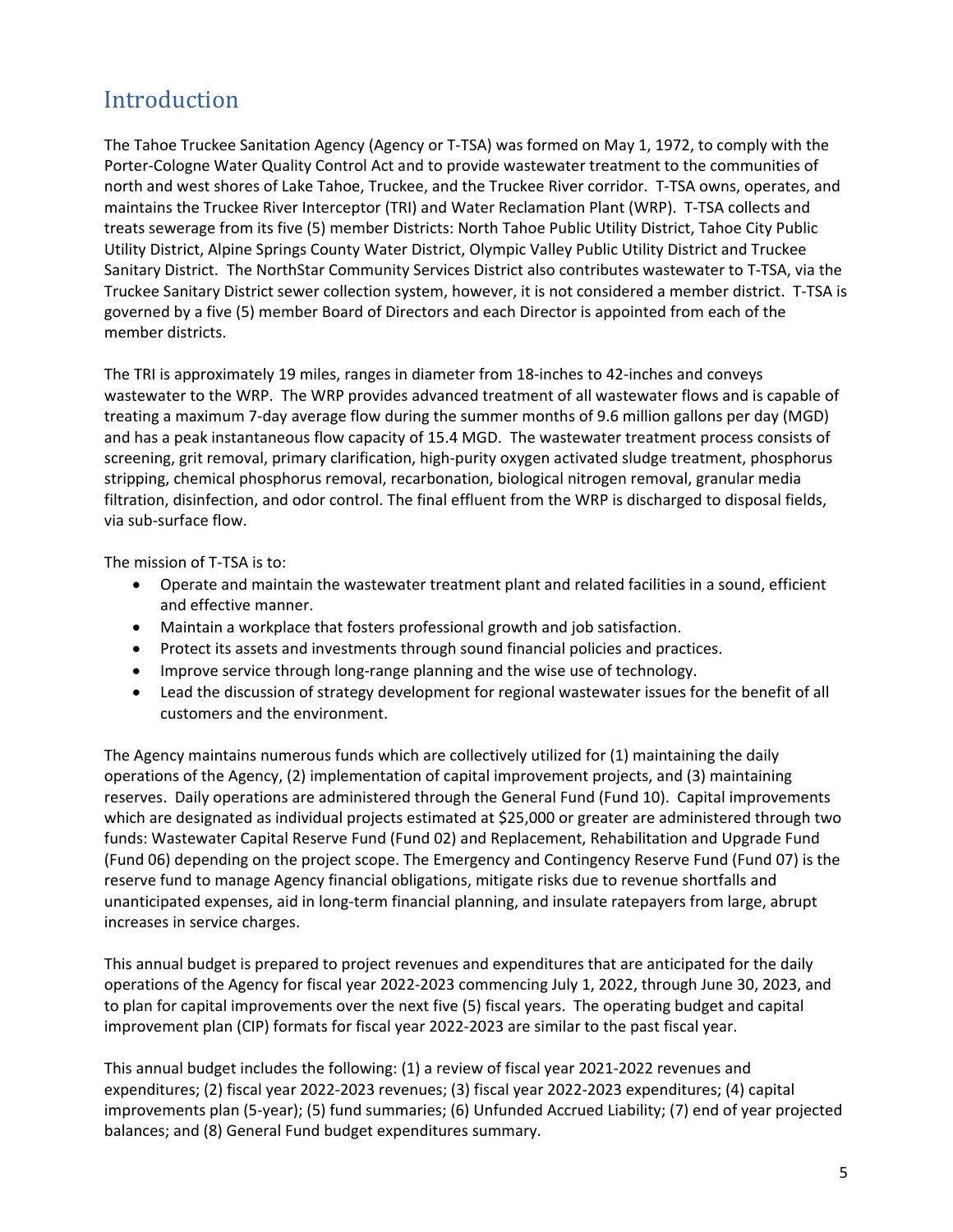It should be noted, references to fiscal year will include the "FY" acronym followed by the end of fiscal year numeric value. For example, fiscal year 2021‐2022 may be referenced as FY22.

# Fund Descriptions

The Agency maintains its assets through various funds and bank institutions. There is one (1) operating fund (Fund 10) and three (3) reserve funds (Funds 02, 06 & 07). The Agency's Fund Policy can be referenced from its website (www.ttsa.net). The descriptions and assigned fund numbers of each fund are as follows:

### Fund 10: General Fund

The General Fund revenue source is provided through the collection of property tax revenue, sewer service charges, fund interest, and miscellaneous revenue. The fund is used to pay the costs and expenses relating to the operation and maintenance of the wastewater transport, treatment, disposal, and related facilities, including expenditures to support the Administrative, Operations, Maintenance, and Engineering departments.

The General Fund amount shall be fixed at the beginning of each fiscal year as part of the budget process. It ordinarily shall be in an amount equal to 60% of the annually budgeted expenses plus the annually budgeted Unfunded Accrued Liability (UAL) payment. At the end of each fiscal year, surplus money in the General Fund exceeding this minimum target balance shall be transferred to the Replacement, Rehabilitation and Upgrade Fund. If at the end of fiscal year, the General Fund does not have a surplus equal to 60% of the annually budgeted expenses plus the annually budgeted UAL payment, monies from the Replacement, Rehabilitation and Upgrade Fund shall be transferred to the General Fund to meet the minimum target balance.

### Fund 02: Wastewater Capital Reserve Fund

The Wastewater Capital Reserve Fund is funded from connection fee revenue and fund interest. The purpose of the fund is to finance capital improvement and expansion facility projects that are necessary or appropriate to provide capacity to serve new development within the Agency's boundaries and to maintain a high level of sewer service for the benefit of such new development. The fund will be used for such capital improvement projects estimated to cost \$25,000 or greater. A capital improvement project costing less than \$25,000 generally will be funded from the General Fund. The Wastewater Capital Reserve Fund is a restricted fund; therefore, monies in the fund shall not be used for any other purpose or transferred to any other fund.

The Wastewater Capital Reserve Fund also may be borrowed from or directly used to cover in part uninsured emergency and catastrophic losses to capital facilities, including the sewage treatment plant and interceptor pipelines (facilities which benefit both new and existing development), and other necessary capital facility reserve needs.

The Wastewater Capital Reserve Fund balance shall be equal to the unexpended connection fee revenue balance. The Agency periodically will evaluate and adjust the connection fee amounts as appropriate in light of the anticipated future development plans and expectations and capacity expansion requirements. The Wastewater Capital Reserve Fund shall have a minimum target balance equal to fifty percent (50%) of the projected five years (current, plus four) of the planned budget for the capital improvement projects.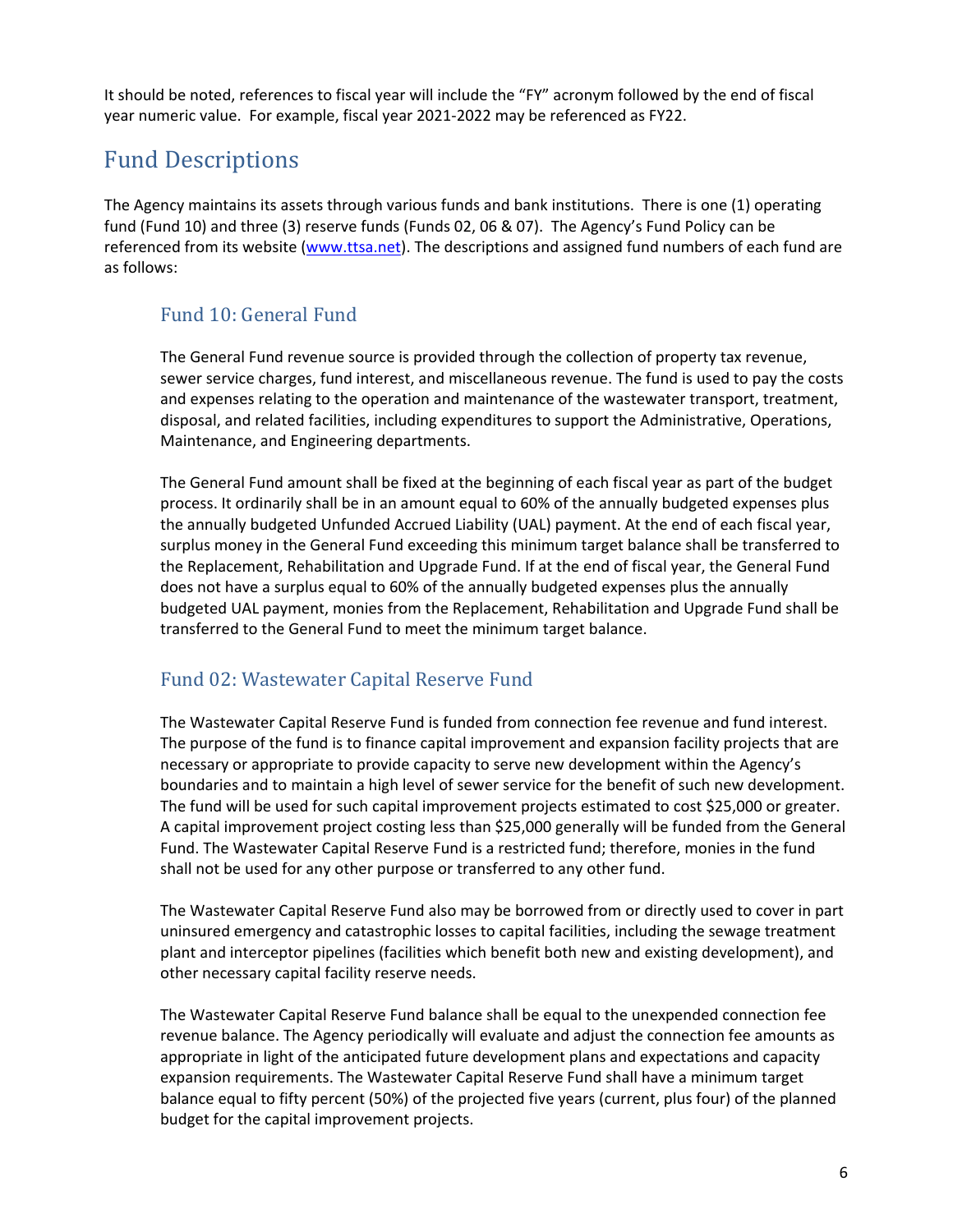### Fund 06: Replacement, Rehabilitation and Upgrade Fund

The Replacement, Rehabilitation and Upgrade Fund is funded from the transfer of monies from the General Fund as described above and fund interest. The purpose of the fund is to finance capital improvement projects to replace, rehabilitate and upgrade the existing plant, facilities, equipment, and appurtenances. The fund will be used for such capital improvement projects estimated to cost \$25,000 or greater. A capital improvement project costing less than \$25,000 generally will be funded from the General Fund.

The Replacement, Rehabilitation and Upgrade Fund balance shall be equal to the unexpended revenue balance of transfers to and from the General Fund. The Agency periodically will evaluate and adjust the target balance as appropriate in light of the anticipated future capital needs of the wastewater system. The Replacement, Rehabilitation and Upgrade Fund shall have a minimum target balance equal to fifty percent (50%) of the projected five years (current, plus four) of the planned budget for the capital improvement projects.

### Fund 07: Emergency and Contingency Reserve Fund

The Emergency and Contingency Reserve Fund is funded by available Agency funds and fund interest. The Agency periodically may fund the Emergency and Contingency Reserve Fund through an appropriation in the Agency budget. The Agency will strive to replenish the fund as part of the budget in any fiscal year following any year in which money was withdrawn from the fund.

The Emergency and Contingency Reserve Fund is intended to manage Agency financial obligations, mitigate risks due to revenue shortfalls and unanticipated expenses, aid in long‐term financial planning, and insulate ratepayers from large, abrupt increases in service charges. The fund is established for the following purposes and may be used for the following expenditures and needs: to fund costs and expenses arising out of or caused by an emergency or disaster; to fund unbudgeted and unanticipated capital improvements, repairs, and replacements; to pay unbudgeted and unanticipated operation, maintenance, management, or administrative expenses that are not covered by regular operating revenue; to pay uninsured losses; and, to cover other cash flow needs due to revenue delays or funding shortfalls.

The target fund balance is a minimum of \$4 million. The Agency Board will review this fund on an annual basis during the budget process and based on a recommendation of the General Manager, will establish the fund amount for the fiscal year in an amount that is a minimum of the target balance, unless otherwise determined by the Board.

### Fund Administration

All funds are deposited within the Local Agency Investment Fund (LAIF) which is an investment program for California local governments and special districts. The program offers local agencies the opportunity to participate in a major portfolio, which invests hundreds of millions of dollars of pooled funds, using the investment expertise of the State Treasurer's Office investment staff.

As monies are required for expenditures, they are withdrawn from LAIF and placed in financial institutions for further distribution. All financial transactions in LAIF are recorded and fund balances are disseminated through Agency accounting procedures.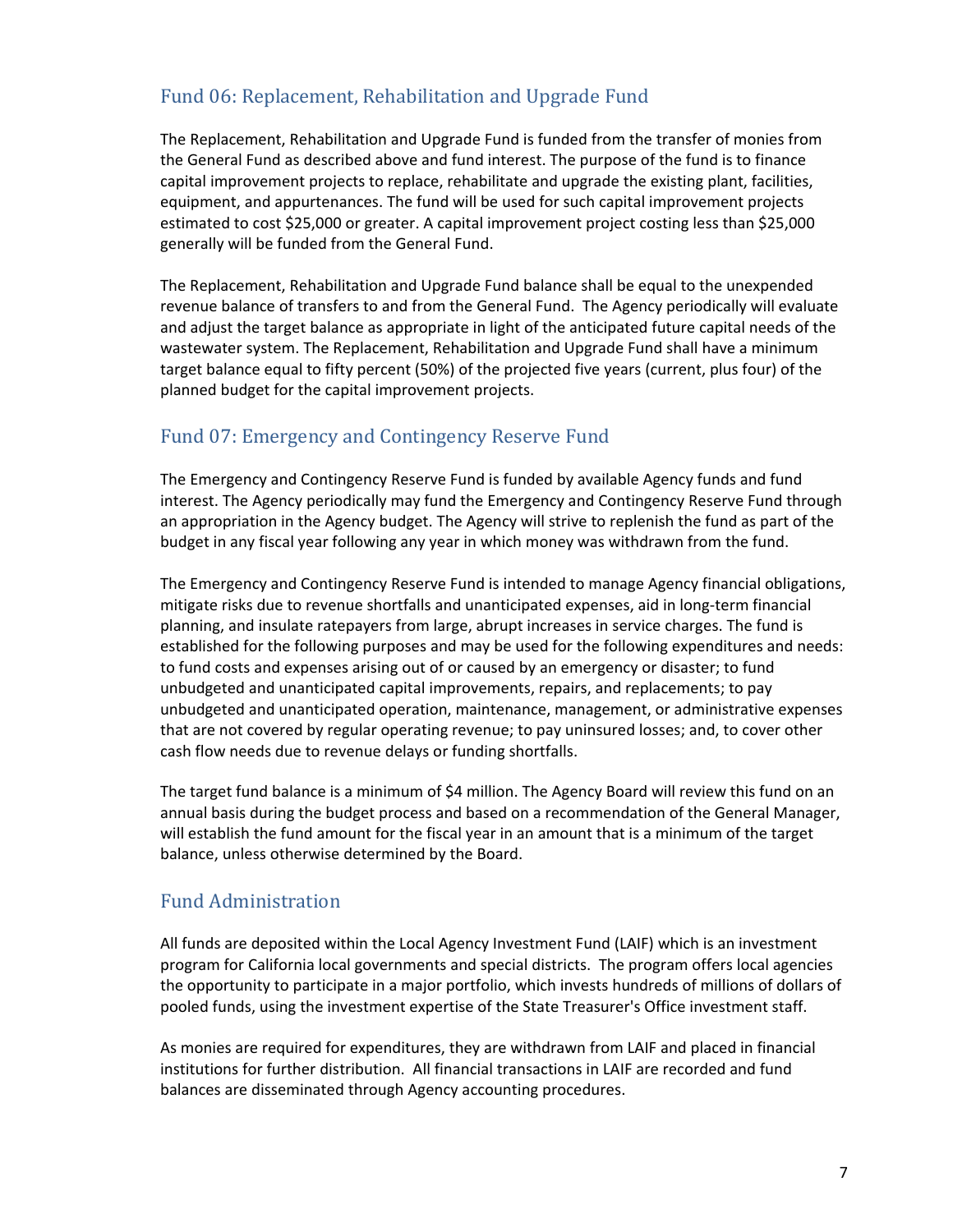# Fiscal Years 2021-2022 & 2022-2023 Budgets

### Fund Revenues

### Fund Revenue Summary

### **Fiscal Year 2021‐2022:**

FY22 projected actuals are 100.4% of the FY22 projected budget, or \$78K over budget.

### **Fiscal Year 2022‐2023:**

FY23 revenue budget is approximately 3.3%, or \$645K greater than FY22 projected actuals revenue.

When evaluating budgets for both fiscal years, FY23 budget is 103.7% of FY22 budget equating to an increase of approximately \$723K.

It should be noted, the Fund Interest for all funds have been budgeted to substantially increase as LAIF interest rates are expected to increase over the fiscal year. LAIF interest rates were 0.24% in Q1 of FY22 and are projected to steadily increase in FY23; therefore, a projection of 1.0% was used for the FY23 budget.

### *Table 1: Fund Revenue Summary*

| <b>Description</b>                                | 2021/2022<br>Budget (\$) | 2021/2022<br>Projected<br>Actuals (\$) | 2021/2022<br>Projected<br>Actuals % used<br>of 2021/2022<br>Budget (%) | 2022/2023<br>Budget (\$) | 2022/2023<br>Budget vs.<br>2021/2022<br>Projected<br>Actuals (%) | 2022/2023<br>Budget vs.<br>2021/2022<br>Budget (%) |
|---------------------------------------------------|--------------------------|----------------------------------------|------------------------------------------------------------------------|--------------------------|------------------------------------------------------------------|----------------------------------------------------|
| General Fund (#10)                                | 17,325,000               | 17,397,000                             | 100.4%                                                                 | 17,751,000               | 102.0%                                                           | 102.5%                                             |
| Wastewater Capital Reserve Fund (#2)              | 2,100,000                | 2,151,500                              | 102.5%                                                                 | 2,320,000                | 107.8%                                                           | 110.5%                                             |
| Replacement, Rehabilitation and Upgrade Fund (#6) | 45,000                   | 18,000                                 | 40.0%                                                                  | 87,000                   | 483.3%                                                           | 193.3%                                             |
| Emergency and Contingency Reserve Fund (#7)       | 35,000                   | 16,500                                 | 47.1%                                                                  | 70,000                   | 424.2%                                                           | 200.0%                                             |
| <b>Total Revenue</b>                              | 19,505,000               | 19,583,000                             | 100.4%                                                                 | 20,228,000               | 103.3%                                                           | 103.7%                                             |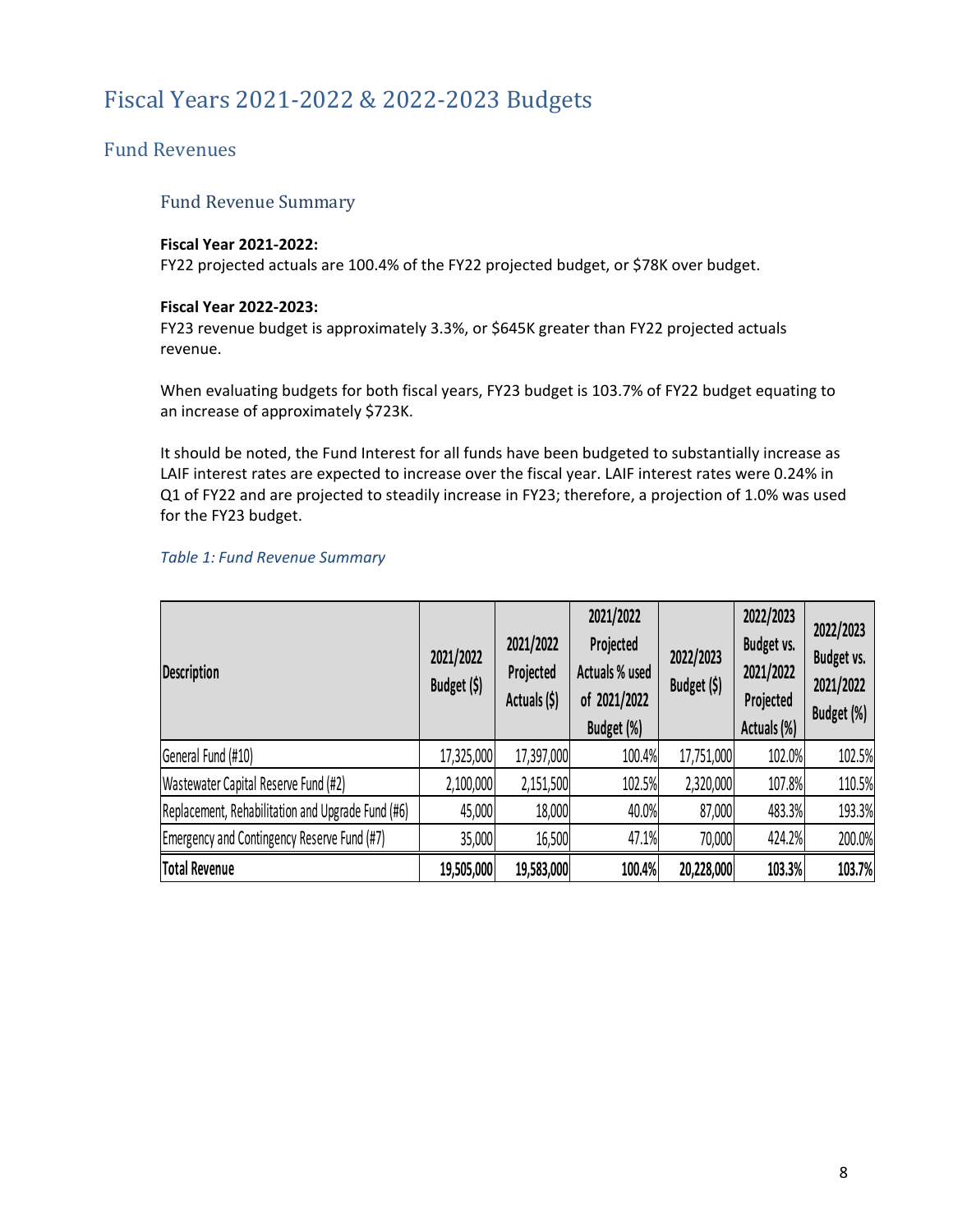### Fund 10: General Fund Revenue

### **Fiscal Year 2021‐2022**:

The FY22 projected actual revenues for the General Fund are 100.4% of the FY22 budget.

### **Fiscal Year 2022‐2023**:

The FY23 budget for the total General Fund revenues are 2.0% greater than the FY22 projected actuals, approximately \$354K.

When comparing the FY23 budget to prior year's budget, the increase is 2.5%, approximately \$426K. The increase is mainly due to a conservative expected growth of 1.0% for Sewer Service Charges and 4.0% in Ad Valorem revenue.

| <b>Description</b>          | 2021/2022<br>Budget (\$) | 2021/2022<br>Projected<br>Actuals (\$) | 2021/2022<br>Projected<br><b>Actuals % used</b><br>of 2021/2022<br>Budget (%) | 2022/2023<br>Budget (\$) | 2022/2023<br>Budget vs.<br>2021/2022<br>Projected<br>Actuals (%) | 2022/2023<br>Budget vs.<br>2021/2022<br>Budget (%) |
|-----------------------------|--------------------------|----------------------------------------|-------------------------------------------------------------------------------|--------------------------|------------------------------------------------------------------|----------------------------------------------------|
| Sewer Service Charges       | 13,287,000               | 13,040,000                             | 98.1%                                                                         | 13,171,000               | 101.0%                                                           | 99.1%                                              |
| Ad Valorem                  | 3,958,000                | 4,274,000                              | 108.0%                                                                        | 4,445,000                | 104.0%                                                           | 112.3%                                             |
| <b>Fund Interest</b>        | 40,000                   | 11,500                                 | 28.8%                                                                         | 45,000                   | 391.3%                                                           | 112.5%                                             |
| <b>Other Revenue</b>        | 15,000                   | 63,500                                 | 423.3%                                                                        | 65,000                   | 102.4%                                                           | 433.3%                                             |
| Temporary Discharge Permits | 25,000                   | 8,000                                  | 32.0%                                                                         | 25,000                   | 312.5%                                                           | 100.0%                                             |
| <b>Total Revenue</b>        | 17,325,000               | 17,397,000                             | 100.4%                                                                        | 17,751,000               | 102.0%                                                           | 102.5%                                             |

### *Table 2: General Fund Revenue*

### Fund 02: Wastewater Capital Reserve Fund Revenue

### **Fiscal Year 2021‐2022:**

The FY22 projected actual revenues for Wastewater Capital Reserve Fund are \$52K higher than the FY22 budget, approximately a 102.5% of budget.

### **Fiscal Year 2022‐2023:**

When evaluating the FY23 budgeted revenues compared to the FY22 projected actual revenues, there is an increase or 7.8%, approximately \$169K. This is due to a conservative approach of increasing Sewer Connection Fee revenue by 1.0% and an increase in the Fund Interest of 434.1% over projected actuals. As previously stated, LAIF interest rates are expected to increase in FY23.

When comparing FY23 budget to prior year budget FY22, there is a 10.5% increase, approximately \$220K.

| <b>Description</b>          | 2021/2022<br>Budget (\$) | 2021/2022<br>Projected<br>Actuals (\$) | 2021/2022<br>Projected<br>Actuals % used<br>of 2021/2022<br>Budget (%) | 2022/2023<br>Budget (\$) | 2022/2023<br>Budget vs.<br>2021/2022<br>Projected<br>Actuals (%) | 2022/2023<br><b>Budget vs.</b><br>2021/2022<br>Budget (%) |
|-----------------------------|--------------------------|----------------------------------------|------------------------------------------------------------------------|--------------------------|------------------------------------------------------------------|-----------------------------------------------------------|
| <b>Sewer Connection Fee</b> | 2,000,000                | 2,107,500                              | 105.4%                                                                 | 2,129,000                | 101.0%                                                           | 106.5%                                                    |
| <b>Fund Interest</b>        | 100,000                  | 44,000                                 | 44.0%                                                                  | 191.000                  | 434.1%                                                           | 191.0%                                                    |
| <b>Total Revenue</b>        | 2,100,000                | 2,151,500                              | 102.5%                                                                 | 2,320,000                | 107.8%                                                           | 110.5%                                                    |

### *Table 3: Wastewater Capital Reserve Fund Revenue*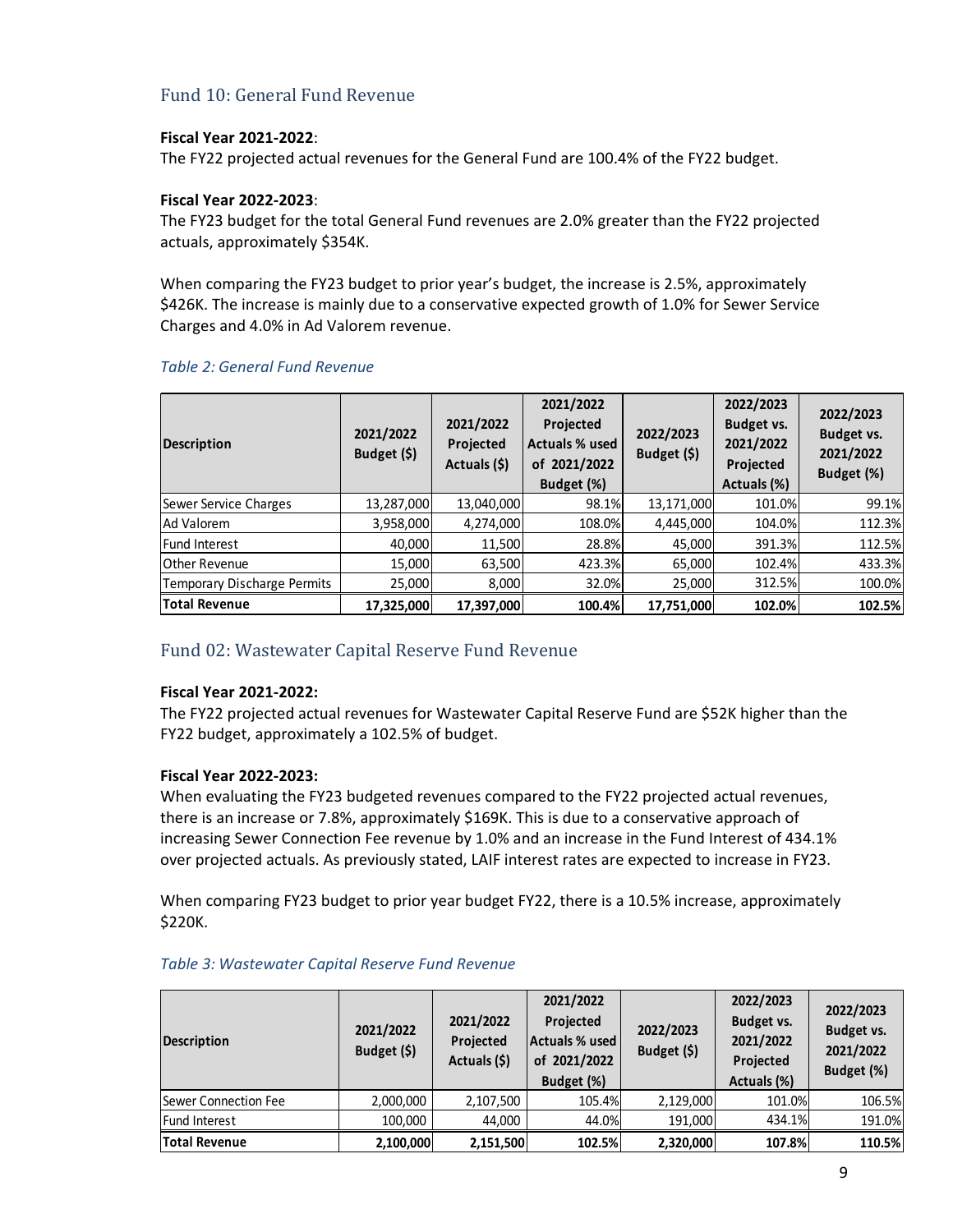### Fund 06: Replacement, Rehabilitation and Upgrade Fund Revenue

### **Fiscal Year 2021‐2022:**

FY22 projected actuals are approximately 40.0% of the FY22 budget, which is due to the low LAIF interest rates for the fiscal year.

### **Fiscal Year 2022‐2023:**

LAIF interest rates are expected to increase in FY23 from an average of 0.24% to an estimate of 1.0% in FY23; therefore, the FY23 budget is 483.3% of the FY22 projected actuals, resulting in an increase of \$69K.

When comparing year over year budgets, FY23 budget is 93.3% higher than the FY22 budget.

| <b>Description</b>   | 2021/2022<br>Budget (\$) | 2021/2022<br>Projected<br>Actuals (\$) | 2021/2022<br>Projected<br><b>Actuals % used</b><br>of 2021/2022<br>Budget (%) | 2022/2023<br>Budget (\$) | 2022/2023<br>Budget vs.<br>2021/2022<br>Projected<br>Actuals (%) | 2022/2023<br><b>Budget vs.</b><br>2021/2022<br>Budget (%) |
|----------------------|--------------------------|----------------------------------------|-------------------------------------------------------------------------------|--------------------------|------------------------------------------------------------------|-----------------------------------------------------------|
| <b>Fund Interest</b> | 45,000                   | 18,000                                 | 40.0%                                                                         | 87.000                   | 483.3%                                                           | 193.3%                                                    |
| Total Revenue        | 45,000                   | 18,000                                 | 40.0%                                                                         | 87,000                   | 483.3%                                                           | 193.3%                                                    |

### *Table 4: Replacement, Rehabilitation and Upgrade Fund Revenue*

### Fund 07: Emergency and Contingency Reserve Fund Revenue

### **Fiscal Year 2021‐2022:**

FY22 projected actuals are approximately 47.1% of the FY22 budget, which is due to the low LAIF interest rates for the fiscal year.

### **Fiscal Year 2022‐2023:**

LAIF interest rates are expected to increase in FY23; therefore, the FY23 budget is 424.2% of the FY22 projected actuals, resulting in an increase of \$54K.

When comparing year over year budgets, FY23 budget is 100.0% higher than the FY22 budget.

### *Table 5: Emergency and Contingency Reserve Fund Revenue*

| <b>Description</b> | 2021/2022<br>Budget (\$) | 2021/2022<br>Projected<br>Actuals (\$) | 2021/2022<br>Projected<br>Actuals % used<br>of 2021/2022<br>Budget (%) | 2022/2023<br>Budget (\$) | 2022/2023<br>Budget vs.<br>2021/2022<br>Projected<br>Actuals (%) | 2022/2023<br>Budget vs.<br>2021/2022<br>Budget (%) |
|--------------------|--------------------------|----------------------------------------|------------------------------------------------------------------------|--------------------------|------------------------------------------------------------------|----------------------------------------------------|
| Fund Interest      | 35,000                   | 16,500                                 | 47.1%                                                                  | 70,000                   | 424.2%                                                           | 200.0%                                             |
| Total Revenue      | 35,000                   | 16,500                                 | 47.1%                                                                  | 70,000                   | 424.2%                                                           | 200.0%                                             |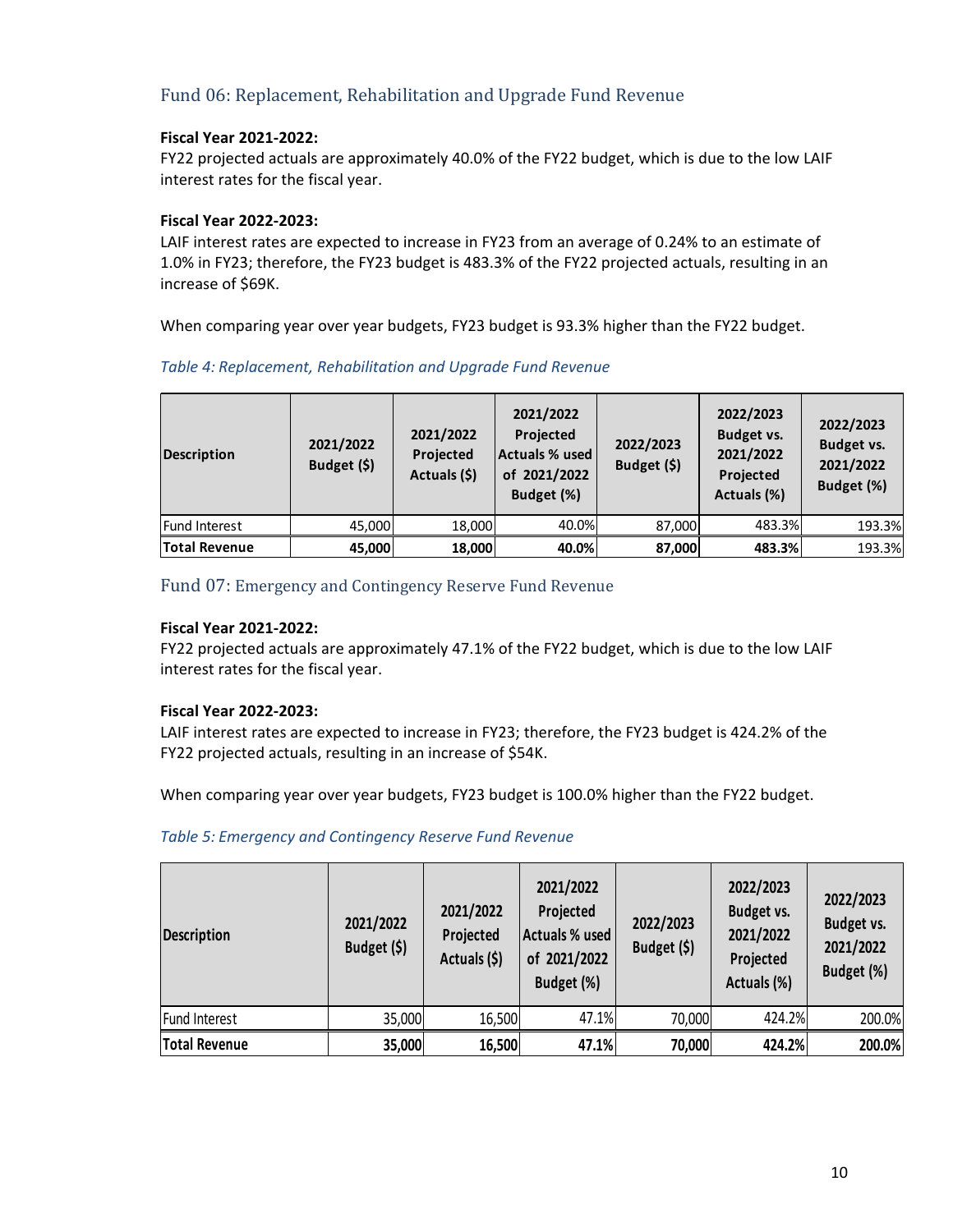### Fund Expenditures

### Fund 10: General Fund Expenditures – Summary

#### **Fiscal Year 2021‐2022:**

Projected actuals of FY22 are 89.2% of FY22 budget, approximately \$1.8M under budget. This is due to a reduction of spending in Employee Benefits, Office Expenses, Professional Services, and Supplies, Repairs and Maintenance.

### **Fiscal Year 2022‐2023:**

The FY23 expenditure budget is 119.3%, \$2.9M, of the FY22 projected actual expenditures. This is primarily due to larger increases in Salaries & Wages, Employee Benefits, Contractual Services, Utilities, and Supplies, Repairs & Maintenance. Note, when comparing FY23 budget to FY22 projected actuals, the projected actuals were under budget; therefore, inflating the variances slightly.

When comparing year over year budgets, the FY23 budget is 6.4%, \$1.1M, higher than the FY22 budget. This is primarily due to increases in Salaries & Wages, Contractual Services and Utilities. The Salaries & Wages increase is due to cost-of-living adjustments to all departments and one (1) additional FTE in the Maintenance department.

| <b>Description</b>                 | 2021/2022<br>Budget (\$) | 2021/2022<br>Projected<br>Actuals (\$) | 2021/2022<br>Projected<br>Actuals % used<br>of 2021/2022<br>Budget (%) | 2022/2023<br>Budget (\$) | 2022/2023<br>Budget vs.<br>2021/2022<br>Projected<br>Actuals (%) | 2022/2023<br><b>Budget vs.</b><br>2021/2022<br>Budget (%) |
|------------------------------------|--------------------------|----------------------------------------|------------------------------------------------------------------------|--------------------------|------------------------------------------------------------------|-----------------------------------------------------------|
| Salaries & Wages                   | 5,599,400                | 5,617,500                              | 100.3%                                                                 | 6,194,000                | 110.3%                                                           | 110.6%                                                    |
| <b>Employee Benefits</b>           | 3,817,000                | 3,265,500                              | 85.6%                                                                  | 3,625,000                | 111.0%                                                           | 95.0%                                                     |
| Director Fees                      | 7,600                    | 8,500                                  | 111.8%                                                                 | 9,500                    | 111.8%                                                           | 125.0%                                                    |
| Vehicles                           | 51,900                   | 50,000                                 | 96.3%                                                                  | 90,000                   | 180.0%                                                           | 173.4%                                                    |
| <b>CSRMA</b> Insurance             | 375,000                  | 286,000                                | 76.3%                                                                  | 336,000                  | 117.5%                                                           | 89.6%                                                     |
| Professional Memberships           | 44,700                   | 43,000                                 | 96.2%                                                                  | 53,500                   | 124.4%                                                           | 119.7%                                                    |
| Agency Permits & Licenses          | 196,000                  | 198,500                                | 101.3%                                                                 | 203,000                  | 102.3%                                                           | 103.6%                                                    |
| Office Expenses                    | 455,000                  | 279,500                                | 61.4%                                                                  | 327,000                  | 117.0%                                                           | 71.9%                                                     |
| <b>Contractual Services</b>        | 2,204,800                | 2,106,500                              | 95.5%                                                                  | 2,610,000                | 123.9%                                                           | 118.4%                                                    |
| Professional Services              | 990,000                  | 540,000                                | 54.5%                                                                  | 756,000                  | 140.0%                                                           | 76.4%                                                     |
| Conferences & Training             | 116,500                  | 67,500                                 | 57.9%                                                                  | 126,000                  | 186.7%                                                           | 108.2%                                                    |
| <b>Utilities</b>                   | 1,010,200                | 1,021,000                              | 101.1%                                                                 | 1,308,000                | 128.1%                                                           | 129.5%                                                    |
| Supplies, Repairs & Maintenance    | 1,091,500                | 657,000                                | 60.2%                                                                  | 1,143,000                | 174.0%                                                           | 104.7%                                                    |
| <b>Total Expenditures</b>          | 15,959,600               | 14,140,500                             | 88.6%                                                                  | 16,781,000               | 118.7%                                                           | 105.1%                                                    |
| CalPERS Unfunded Accrued Liability | 1,044,040                | 1,023,000                              | 98.0%                                                                  | 1,303,500                | 127.4%                                                           | 124.9%                                                    |
| <b>Total Expenditures with UAL</b> | 17,003,640               | 15,163,500                             | 89.2%                                                                  | 18,084,500               | 119.3%                                                           | 106.4%                                                    |

### *Table 6: 2022‐2023 General Fund Expenditures – Summary*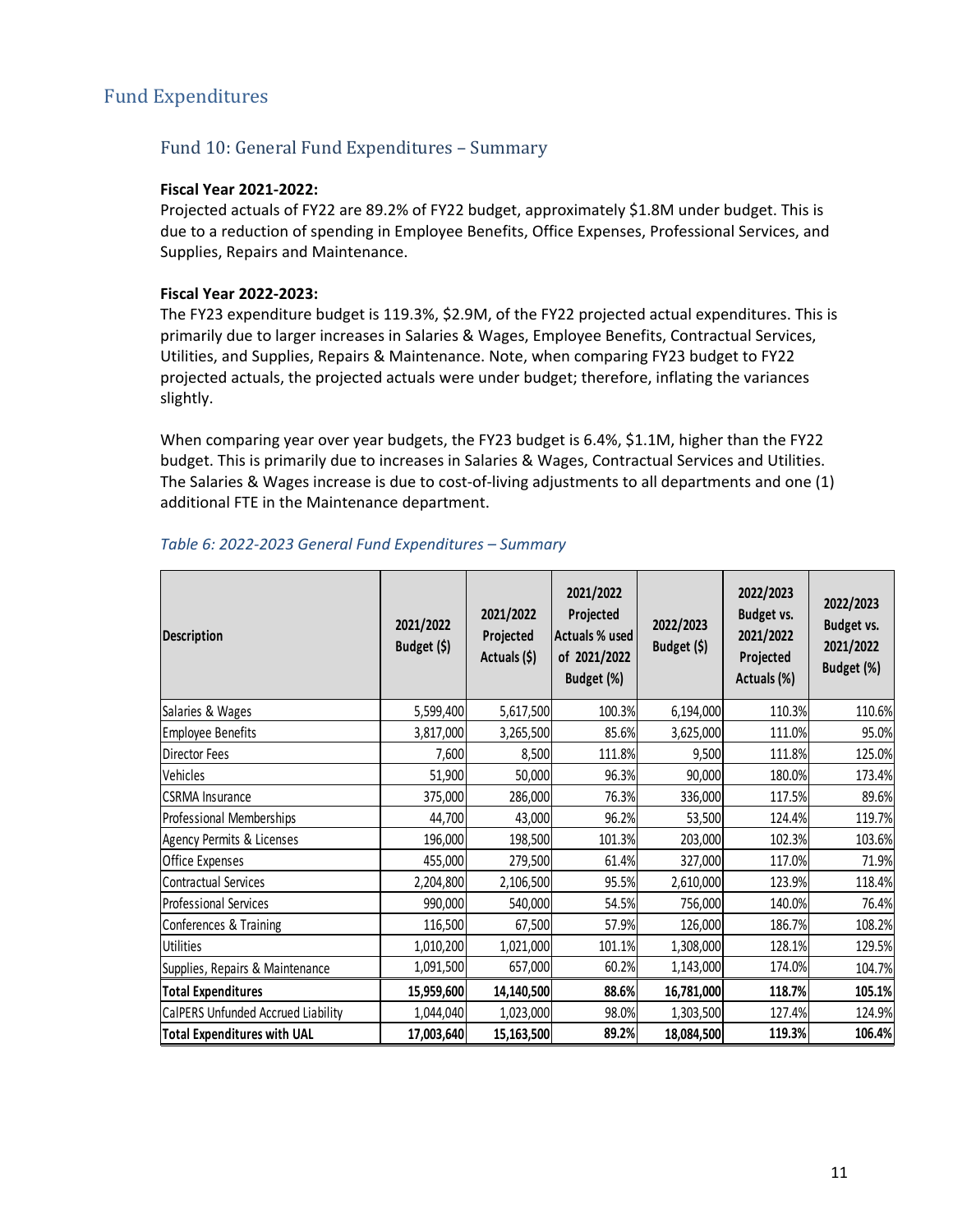### Fund 10: General Fund Expenditures – Summary by Department

When comparing the FY23 department budgets to the total budget, the department breakdown is as follows: Operations & Maintenance = 65.1% (Operations Department = 38.9%, Maintenance Department = 26.2%); Engineering Department = 10.4%, and Administrative Department = 17.3%; Even though the CalPERS UAL applies to all departments, it has been listed as its own "department" reference and is 7.2% of the total budget.

| <b>Department</b>                  | 2021/2022<br>Budget (\$) | 2021/2022<br>Projected<br>Actuals (\$) | 2021/2022<br>Projected<br>Actuals % used<br>of 2021/2022<br>Budget (%) | 2022/2023<br>Budget (\$) | 2022/2023<br>Budget vs.<br>2021/2022<br>Projected<br>Actuals (%) | 2022/2023<br>Budget vs.<br>2021/2022<br>Budget (%) |
|------------------------------------|--------------------------|----------------------------------------|------------------------------------------------------------------------|--------------------------|------------------------------------------------------------------|----------------------------------------------------|
| Administrative                     | 3,071,400                | 2,648,000                              | 86.2%                                                                  | 3,134,500                | 118.4%                                                           | 102.1%                                             |
| <b>Operations</b>                  | 6,581,000                | 5,998,000                              | 91.1%                                                                  | 7,032,500                | 117.2%                                                           | 106.9%                                             |
| Engineering                        | 1,915,000                | 1,419,500                              | 74.1%                                                                  | 1,877,000                | 132.2%                                                           | 98.0%                                              |
| Maintenance                        | 4,392,200                | 4,075,000                              | 92.8%                                                                  | 4,737,000                | 116.2%                                                           | 107.9%                                             |
| CalPERS Unfunded Accrued Liability | 1,044,040                | 1,023,000                              | 98.0%                                                                  | 1,303,500                | 127.4%                                                           | 124.9%                                             |
| <b>Total Expenditures</b>          | 17,003,640               | 15,163,500                             | 89.2%                                                                  | 18,084,500               | 119.3%                                                           | 106.4%                                             |

### *Table 7: 2022‐2023 General Fund Expenditures – Summary by Department*

### Fund 10: General Fund Expenditures – Administrative Department

### **Fiscal Year 2021‐2022:**

Projected actuals of FY22 are 86.2% of FY22 budget, \$423K under budget. This is mainly due to a reduction of spending in CSRMA Insurance and Professional Services. CSRMA Insurance expense did not come in at the expected increased cost resulting in \$89K under budget. Professional Services were \$161K under budget due to a reduction in legal fees.

#### **Fiscal Year 2022‐2023:**

The FY23 budget is \$487K (18.4%) greater than the FY22 projected actuals, due to increases in Salaries & Wages and Professional Services.

Comparing FY23 budget to FY22 budget, the increase is minor at 2.1% which is due to increases in Salaries & Wages and Employee Benefits primarily due to the cost‐of‐living adjustments in salaries and benefit payouts.

| <b>Description</b>           | 2021/2022<br>Budget $($ \$) | 2021/2022<br>Projected<br>Actuals (\$) | 2021/2022<br>Projected<br><b>Actuals % used</b><br>of 2021/2022<br>Budget (%) | 2022/2023<br>Budget (\$) | 2022/2023<br><b>Budget vs.</b><br>2021/2022<br>Projected<br>Actuals (%) | 2022/2023<br><b>Budget vs.</b><br>2021/2022<br>Budget (%) |
|------------------------------|-----------------------------|----------------------------------------|-------------------------------------------------------------------------------|--------------------------|-------------------------------------------------------------------------|-----------------------------------------------------------|
| Salaries & Wages             | 1,100,000                   | 1,066,000                              | 96.9%                                                                         | 1,196,000                | 112.2%                                                                  | 108.7%                                                    |
| <b>Employee Benefits</b>     | 715,500                     | 597,500                                | 83.5%                                                                         | 647,000                  | 108.3%                                                                  | 90.4%                                                     |
| <b>Director Fees</b>         | 7,600                       | 8,500                                  | 111.8%                                                                        | 9,500                    | 111.8%                                                                  | 125.0%                                                    |
| <b>CSRMA</b> Insurance       | 375,000                     | 286,000                                | 76.3%                                                                         | 336,000                  | 117.5%                                                                  | 89.6%                                                     |
| Professional Memberships     | 31,500                      | 30,500                                 | 96.8%                                                                         | 35,000                   | 114.8%                                                                  | 111.1%                                                    |
| <b>Office Expenses</b>       | 90,000                      | 71,000                                 | 78.9%                                                                         | 90,500                   | 127.5%                                                                  | 100.6%                                                    |
| <b>Contractual Services</b>  | 131,600                     | 157,500                                | 119.7%                                                                        | 167,000                  | 106.0%                                                                  | 126.9%                                                    |
| <b>Professional Services</b> | 485,000                     | 324,500                                | 66.9%                                                                         | 481,000                  | 148.2%                                                                  | 99.2%                                                     |
| Conferences & Training       | 32,000                      | 23,000                                 | 71.9%                                                                         | 43,500                   | 189.1%                                                                  | 135.9%                                                    |
| Utilities                    | 103,200                     | 83,500                                 | 80.9%                                                                         | 129,000                  | 154.5%                                                                  | 125.0%                                                    |
| <b>Total Expenditures</b>    | 3,071,400                   | 2,648,000                              | 86.2%                                                                         | 3.134.500                | 118.4%                                                                  | 102.1%                                                    |

### *Table 8: General Fund Expenditures – Administrative Department*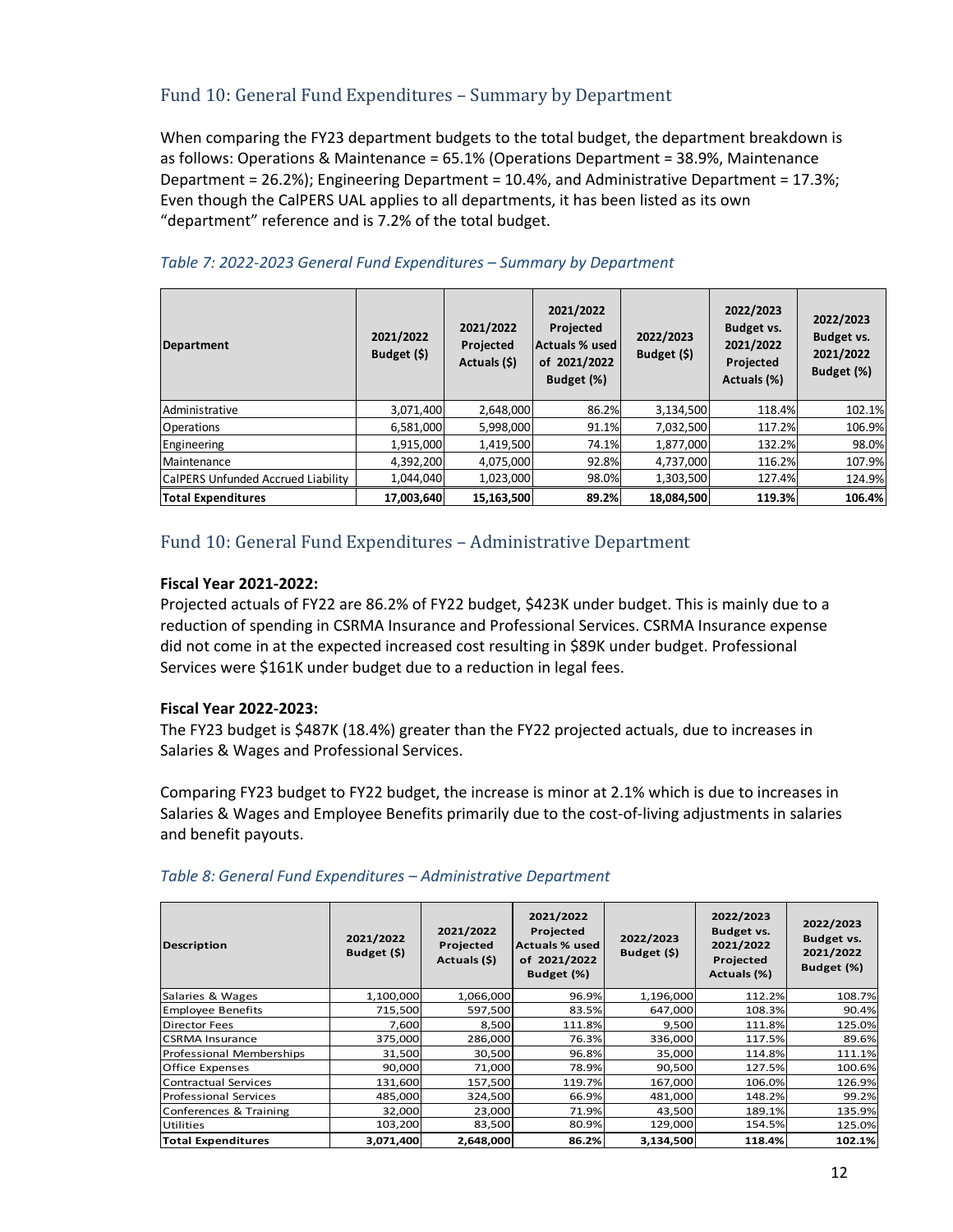### Fund 10: General Fund Expenditures – Operations Department

### **Fiscal Year 2021‐2022:**

Projected actuals of FY22 are 91.1% of FY22 budget, \$583K under budget. This is due to Salaries & Wages and Employee Benefits being \$411K under budget from unfilled positions. Additionally, Office Expenses and Contractual Services were under budget by \$109K and \$46K, respectively. Office Expenses had a budget of \$75K for IT Software, which was not expended.

### **Fiscal Year 2022‐2023:**

The FY23 budget is 117.2% of the FY22 projected actuals which is \$1.0M higher. Part of this increase is within Salaries & Wages and Employee Benefits of \$319K which is primarily due to vacant positions being filled at the end of FY22 and cost-of-living adjustments. The remaining part of the increase is within Contractual Services and Utilities. Contractual Services accounts for \$422K of this increase, attributed to raising chemical costs. Utilities have significantly increased the second half of FY22; therefore, this was carried into the FY23 budget, and accounts for \$238K of the overall increase.

Comparing FY23 budget to FY22 budget, the increase is smaller, 6.9%, which is due to increases in Contractual Services and Utilities and a reduction in Office Expenses.

| <b>Description</b>              | 2021/2022<br>Budget (\$) | 2021/2022<br>Projected<br>Actuals (\$) | 2021/2022<br>Projected<br>Actuals % used<br>of 2021/2022<br>Budget (%) | 2022/2023<br>Budget (\$) | 2022/2023<br>Budget vs.<br>2021/2022<br>Projected<br>Actuals (%) | 2022/2023<br>Budget vs.<br>2021/2022<br>Budget (%) |
|---------------------------------|--------------------------|----------------------------------------|------------------------------------------------------------------------|--------------------------|------------------------------------------------------------------|----------------------------------------------------|
| Salaries & Wages                | 2,150,000                | 2,008,000                              | 93.4%                                                                  | 2,208,000                | 110.0%                                                           | 102.7%                                             |
| <b>Employee Benefits</b>        | 1,543,900                | 1,274,500                              | 82.6%                                                                  | 1,393,000                | 109.3%                                                           | 90.2%                                              |
| Professional Memberships        | 4,200                    | 6,000                                  | 142.9%                                                                 | 6,500                    | 108.3%                                                           | 154.8%                                             |
| Agency Permits & Licenses       | 195,000                  | 198,000                                | 101.5%                                                                 | 202,000                  | 102.0%                                                           | 103.6%                                             |
| <b>Office Expenses</b>          | 161,300                  | 52,000                                 | 32.2%                                                                  | 30,000                   | 57.7%                                                            | 18.6%                                              |
| <b>Contractual Services</b>     | 1,462,900                | 1,417,000                              | 96.9%                                                                  | 1,838,500                | 129.7%                                                           | 125.7%                                             |
| Conferences & Training          | 11,000                   | 6,500                                  | 59.1%                                                                  | 11,000                   | 169.2%                                                           | 100.0%                                             |
| Utilities                       | 901,500                  | 933,500                                | 103.5%                                                                 | 1,171,500                | 125.5%                                                           | 130.0%                                             |
| Supplies, Repairs & Maintenance | 151,200                  | 102,500                                | 67.8%                                                                  | 172,000                  | 167.8%                                                           | 113.8%                                             |
| <b>Total Expenditures</b>       | 6,581,000                | 5,998,000                              | 91.1%                                                                  | 7,032,500                | 117.2%                                                           | 106.9%                                             |

### *Table 9: General Fund Expenditures – Operations Department*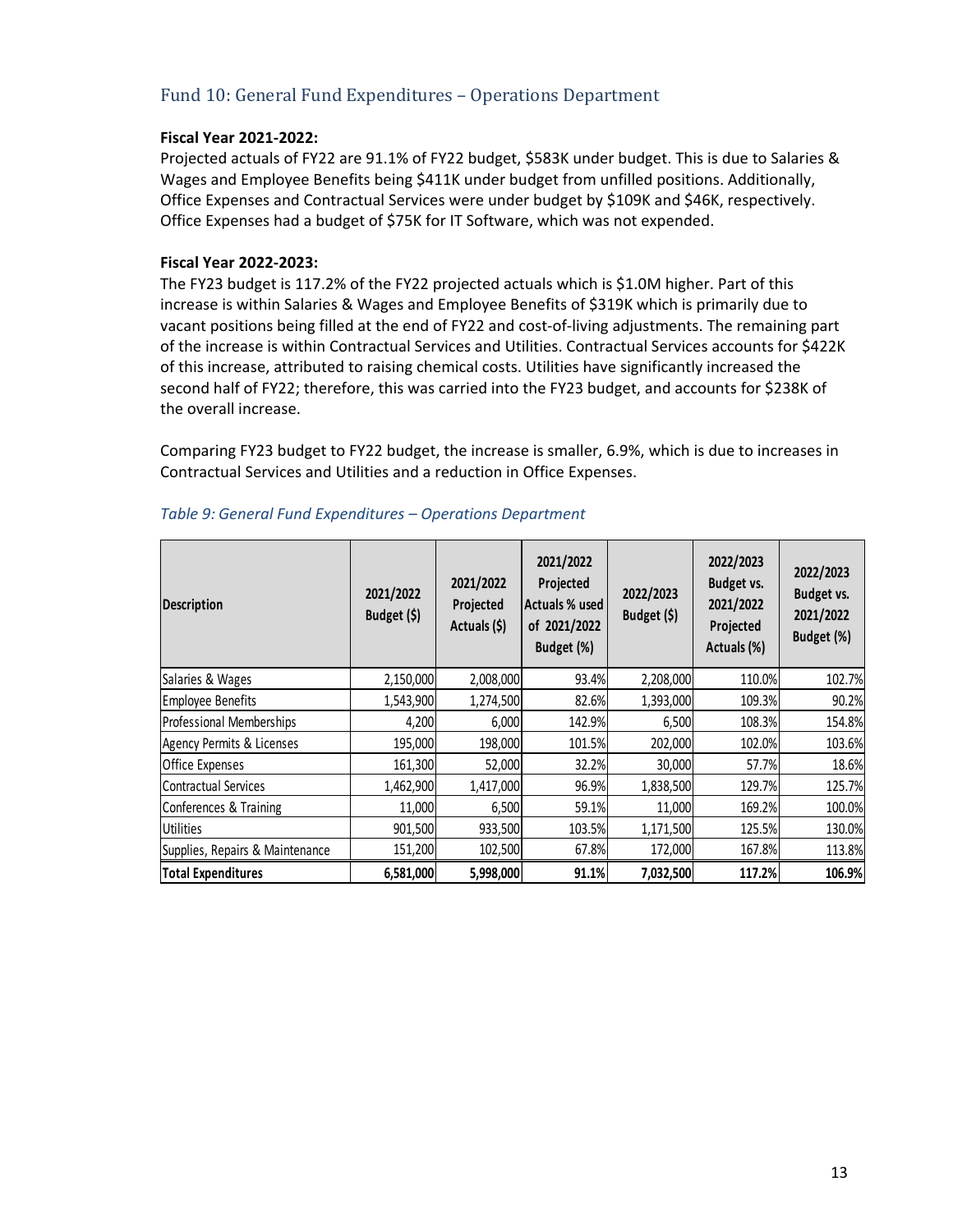### Fund 10: General Fund Expenditures – Engineering Department

### **Fiscal Year 2021‐2022:**

Projected actuals of FY22 are 74.1% of FY22 budget, \$496K under budget. This is primarily due to Professional Services being under budget by \$291K, which includes a budget of \$175K for the review and preparation of a pretreatment program and \$100K for general engineering consultant services. The pretreatment program project was initiated but not concluded in the fiscal year and there were minimal general engineering consultant services utilized, therefore, the budgeted amounts were not fully expended.

### **Fiscal Year 2022‐2023:**

The FY23 budget is 132.2% (\$458K) of the FY22 projected actuals due to carrying over the unused budget for the pretreatment program project and general engineering consultant services, as stated above. This is roughly \$241K higher than FY22 projected actuals.

The FY23 budget is 98.0% of the FY22 budget, with no significant changes from prior year budget.

| <b>Description</b>              | 2021/2022<br>Budget (\$) | 2021/2022<br>Projected<br>Actuals (\$) | 2021/2022<br>Projected<br>Actuals % used<br>of 2021/2022<br>Budget (%) | 2022/2023<br>Budget (\$) | 2022/2023<br>Budget vs.<br>2021/2022<br>Projected<br>Actuals (%) | 2022/2023<br><b>Budget vs.</b><br>2021/2022<br>Budget (%) |
|---------------------------------|--------------------------|----------------------------------------|------------------------------------------------------------------------|--------------------------|------------------------------------------------------------------|-----------------------------------------------------------|
| Salaries & Wages                | 785,000                  | 725,500                                | 92.4%                                                                  | 830,000                  | 114.4%                                                           | 105.7%                                                    |
| Employee Benefits               | 357,500                  | 312,000                                | 87.3%                                                                  | 347,500                  | 111.4%                                                           | 97.2%                                                     |
| Professional Memberships        | 2,500                    | 2,000                                  | 80.0%                                                                  | 3,000                    | 150.0%                                                           | 120.0%                                                    |
| Office Expenses                 | 34,000                   | 17,000                                 | 50.0%                                                                  | 31,000                   | 182.4%                                                           | 91.2%                                                     |
| Contractual Services            | 294,500                  | 268,000                                | 91.0%                                                                  | 272,500                  | 101.7%                                                           | 92.5%                                                     |
| <b>Professional Services</b>    | 325,000                  | 34,500                                 | 10.6%                                                                  | 275,000                  | 797.1%                                                           | 84.6%                                                     |
| Conferences & Training          | 34,500                   | 15,500                                 | 44.9%                                                                  | 34,500                   | 222.6%                                                           | 100.0%                                                    |
| <b>Utilities</b>                | 1,500                    | 500                                    | 33.3%                                                                  | 1,500                    | 300.0%                                                           | 100.0%                                                    |
| Supplies, Repairs & Maintenance | 80,500                   | 44,500                                 | 55.3%                                                                  | 82,000                   | 184.3%                                                           | 101.9%                                                    |
| <b>Total Expenditures</b>       | 1,915,000                | 1,419,500                              | 74.1%                                                                  | 1,877,000                | 132.2%                                                           | 98.0%                                                     |

### *Table 10: General Fund Expenditures – Engineering Department*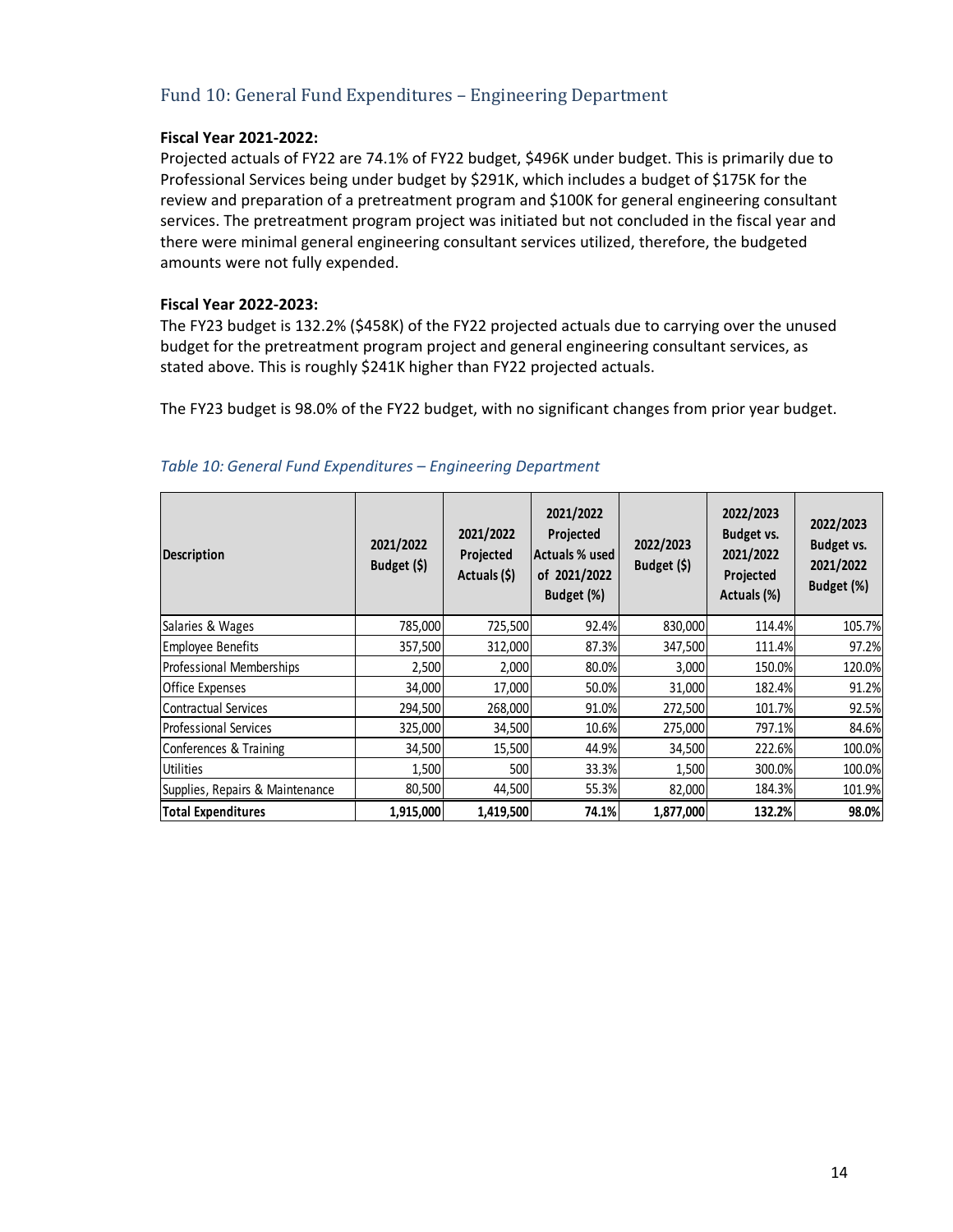### Fund 10: General Fund Expenditures – Maintenance Department

### **Fiscal Year 2021‐2022:**

Projected actuals of FY22 are 92.8% of the budgeted amount, a difference of \$317K.

### **Fiscal Year 2022‐2023:**

The FY23 budget is 16.2% or \$662K higher than FY22 projected actuals. This is due to an increase in Salaries & Wages, Employee Benefits, and Supplies, Repairs & Maintenance, offset by a reduction in Professional Services.

The FY23 budget is 107.9%, \$345K higher than FY22 budget. Salaries & Wages and Employee Benefits increased \$433K due to filled positions, an increase of one (1) FTE, and a cost-of-living adjustment. This increase is offset by a reduction in Professional Services of \$180K as the SCADA/IT Master Plan is complete, and no additional Professional Services are expected in FY23.

### *Table 11: General Fund Expenditures – Maintenance Department*

| <b>Description</b>              | 2021/2022<br>Budget (\$) | 2021/2022<br>Projected<br>Actuals (\$) | 2021/2022<br>Projected<br>Actuals % used<br>of 2021/2022<br>Budget (%) | 2022/2023<br>Budget (\$) | 2022/2023<br>Budget vs.<br>2021/2022<br>Projected<br>Actuals (%) | 2022/2023<br>Budget vs.<br>2021/2022<br>Budget (%) |
|---------------------------------|--------------------------|----------------------------------------|------------------------------------------------------------------------|--------------------------|------------------------------------------------------------------|----------------------------------------------------|
| Salaries & Wages                | 1,564,400                | 1,818,000                              | 116.2%                                                                 | 1,960,000                | 107.8%                                                           | 125.3%                                             |
| <b>Employee Benefits</b>        | 1,200,100                | 1,081,500                              | 90.1%                                                                  | 1,237,500                | 114.4%                                                           | 103.1%                                             |
| Vehicles                        | 51,900                   | 50,000                                 | 96.3%                                                                  | 90,000                   | 180.0%                                                           | 173.4%                                             |
| Professional Memberships        | 6,500                    | 4,500                                  | 69.2%                                                                  | 9,000                    | 200.0%                                                           | 138.5%                                             |
| Agency Permits & Licenses       | 1,000                    | 500l                                   | 50.0%                                                                  | 1,000                    | 0.0%                                                             | 0.0%                                               |
| Office Expenses                 | 169,700                  | 139,500                                | 82.2%                                                                  | 175,500                  | 125.8%                                                           | 103.4%                                             |
| <b>Contractual Services</b>     | 315,800                  | 264,000                                | 83.6%                                                                  | 332,000                  | 125.8%                                                           | 105.1%                                             |
| <b>Professional Services</b>    | 180,000                  | 181,000                                | 100.6%                                                                 |                          | 0.0%                                                             | 0.0%                                               |
| Conferences & Training          | 39,000                   | 22,500                                 | 57.7%                                                                  | 37,000                   | 164.4%                                                           | 94.9%                                              |
| <b>Utilities</b>                | 4,000                    | 3,500                                  | 87.5%                                                                  | 6,000                    | 171.4%                                                           | 150.0%                                             |
| Supplies, Repairs & Maintenance | 859,800                  | 510,000                                | 59.3%                                                                  | 889,000                  | 174.3%                                                           | 103.4%                                             |
| <b>Total Expenditures</b>       | 4,392,200                | 4,075,000                              | 92.8%                                                                  | 4,737,000                | 116.2%                                                           | 107.9%                                             |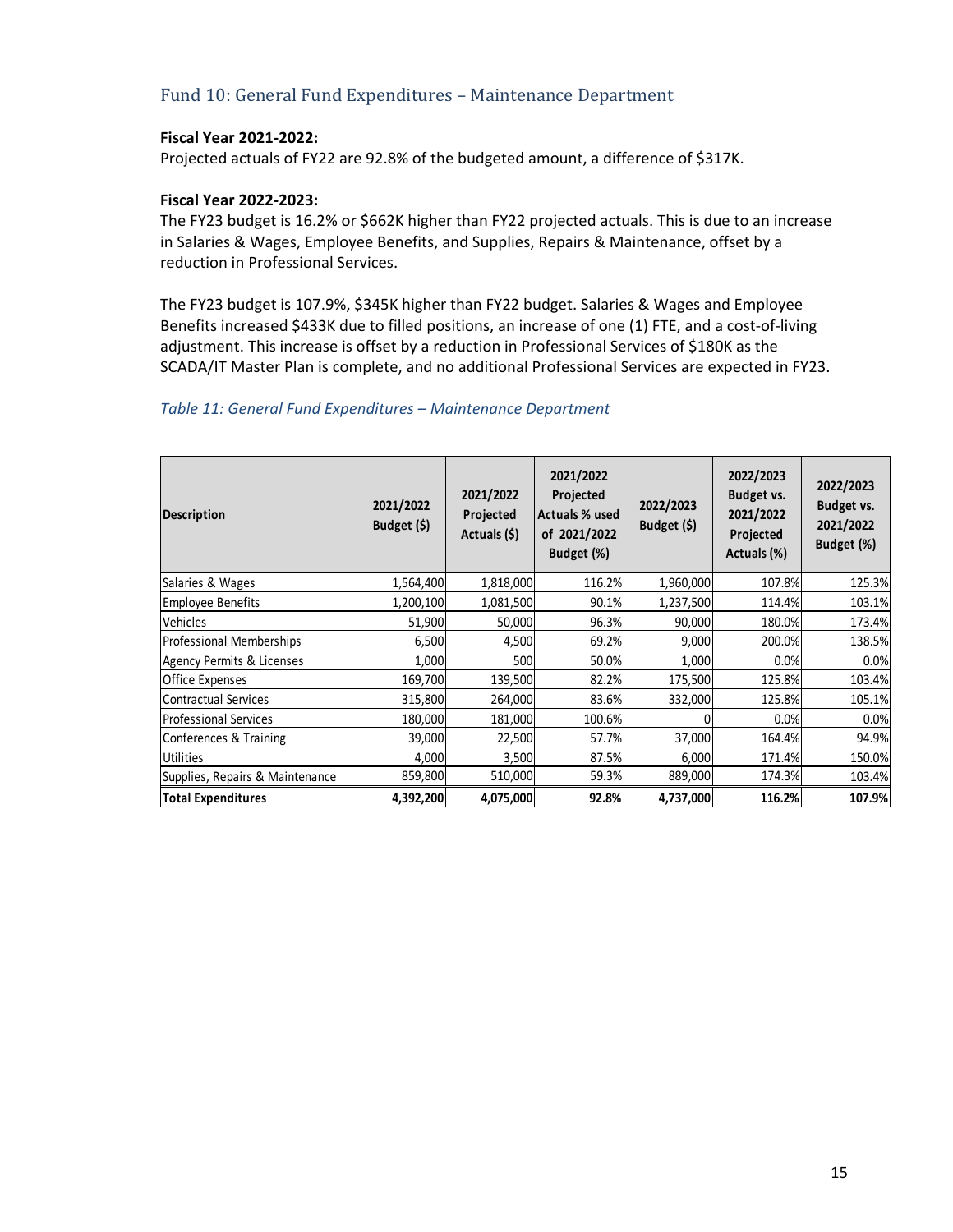### Capital Improvement Plan (CIP) Expenditures

### Fund 02: Wastewater Capital Reserve Fund Expenditures

Table 12 identifies the projects and expenditures for the 5‐year Capital Improvements Plan (CIP) within the Wastewater Capital Reserve Fund. The projects include those identified in the 2022 Master Sewer Plan, the 2022 SCADA/IT Master Plan, and projects to be performed by Agency staff (identified by the "\*").

The fund continues to provide a percentage of the 2020 Wastewater Revenue Refunding Bond debt payment. Overall, the 5‐year total for the capital improvements is approximately \$3.4M. When debt service payment is included, the 5-year total fund expenditure is approximately \$14.7M.

| Item<br>No. | <b>Facility</b> | <b>Project Description</b>                                     | FY 22/23 (\$) | FY 23/24 (\$) | FY 24/25 (\$) | FY 25/26 (\$) | FY 26/27 (\$) | Total (\$) |
|-------------|-----------------|----------------------------------------------------------------|---------------|---------------|---------------|---------------|---------------|------------|
|             | <b>WRP</b>      | Equipment/Vehicle Warehouse                                    |               |               | 2,100,000     |               |               | 2,100,000  |
| 2           | <b>WRP</b>      | Control Room Upgrades #02 & #13 - HVAC                         |               | 50,000        |               |               |               | 50,000     |
| 3           | <b>WRP</b>      | Nitrified Effluent Recycle Pilot                               |               |               | 42,000        | 378,000       |               | 420,000    |
| 4           | <b>WRP</b>      | Flowmeter Improvements*                                        | 75,000        |               |               |               |               | 75,000     |
| 5.          | WRP             | Manlift*                                                       | 60,000        |               |               |               |               | 60,000     |
| 6           | WRP             | Maintenance Carts*                                             | 25,000        |               | 25,000        |               |               | 50,000     |
|             | SCADA/IT        | Develop Standards                                              | 241,000       |               |               |               |               | 241,000    |
| 8           | SCADA/IT        | Upgrade Reports                                                |               |               |               | 96,000        |               | 96,000     |
| q           |                 | SCADA/IT Improve Physical Security                             | 147,000       |               |               |               | 147,000       | 294,000    |
| Subtotal    |                 |                                                                | 548,000       | 50,000        | 2,167,000     | 474,000       | 147,000       | 3,386,000  |
|             |                 | Debt Payment on 2020 Wastewater Revenue Refunding Bond (73.2%) | 2,266,638     | 2,269,383     | 2,271,213     | 2,271,945     | 2,275,056     | 11,354,235 |
|             | Annual Total    |                                                                | 2,814,638     | 2,319,383     | 4,438,213     | 2,745,945     | 2,422,056     | 14,740,235 |

### *Table 12: 2022‐2023 Wastewater Capital Reserve Fund CIP Expenditures (5‐Year)*

The following is a description of each of the above listed projects:

- 1. *Equipment/Vehicle Warehouse:* Construction of a new warehouse for storage of Agency vehicles, heavy equipment and miscellaneous equipment.
- 2. *Control Room Upgrades #02 & #13 ‐ HVAC:* Installation of new HVAC for control rooms in Buildings 2 and 13.
- 3. *Nitrified Effluent Recycle Pilot:* Perform pilot study of nitrified effluent recycle.
- 4. *Flowmeter Improvement:* Install new effluent flow magmeter and synchronize influent flowmeters.
- 5. *Manlift:* Purchase of used manlift.
- 6. *Maintenance Carts:* Purchase of additional various maintenance utility carts.
- 7. *Develop Standards:* Establish design guide for all SCADA programming and interfaces to IT applications.
- 8. *Upgrade Reports:* Integrate SCADA data with LIMS and WIMS data to automate operations reports for water quality.
- 9. *Improve Physical Security:* Install employee ID card readers for secure access at WRP perimeters and critical building entrances*.*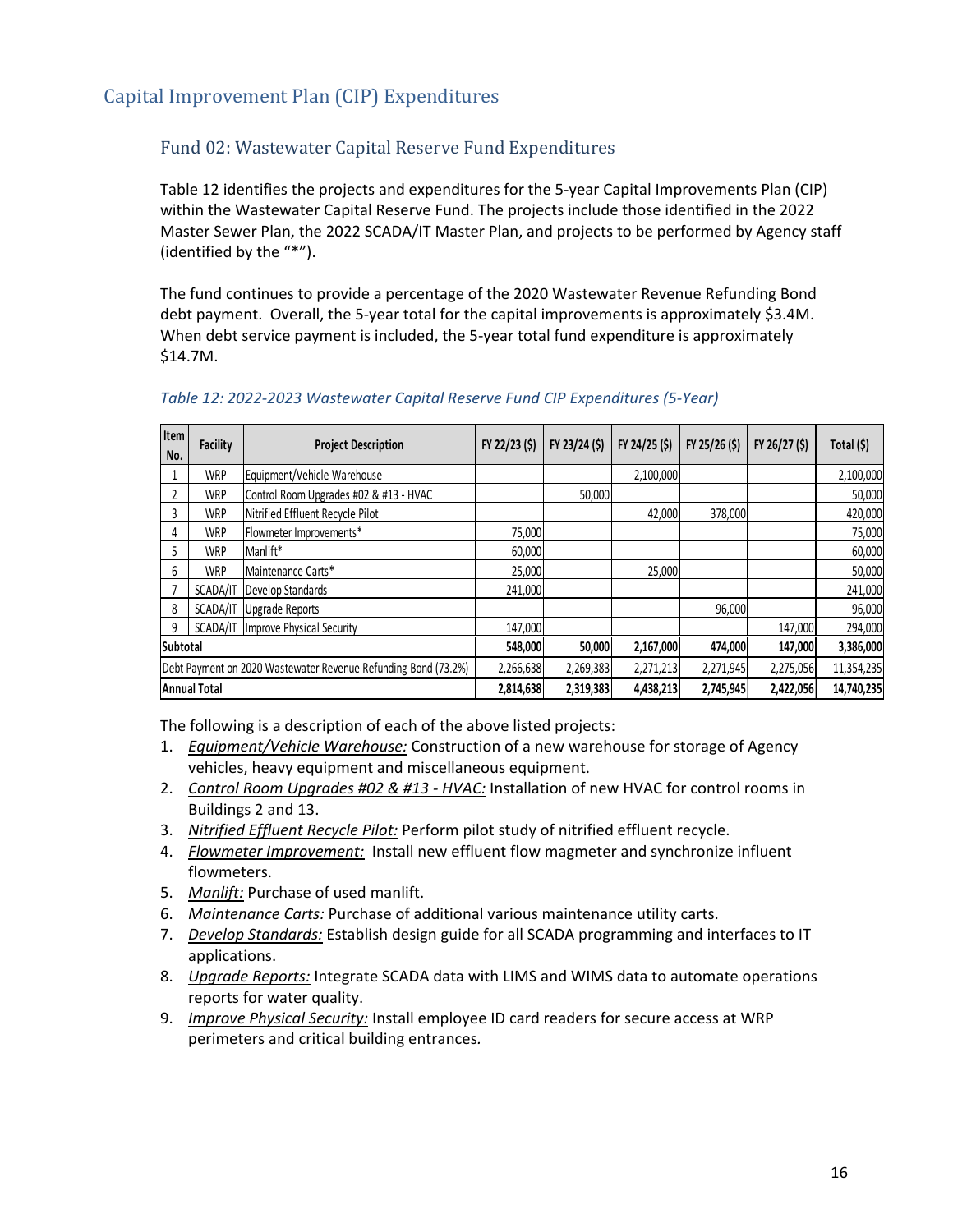### Fund 06: Replacement, Rehabilitation and Upgrade Fund Expenditures

Table 13 identifies the projects and expenditures for the 5‐year CIP within the Replacement, Rehabilitation and Upgrade Fund. The projects include projects identified in the 2022 Master Sewer Plan, the 2022 SCADA/IT Master Plan, and projects to be performed by Agency staff (identified by the "\*").

The fund continues to provide a percentage of the 2020 Wastewater Revenue Refunding Bond debt payment. Overall, the 5‐year total for the capital improvements is approximately \$38.8M. When debt service payment is included, the 5-year total fund expenditure is approximately \$42.9M.

### *Table 13: Replacement, Rehabilitation and Upgrade Fund CIP Expenditures (5‐Year)*

| Item No.                | <b>Facility</b> | <b>Project Description</b>                                     |           |           |            |            | FY 22/23 (\$) FY 23/24 (\$) FY 24/25 (\$) FY 25/26 (\$) FY 26/27 (\$) | Total (\$) |
|-------------------------|-----------------|----------------------------------------------------------------|-----------|-----------|------------|------------|-----------------------------------------------------------------------|------------|
| $\mathbf{1}$            | TRI             | River Crossing, Gravity Main between MH 33 and MH 35           | 252,000   | 454,000   | 1,814,000  |            |                                                                       | 2,520,000  |
| $\overline{2}$          | TRI             | River Crossing, Gravity Main between MH 65 and MH 66           |           |           |            | 50,000     | 90,000                                                                | 140,000    |
| 3                       | TRI             | River Crossing, Gravity Main between MH 88 and MH 89           |           |           |            | 50,000     | 90,000                                                                | 140,000    |
| $\overline{\mathbf{4}}$ | TRI             | Visible Reinforcement Study                                    | 105,000   |           |            |            |                                                                       | 105,000    |
| 5                       | WRP             | <b>Plant Coating Improvements</b>                              | 480,000   |           | 600,000    |            |                                                                       | 1,080,000  |
| 6                       | WRP             | Lab Equipment Replacements                                     | 80,000    | 26,667    | 53,333     |            |                                                                       | 160,000    |
| $\overline{7}$          | <b>WRP</b>      | Lime Systems Improvements                                      |           | 200,000   |            |            |                                                                       | 200,000    |
| 8                       | <b>WRP</b>      | Chlorine Scrubber Improvements                                 | 1,150,000 |           |            |            |                                                                       | 1,150,000  |
| 9                       | <b>WRP</b>      | <b>Translucent Panel Rehab</b>                                 |           |           | 60,000     |            |                                                                       | 60,000     |
| 10                      | <b>WRP</b>      | Centrifuge Rebuild                                             | 50,000    |           |            |            |                                                                       | 50,000     |
| 11                      | <b>WRP</b>      | <b>Communications Network Replacement</b>                      |           | 210,000   |            |            |                                                                       | 210,000    |
| 12                      | <b>WRP</b>      | Odorous Air Biofilter Media Replacement                        |           |           |            | 50,000     |                                                                       | 50,000     |
| 13                      | WRP             | Control Room Upgrades #02 and #13 - Remodel and Updates        | 185,000   |           |            |            |                                                                       | 185,000    |
| 14                      | <b>WRP</b>      | Maintenance/E&I Shop Improvements                              |           |           | 790,000    |            |                                                                       | 790,000    |
| 15                      | <b>WRP</b>      | Plant-wide NFPA 820 Compliance Evaluation                      | 110,000   |           |            |            |                                                                       | 110,000    |
| 16                      | WRP             | Primary and Secondary Treatment Repairs                        |           |           | 51,000     | 229,500    | 229,500                                                               | 510,000    |
| 17                      | <b>WRP</b>      | Phosphorus Removal and Recarb Rehabilitation                   |           |           | 356,000    | 1,602,000  | 1,602,000                                                             | 3,560,000  |
| 18                      | WRP             | Plant Wide Electrical Improvements (Phase 1)                   |           |           | 290,000    | 290,000    |                                                                       | 580,000    |
| 19                      | <b>WRP</b>      | Harmonic Filter Replacement For Area 71                        |           | 130,000   |            |            |                                                                       | 130,000    |
| 20                      | <b>WRP</b>      | Condition Assessment and Inspection                            | 130,000   |           |            |            |                                                                       | 130,000    |
| 21                      | <b>WRP</b>      | Digestion Improvements Project                                 | 387,000   | 387,000   | 3,483,000  | 3,483,000  |                                                                       | 7,740,000  |
| 22                      | <b>WRP</b>      | 2-Water System Improvements                                    | 32,000    | 144,000   | 144,000    |            |                                                                       | 320,000    |
| 23                      | <b>WRP</b>      | LEL Equipment Replacement                                      | 320,000   |           |            |            |                                                                       | 320,000    |
| 24                      | <b>WRP</b>      | Primary & Secondary Treatment Rehabilitation Project           |           |           | 1,015,000  | 4,567,500  | 4,567,500                                                             | 10,150,000 |
| 25                      | <b>WRP</b>      | TWAS Pump Replacement Project                                  |           |           |            |            | 140,000                                                               | 140,000    |
| 26                      | <b>WRP</b>      | <b>Building Roof Replacements</b>                              |           |           |            |            | 2,514,000                                                             | 2,514,000  |
| 27                      | <b>WRP</b>      | Asphalt Sealing and Replacement Project                        |           |           | 170,000    |            |                                                                       | 170,000    |
| 28                      | <b>WRP</b>      | Plant Air System Upgrades                                      |           | 1,710,000 |            |            |                                                                       | 1,710,000  |
| 29                      | <b>WRP</b>      | VFD Replacements*                                              |           | 30,000    |            | 30,000     |                                                                       | 60,000     |
| 30                      | <b>WRP</b>      | <b>BNR Blower Replacement*</b>                                 |           | 25,000    |            | 25,000     |                                                                       | 50,000     |
| 31                      | <b>WRP</b>      | Arc Flash Study/Breaker Replacement*                           | 20,000    |           |            |            |                                                                       | 20,000     |
| 32                      | <b>WRP</b>      | Filter Press Feed Pump VFD Replacement*                        | 45,000    | 45,000    |            |            |                                                                       | 90,000     |
| 33                      | <b>WRP</b>      | Odorous Air VFD Replacement*                                   | 35,000    | 35,000    |            |            |                                                                       | 70,000     |
| 34                      | <b>WRP</b>      | Cake Discharge VFD Replacement*                                | 35,000    |           |            |            |                                                                       | 35,000     |
| 35                      | <b>WRP</b>      | SCADA Repeater Replacement*                                    | 50,000    |           |            |            |                                                                       | 50,000     |
| 36                      | <b>WRP</b>      | Front Entry Landscape Improvements*                            |           | 750,000   |            |            |                                                                       | 750,000    |
| 37                      | <b>WRP</b>      | Telephone System Upgrade*                                      | 40,000    |           |            |            |                                                                       | 40,000     |
| 38                      | <b>WRP</b>      | 2-Water Valve Replacements*                                    |           | 75,000    |            |            |                                                                       | 75,000     |
| 39                      |                 | SCADA/IT Replace Servers                                       | 250,000   |           |            |            |                                                                       | 250,000    |
| 40                      |                 | SCADA/IT Upgrade Networks                                      |           | 165,000   | 165,000    |            |                                                                       | 330,000    |
| 41                      |                 | SCADA/IT Replace Pilot PLCs (4)                                |           | 198,900   | 265,200    | 198,900    |                                                                       | 663,000    |
| 42                      |                 | SCADA/IT Replace WRP PLCs (13)                                 |           |           | 355,400    | 355,400    | 355,400                                                               | 1,066,200  |
| 43                      |                 | SCADA/IT Replace RTUs (14)                                     |           |           |            | 145,250    | 145,250                                                               | 290,500    |
| Subtotal                |                 |                                                                | 3,756,000 | 4,585,567 | 9,611,933  | 11,076,550 | 9,733,650                                                             | 38,763,700 |
|                         |                 | Debt Payment on 2020 Wastewater Revenue Refunding Bond (26.8%) | 829,862   | 830,867   | 831,537    | 831,805    | 832,944                                                               | 4,157,015  |
| Total                   |                 |                                                                | 4,585,862 | 5,416,434 | 10,443,470 | 11,908,355 | 10,566,594                                                            | 42,920,715 |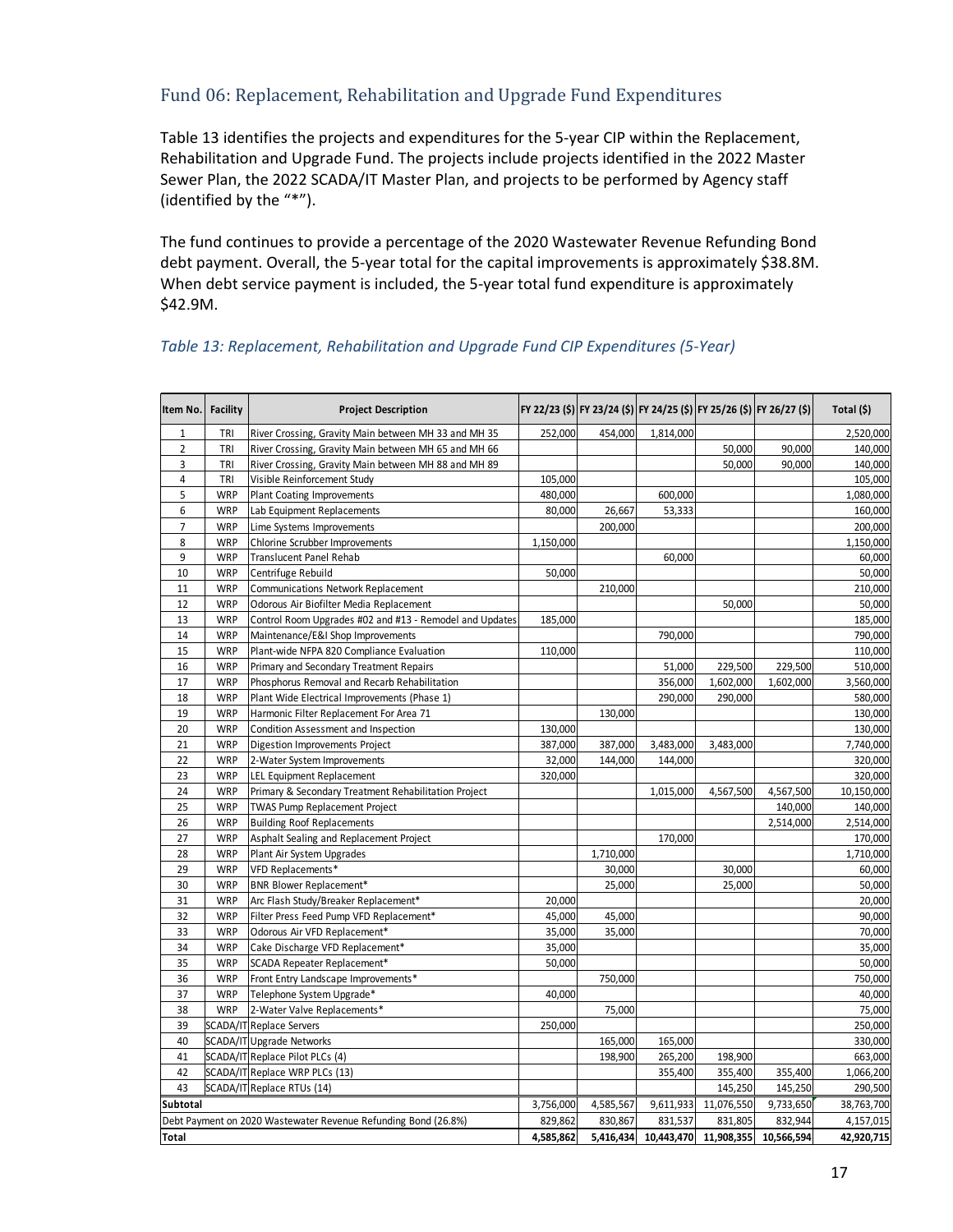The following is a description of each of the above listed projects:

- 1. *River Crossing, Gravity Main between MH 33 and MH 35:* Rehabilitate existing gravity sewer main between TRI Manhole Nos. 33 and 35.
- 2. *River Crossing, Gravity Main between MH 65 and MH 66:* Rehabilitate existing gravity sewer main between TRI Manhole Nos. 65 and 66.
- 3. *River Crossing, Gravity Main between MH 88 and MH 89:* Rehabilitate existing gravity sewer main between TRI Manhole Nos. 88 and 89.
- 4. *Visible Reinforcement Study:* Perform structural integrity analysis of TRI pipe segments with visible reinforcement defects.
- 5. *Plant Coating Improvements:* Recoating of various equipment and facilities to improve longevity.
- 6. *Lab Equipment Replacements:* Replacement of various aged laboratory equipment, as needed.
- 7. *Lime Systems Improvements:* Replace conveyance system for hydrated lime.
- 8. *Chlorine Scrubber Improvements:* Replace aged chlorine gas neutralizing scrubber in Chlorine Building.
- 9. *Translucent Panel Rehab:* Scheduled recoating of translucent architectural panels.
- 10. *Centrifuge Rebuild:* Rebuild dewatering centrifuges (1 total).
- 11. *Communications Network Replacement:* Replacement of aged network communications equipment and cabling.
- 12. *Odorous Air Biofilter Media Replacement:* Replace odorous air media.
- 13. *Control Room Upgrades #02 and #13 ‐ Remodel and Updates:* Remodel and update to the existing control rooms.
- 14. *Maintenance/E&I Shop Improvements:* Improvements to relocate mechanical and E&I maintenance shops.
- 15. *Plant‐wide NFPA 820 Compliance Evaluation:* Plant‐wide NFPA 820 evaluation to identify deficient areas and required capital improvements.
- 16. *Primary and Secondary Treatment Repairs:* Repair concrete masonry unit (CMU) walls and areas with water damage in concrete. Install gutters.
- 17. *Phosphorus Removal and Recarb Rehabilitation:* Replace flocculation basin and recarbonation basin gates and repair concrete in clarifiers/basins.
- 18. *Plant Wide Electrical Improvements (Phase 1):* Replace and upgrade various electrical and instrumentation equipment throughout the plant on a phased schedule.
- 19. *Harmonic Filter Replacement For Area 71:* Replace electronic harmonic filter.
- 20. *Condition Assessment and Inspection:* Inspection of interior of various tanks, pipelines, and pump stations that have not had recent inspections performed.
- 21. *Digestion Improvements Project:* New boilers, pumps, and other major mechanical equipment to support sludge digestion, heating, and gas handling systems.
- 22. *2‐Water System Improvements:* Replace existing reclaimed water hydropneumatic tank.
- 23. *LEL Equipment Replacement:* Replace LEL equipment for Facilities 13 and 53.
- 24. *Primary & Secondary Treatment Rehabilitation Project:* Repair concrete throughout area and roof decks. Replace return activated sludge pumps with higher capacity pumps, replace drives for clarifier mechanisms, and replace oxygenation basin mixer drives.
- 25. *TWAS Pump Replacement Project:* Replace TWAS pumps.
- 26. *Building Roof Replacements:* Replace roof membrane/covering on plant buildings on a periodic basis.
- 27. *Asphalt Sealing and Replacement Project:* Reseal asphalt surfaces throughout the plant.
- 28. *Plant Air System Upgrades:* Replace plant air system tank and compressors. Address NFPA 820 compliance analysis findings.
- 29. *VFD Replacements:* Plant‐wide replacements of variable frequency drives throughout plant on an as‐needed basis.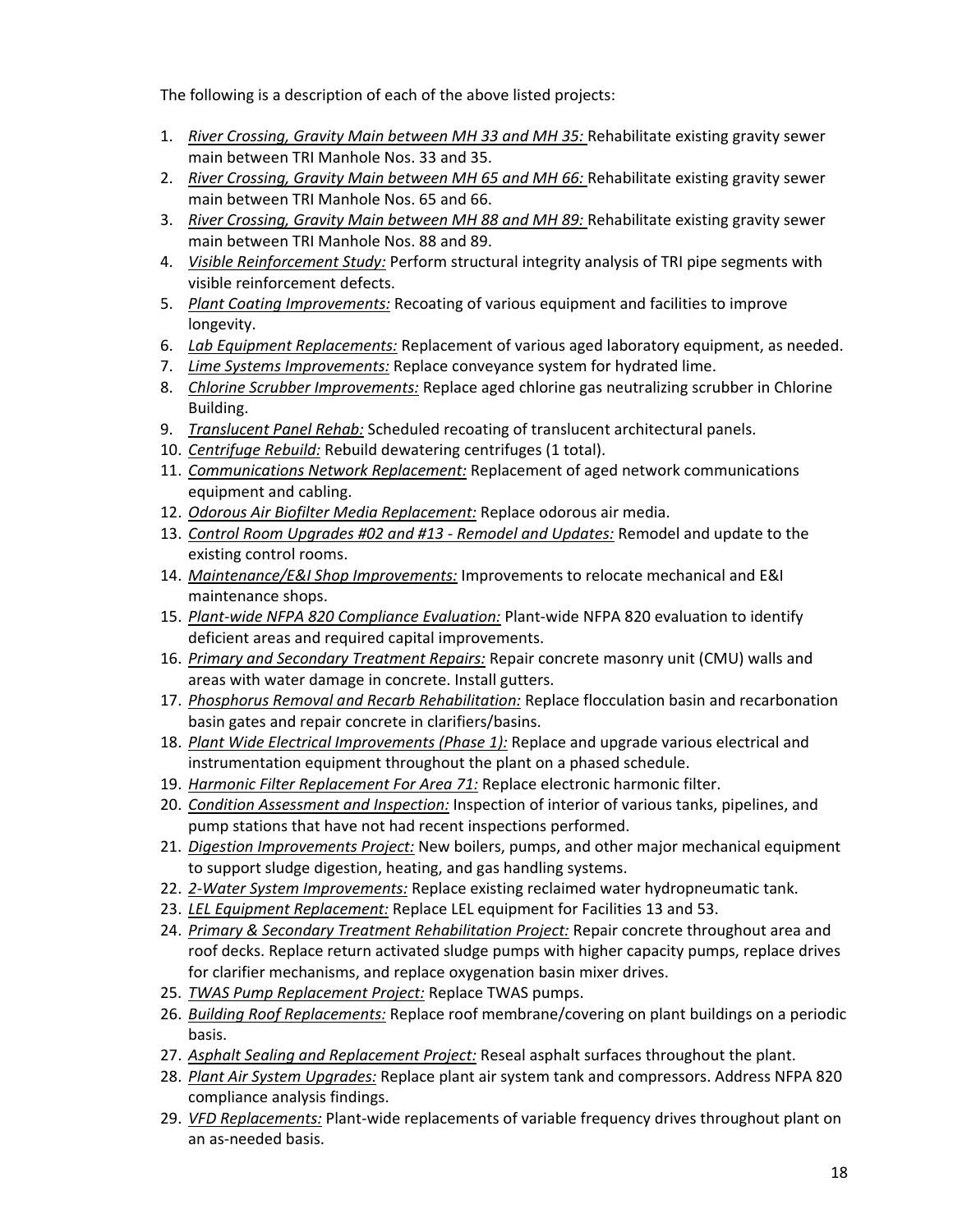- 30. *BNR Blower Replacement:* Replace BNR aeration blowers, as needed.
- 31. *Arc Flash Study/Breaker Replacement:* Replace older and/or undersized breakers per the arc flash study.
- 32. *Filter Press Feed Pump VFD Replacement:* Replace filter press feed pump VFD.
- 33. *Odorous Air VFD Replacement:* Replace odorous air VFD.
- 34. *Cake Discharge VFD Replacement:* Replace cake discharge VFD.
- 35. *SCADA Repeater Replacement:* Upgrade to NorthStar data and voice communications*.*
- 36. *Front Entry Landscape Improvements:* Improvements to Administrative Building front entry landscape.
- 37. *Telephone System Upgrade:* Upgrade administrative phone system.
- 38. *2‐Water Valve Replacements:* Replace isolation valves on buried non‐potable water mains.
- 39. *Replace Servers:* Replace obsolete server hardware and software to provide a current, reliable platform for SCADA applications.
- 40. *Upgrade Networks:* Upgrade the WRP SCADA network, remote site radio network and non‐ managed switches to a self‐healing dual‐ring network.
- 41. *Replace Pilot PLCs (4):* Replace Siemens PLCs identified for Pilot PLC Replacement with the new PLCs.
- 42. *Replace WRP PLCs (13):* Replace all remaining Siemens PLCs (after Pilot Project) with new PLCs.
- 43. *Replace RTUs (14):* Replace all TRI site and disposal field PLCs with new RTUs.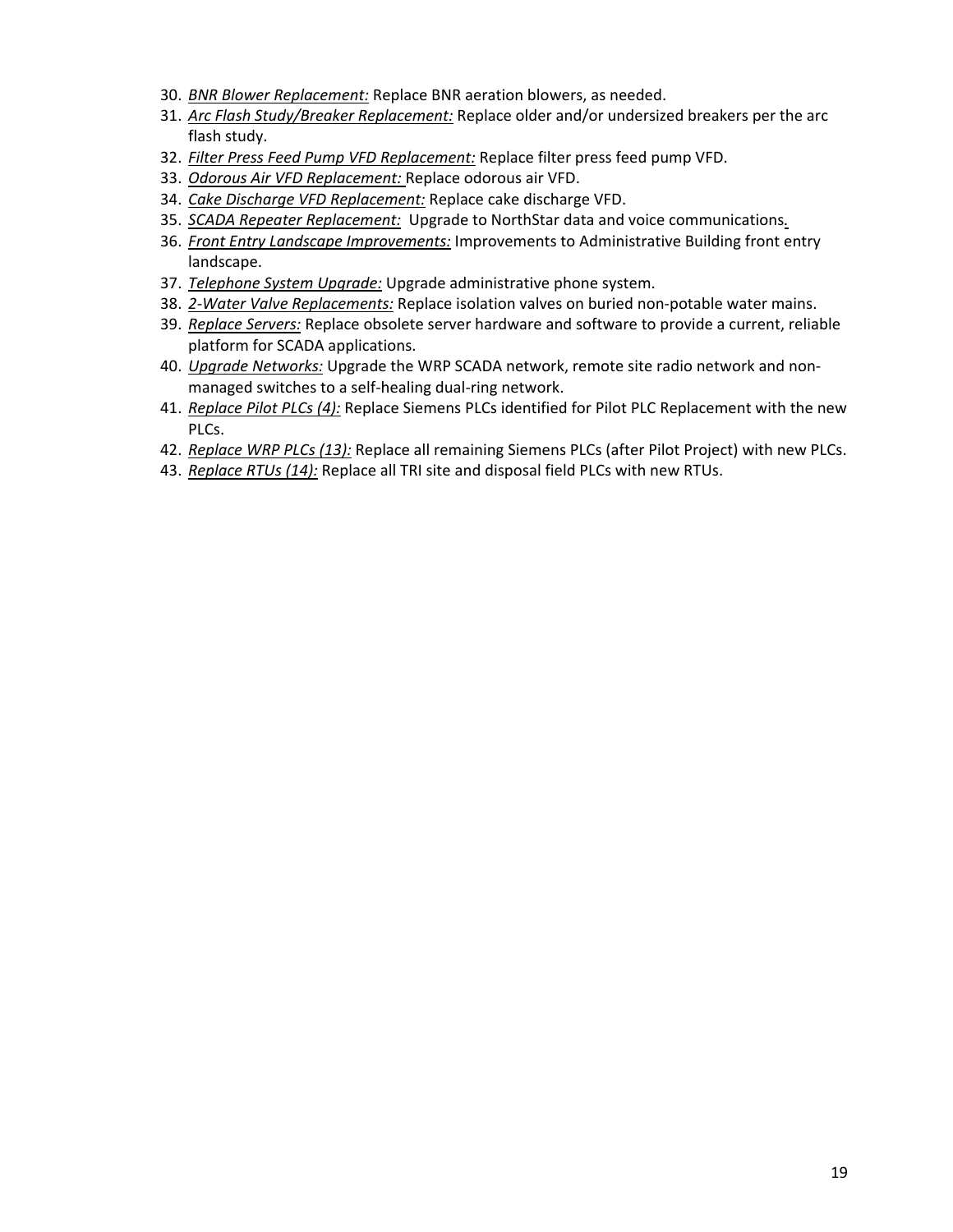# Fund Summaries

The following tables provide fiscal year 2022‐2023 summaries for funds that have revenues and expenditures. These funds include the General Fund, Wastewater Capital Reserve Fund and Replacement, Rehabilitation and Upgrade Fund. The Emergency and Contingency Reserve Fund does not have expenditures and is summarized in the end of year fund balance table (Table 18).

### Fund 10: General Fund Summary

Overall, the net position of Fund 10 is projected to decrease by \$334K. This decrease is attributed to Fund 10 expenditures and UAL payments out pacing revenues. To maintain the Fund 10 target balance, approximately \$3.1M from the Emergency and Contingency Reserve Fund (Fund 7) is proposed to be transferred to Fund 10. A breakdown of projected beginning and year‐end fund balances, including inter‐ fund transfers, is shown in Table 18.

| <b>Description</b>                   | 2021/2022<br>Budget (\$) | 2021/2022<br>Projected<br>Actuals (\$) | 2021/2022<br>Projected<br><b>Actuals %</b><br>used of<br>2021/2022<br>Budget (%) | 2022/2023<br>Budget (\$) | 2022/2023<br>Budget vs.<br>2021/2022<br>Projected<br>Actuals (%) | 2022/2023<br><b>Budget vs.</b><br>2021/2022<br>Budget (%) | 2022/2023<br>Budget vs.<br>2021/2022<br>Budget $(\% \Delta)$ |
|--------------------------------------|--------------------------|----------------------------------------|----------------------------------------------------------------------------------|--------------------------|------------------------------------------------------------------|-----------------------------------------------------------|--------------------------------------------------------------|
| <b>Revenues</b>                      |                          |                                        |                                                                                  |                          |                                                                  |                                                           |                                                              |
| Sewer Service Charges                | 13,287,000               | 13,040,000                             | 98.1%                                                                            | 13,171,000               | 101.0%                                                           | 99.1%                                                     | $-0.9%$                                                      |
| <b>Ad Valorem</b>                    | 3,958,000                | 4,274,000                              | 108.0%                                                                           | 4,445,000                | 104.0%                                                           | 112.3%                                                    | 11.0%                                                        |
| <b>Fund Interest</b>                 | 40,000                   | 11,500                                 | 28.8%                                                                            | 45,000                   | 391.3%                                                           | 112.5%                                                    | 11.1%                                                        |
| <b>Other Revenue</b>                 | 15,000                   | 63,500                                 | 423.3%                                                                           | 65,000                   | 102.4%                                                           | 433.3%                                                    | 76.9%                                                        |
| <b>Temporary Discharge Permits</b>   | 25,000                   | 8,000                                  | 32.0%                                                                            | 25,000                   | 312.5%                                                           | 100.0%                                                    | 0.0%                                                         |
| <b>Total Revenue</b>                 | 17,325,000               | 17,397,000                             | 100.4%                                                                           | 17,751,000               | 102.0%                                                           | 102.5%                                                    | 2.4%                                                         |
| <b>Expenditures</b>                  |                          |                                        |                                                                                  |                          |                                                                  |                                                           |                                                              |
| Salaries & Wages                     | 5,599,400                | 5,617,500                              | 100.3%                                                                           | 6,194,000                | 110.3%                                                           | 110.6%                                                    | 9.6%                                                         |
| <b>Employee Benefits</b>             | 3,817,000                | 3,265,500                              | 85.6%                                                                            | 3,625,000                | 111.0%                                                           | 95.0%                                                     | $-5.3%$                                                      |
| <b>Director Fees</b>                 | 7,600                    | 8,500                                  | 111.8%                                                                           | 9,500                    | 111.8%                                                           | 125.0%                                                    | 20.0%                                                        |
| Vehicles                             | 51,900                   | 50,000                                 | 96.3%                                                                            | 90,000                   | 180.0%                                                           | 173.4%                                                    | 0.0%                                                         |
| <b>CSRMA</b> Insurance               | 375,000                  | 286,000                                | 76.3%                                                                            | 336,000                  | 117.5%                                                           | 89.6%                                                     | $-11.6%$                                                     |
| Professional Memberships             | 44,700                   | 43,000                                 | 96.2%                                                                            | 53,500                   | 124.4%                                                           | 119.7%                                                    | 16.4%                                                        |
| <b>Agency Permits &amp; Licenses</b> | 196,000                  | 198,500                                | 101.3%                                                                           | 203,000                  | 102.3%                                                           | 103.6%                                                    | 3.4%                                                         |
| Office Expenses                      | 455,000                  | 279,500                                | 61.4%                                                                            | 327,000                  | 117.0%                                                           | 71.9%                                                     | $-39.1%$                                                     |
| <b>Contractual Services</b>          | 2,204,800                | 2,106,500                              | 95.5%                                                                            | 2,610,000                | 123.9%                                                           | 118.4%                                                    | 15.5%                                                        |
| <b>Professional Services</b>         | 990,000                  | 540,000                                | 54.5%                                                                            | 756,000                  | 140.0%                                                           | 76.4%                                                     | $-31.0%$                                                     |
| Conferences & Training               | 116,500                  | 67,500                                 | 57.9%                                                                            | 126,000                  | 186.7%                                                           | 108.2%                                                    | 7.5%                                                         |
| <b>Utilities</b>                     | 1,010,200                | 1,021,000                              | 101.1%                                                                           | 1,308,000                | 128.1%                                                           | 129.5%                                                    | 22.8%                                                        |
| Supplies, Repairs & Maintenance      | 1,091,500                | 657,000                                | 60.2%                                                                            | 1,143,000                | 174.0%                                                           | 104.7%                                                    | 4.5%                                                         |
| <b>Total Expenditures</b>            | 15,959,600               | 14,140,500                             | 88.6%                                                                            | 16,781,000               | 118.7%                                                           | 105.1%                                                    | 4.9%                                                         |
| CalPERS Unfunded Accrued Liability   | 1,044,040                | 1,023,000                              | 98.0%                                                                            | 1,303,500                | 127.4%                                                           | 124.9%                                                    | 19.9%                                                        |
| <b>Total Expenditures with UAL</b>   | 17,003,640               | 15,163,500                             | 89.2%                                                                            | 18,084,500               | 119.3%                                                           | 106.4%                                                    | 6.0%                                                         |
| <b>Net Position</b>                  | 321,360                  | 2,233,500                              | 695.0%                                                                           | (333,500)                | $-14.9%$                                                         | $-103.8%$                                                 | 196.4%                                                       |

### *Table 14: General Fund Summary*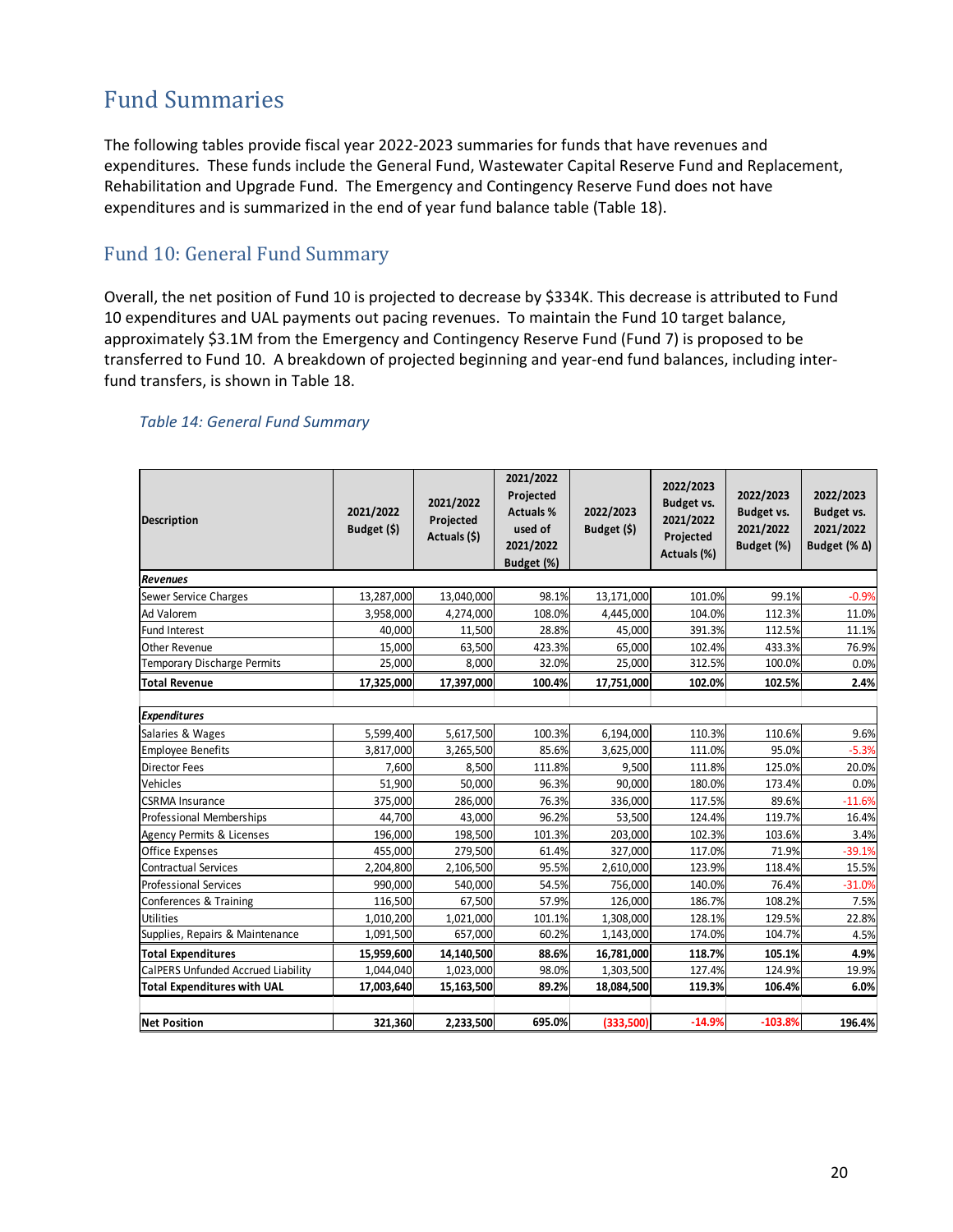### Fund 02: Wastewater Capital Reserve Fund Summary

Overall, the total Agency fiscal year 2022‐2023 Wastewater Capital Reserve Fund has a net position decrease of \$495K. The largest expense for this fund is the portion of the debt payment allocated to Wastewater Capital Reserve which is projected to be \$2.3M in FY23.

The projected FY23 beginning fund balance is \$18.9M which is sufficient to offset the negative net position. The \$18.4M projected ending fund balance also meets the fund target balance of fifty percent (50%) of the projected five (5) years of the planned budget for the capital improvement projects equaling approximately \$7.4M. The fund balance can be referenced in Table 18.

| <b>Description</b>                      | 2021/2022<br>Budget (\$) | 2021/2022<br>Projected<br>Actuals (\$) | 2022/2023<br>Budget (\$) | 2022/2023<br><b>Budget vs.</b><br>2021/2022<br>Projected<br>Actuals (%) | 2022/2023<br><b>Budget vs.</b><br>2021/2022<br>Budget (%) | 2022/2023<br>Budget vs.<br>2021/2022<br>Budget (% Δ) |
|-----------------------------------------|--------------------------|----------------------------------------|--------------------------|-------------------------------------------------------------------------|-----------------------------------------------------------|------------------------------------------------------|
| <b>Revenues</b>                         |                          |                                        |                          |                                                                         |                                                           |                                                      |
| Sewer Connection Fee                    | 2,000,000                | 2,107,500                              | 2,129,000                | 101.0%                                                                  | 106.5%                                                    | 6.1%                                                 |
| Fund Interest                           | 100,000                  | 44,000                                 | 191,000                  | 434.1%                                                                  | 191.0%                                                    | 47.6%                                                |
| <b>Total Revenue</b>                    | 2,100,000                | 2,151,500                              | 2,320,000                | 107.8%                                                                  | 110.5%                                                    | 9.5%                                                 |
| <b>Expenditures</b>                     |                          |                                        |                          |                                                                         |                                                           |                                                      |
| Flowmeter Improvements*                 |                          |                                        | 75,000                   |                                                                         |                                                           |                                                      |
| Manlift*                                |                          |                                        | 60,000                   |                                                                         |                                                           |                                                      |
| Maintenance Carts*                      |                          |                                        | 25,000                   |                                                                         |                                                           |                                                      |
| Develop Standards                       |                          |                                        | 241,000                  |                                                                         |                                                           |                                                      |
| Improve Physical Security               |                          |                                        | 147,000                  |                                                                         |                                                           |                                                      |
| Subtotal                                |                          |                                        | 548,000                  |                                                                         |                                                           |                                                      |
| Debt Payment on 2020 Wastewater Revenue |                          |                                        |                          |                                                                         |                                                           |                                                      |
| Refunding Bond (73.2%)                  |                          |                                        | 2,266,638                |                                                                         |                                                           |                                                      |
| <b>Total</b>                            |                          |                                        | 2,814,638                |                                                                         |                                                           |                                                      |
|                                         |                          |                                        |                          |                                                                         |                                                           |                                                      |
| <b>Net Position</b>                     |                          |                                        | (494, 638)               |                                                                         |                                                           |                                                      |

### *Table 15: Wastewater Capital Reserve Fund Summary*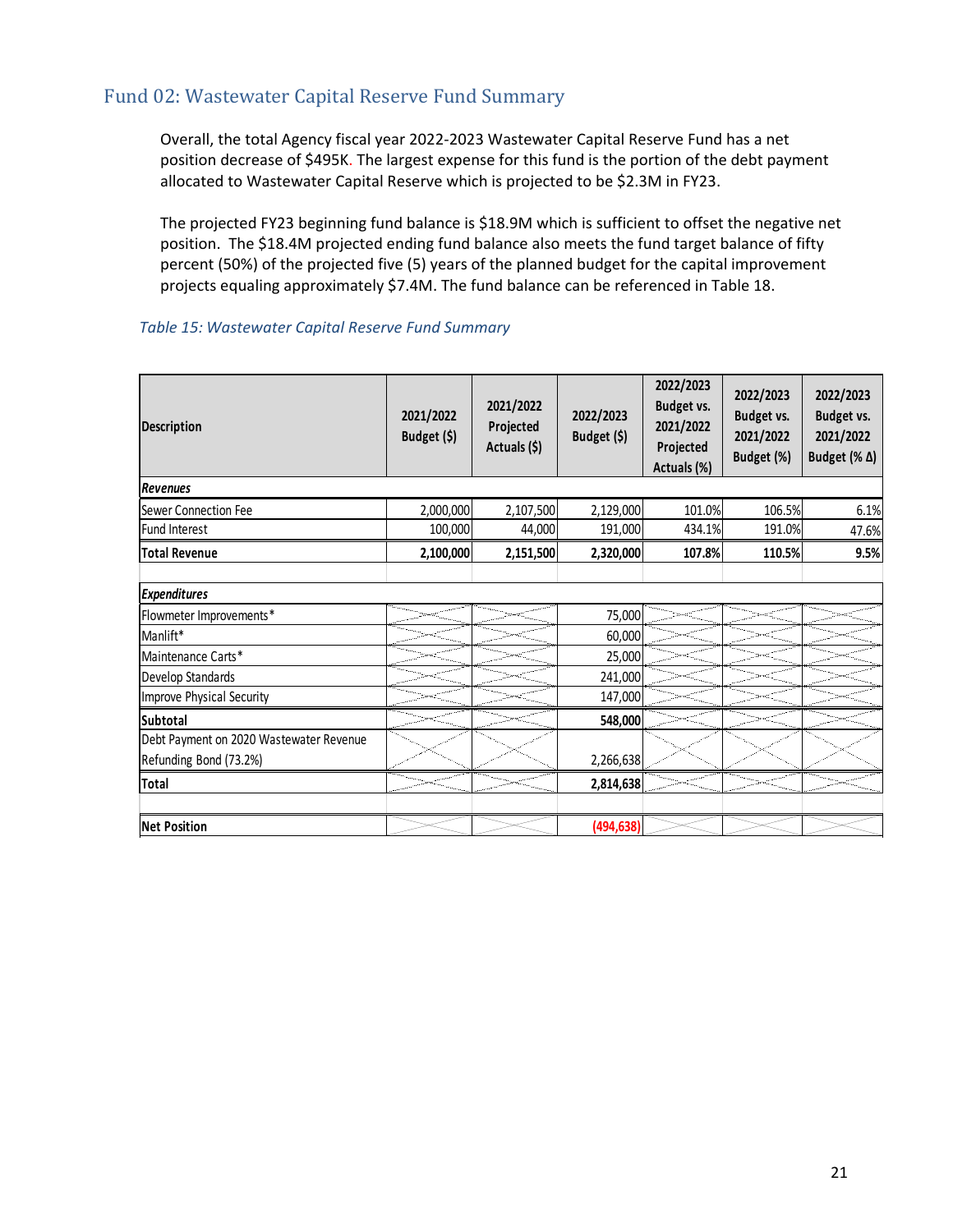### Fund 06: Replacement, Rehabilitation and Upgrade Fund Summary

Overall, the total Agency fiscal year 2022‐2023 Replacement, Rehabilitation and Upgrade Fund net position is a negative \$4.5M, attributed to the proposed capital improvement projects. It should be noted, the projected beginning balance in the fund is sufficient to offset the negative net position, however, after a transfer of monies from the Emergency and Contingency Reserve Fund, the fund will not meet its minimum target fund balance of 50% of the projected 5 years of budget, which equals approximately \$21.5M. A breakdown of the transfer to the fund and projected end of year fund balance are shown in Table 18.

| <b>Description</b>                                             | 2021/2022<br>Budget (\$) | 2021/2022<br>Projected<br>Actuals (\$) | 2022/2023<br>Budget (\$) | 2022/2023<br><b>Budget vs.</b><br>2021/2022<br>Projected<br>Actuals (%) | 2022/2023<br><b>Budget vs.</b><br>2021/2022<br>Budget (%) | 2022/2023<br><b>Budget vs.</b><br>2021/2022<br>Budget (% $\Delta$ ) |
|----------------------------------------------------------------|--------------------------|----------------------------------------|--------------------------|-------------------------------------------------------------------------|-----------------------------------------------------------|---------------------------------------------------------------------|
| <b>Revenues</b>                                                |                          |                                        |                          |                                                                         |                                                           |                                                                     |
| Fund Interest                                                  | 45,000                   | 18,000                                 | 87,000                   | 483.3%                                                                  | 193.3%                                                    | 48.3%                                                               |
| <b>Total Revenue</b>                                           | 45,000                   | 18,000                                 | 87,000                   | 483.3%                                                                  | 193.3%                                                    | 48.3%                                                               |
|                                                                |                          |                                        |                          |                                                                         |                                                           |                                                                     |
| <b>Expenditures</b>                                            |                          |                                        |                          |                                                                         |                                                           |                                                                     |
| River Crossing, Gravity Main between MH 33 and MH 35           |                          |                                        | 252,000                  |                                                                         |                                                           |                                                                     |
| Visible Reinforcement Study                                    |                          |                                        | 105,000                  |                                                                         |                                                           |                                                                     |
| Plant Coating Improvements                                     |                          |                                        | 480,000                  |                                                                         |                                                           |                                                                     |
| Lab Equipment Replacements                                     |                          |                                        | 80,000                   |                                                                         |                                                           |                                                                     |
| Chlorine Scrubber Improvements                                 |                          |                                        | 1,150,000                |                                                                         |                                                           |                                                                     |
| Centrifuge Rebuild                                             |                          |                                        | 50,000                   |                                                                         |                                                           |                                                                     |
| Control Room Upgrades #02 and #13 - Remodel and Updates        |                          |                                        | 185,000                  |                                                                         |                                                           |                                                                     |
| Plant-wide NFPA 820 Compliance Evaluation                      |                          |                                        | 110,000                  |                                                                         |                                                           |                                                                     |
| Condition Assessment and Inspection                            |                          |                                        | 130,000                  |                                                                         |                                                           |                                                                     |
| Digestion Improvements Project                                 |                          |                                        | 387,000                  |                                                                         |                                                           |                                                                     |
| 2-Water System Improvements                                    |                          |                                        | 32,000                   |                                                                         |                                                           |                                                                     |
| LEL Equipment Replacement                                      |                          |                                        | 320,000                  |                                                                         |                                                           |                                                                     |
| Arc Flash Study/Breaker Replacement*                           |                          |                                        | 20,000                   |                                                                         |                                                           |                                                                     |
| Filter Press Feed Pump VFD Replacement*                        |                          |                                        | 45,000                   |                                                                         |                                                           |                                                                     |
| Odorous Air VFD Replacement*                                   |                          |                                        | 35,000                   |                                                                         |                                                           |                                                                     |
| Cake Discharge VFD Replacement*                                |                          |                                        | 35,000                   |                                                                         |                                                           |                                                                     |
| SCADA Repeater Replacement*                                    |                          |                                        | 50,000                   |                                                                         |                                                           |                                                                     |
| Telephone System Upgrade*                                      |                          |                                        | 40,000                   |                                                                         |                                                           |                                                                     |
| Replace Servers                                                |                          |                                        | 250,000                  |                                                                         |                                                           |                                                                     |
| Subtotal                                                       |                          |                                        | 3,756,000                |                                                                         |                                                           |                                                                     |
| Debt Payment on 2020 Wastewater Revenue Refunding Bond (26.8%) |                          |                                        | 829,862                  |                                                                         |                                                           |                                                                     |
| <b>Total</b>                                                   |                          |                                        | 4,585,862                |                                                                         |                                                           |                                                                     |
|                                                                |                          |                                        |                          |                                                                         |                                                           |                                                                     |
| <b>Net Position</b>                                            |                          |                                        | (4, 498, 862)            |                                                                         |                                                           |                                                                     |

### *Table 16: Replacement, Rehabilitation and Upgrade Fund Summary*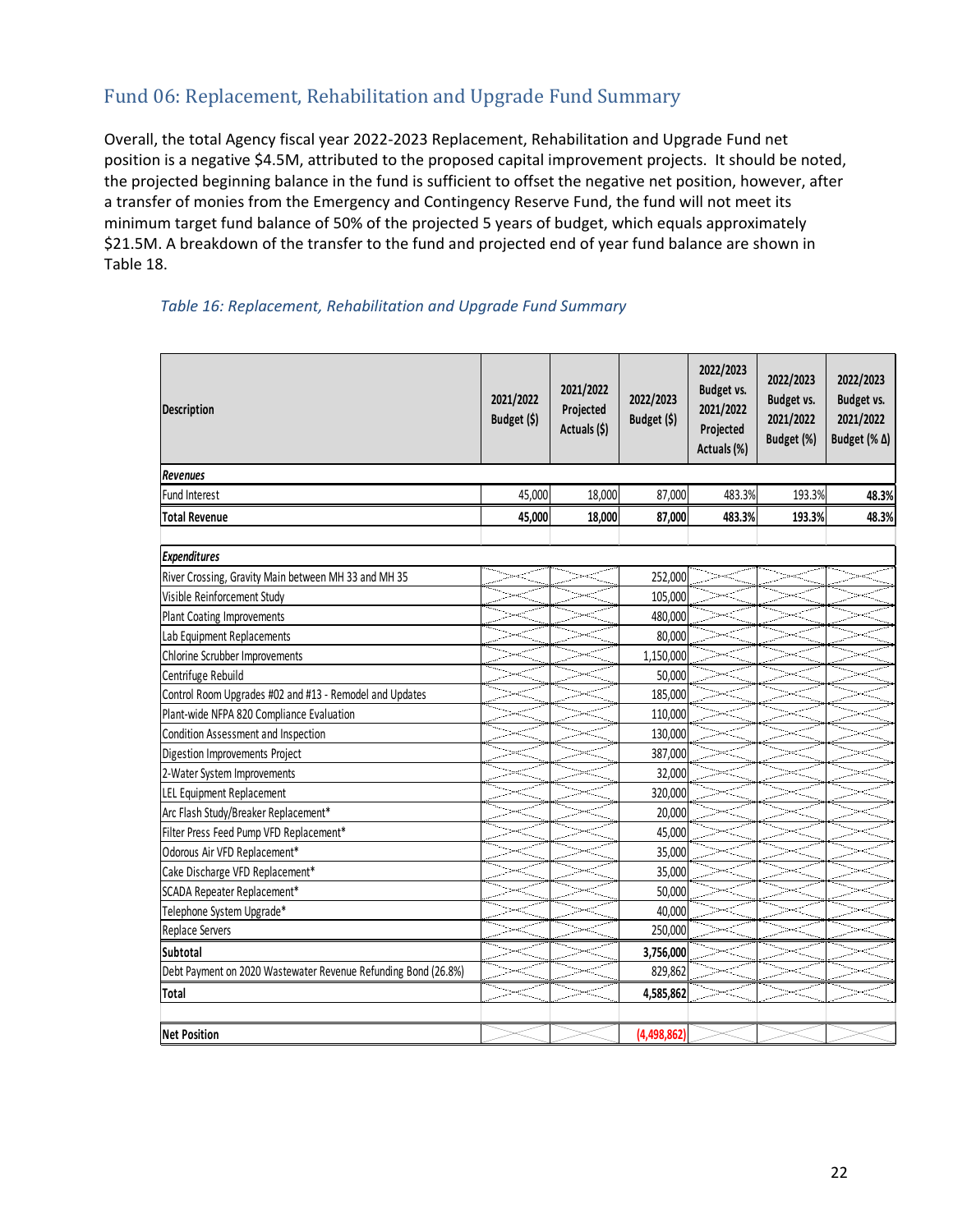# Unfunded Accrued Liability

The Agency participates in the California Public Employees' Retirement System (CalPERS) which includes a plan for Classic and PEPRA (Public Employees' Pension Reform Act) employees. Based on the most recent annual valuation reports prepared by CalPERS, the estimated Unfunded Accrued Liability (UAL) for 06/30/21 is approximately \$15.6M.

The Agency is required to make an annual payment to the UAL of \$1.3M. There is no intention to provide an additional discretionary payment directly to CalPERS as it had in past, however, the Agency will investigate other methods to reduce the UAL. The Agency has various UAL payment options which include participation in the California Employers' Pension Prefunding Trust (CEPPT) Fund program which is a trust fund program dedicated to prefunding employer contributions to defined benefit pension systems; refinancing the UAL through the issuance of bonds; and receiving a low interest rate loan to pay off the UAL. Should any of the options be desired, the Agency will determine the appropriate prefunding or payment schedule. Should the Agency decide to proceed with direct payments to CalPERS, the Agency can determine the appropriate payment schedule at that time.

As there are alternatives that should be researched, the Agency will maintain the minimum UAL payment per the current amortization schedule as prepared by CalPERS. Table 17 identifies the total appropriate amortized payments for the next five (5) fiscal years per the current CalPERS 30‐year amortization schedules for Classic and PEPRA employees.

| <b>Fiscal Year</b> | <b>Annual Scheduled Payment</b><br>(\$) |
|--------------------|-----------------------------------------|
| 2022-2023          | 1,303,405                               |
| 2023-2024          | 1,408,916                               |
| 2024-2025          | 1,520,178                               |
| 2025-2026          | 1,589,917                               |
| 2026-2027          | 1,641,278                               |

### *Table 17: CalPERS UAL 5‐Year Amortization Schedule Summary*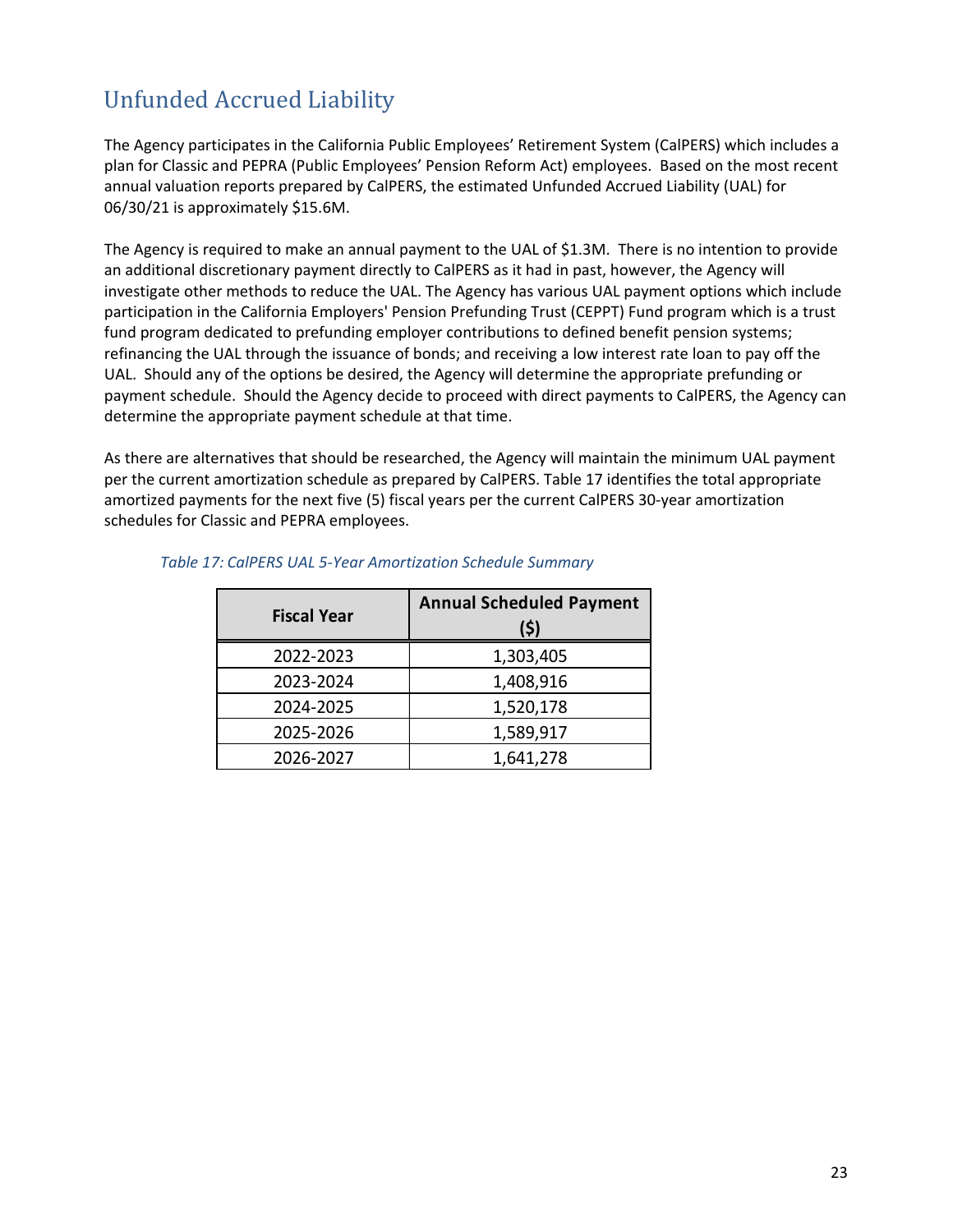# Projected End of Fiscal Year Fund Balances

Table 18 lists the expected fund balances at the end of fiscal year 2022‐2023 to include the beginning balance, annual revenue, annual expenditure, applicable UAL payment, end of year balance, fund transfer, adjusted end of year balance, target balance, and target balance position (over/under) for each fund. The total end of year balance of all funds is approximately \$38.7M and the total target balance of all funds is approximately \$44.2M, a difference of approximately \$5.5M. It should be noted the table values have been rounded.

As noted previously, there is a transfer from the Emergency and Contingency Reserve Fund to the General Fund and Replacement, Rehabilitation and Upgrade Fund. The target balance for the Emergency and Contingency Reserve Fund is \$4M, therefore, the surplus of approximately \$3.4M is transferred to the General Fund and any monies in excess of the General Fund target balance is transferred to the Replacement, Rehabilitation and Upgrade Fund, in accordance with the Agency Fund Policy.

As indicated in the table, after the transfer from the Emergency and Contingency Reserve Fund there is a shortfall between the Ending Balance and Fund Target Balance for the Replacement, Rehabilitation and Upgrade Fund. The shortfall is attributed to the Fund Target Balance set point of "fifty percent (50%) of the projected five years (current, plus four) of the planned budget for the capital improvement projects".

| Description                    | <b>General Fund</b><br>(#10) | Wastewater<br><b>Capital Reserve</b><br><b>Fund (#2)</b> | Replacement,<br><b>Rehabilitation</b><br>and Upgrade<br><b>Fund (#6)</b> | <b>Emergency and</b><br>Contingency<br><b>Reserve Fund</b><br>(117) | <b>Total</b> |
|--------------------------------|------------------------------|----------------------------------------------------------|--------------------------------------------------------------------------|---------------------------------------------------------------------|--------------|
| Beginning Balance              | 8,567,500                    | 18,919,500                                               | 9,164,000                                                                | 7,307,000                                                           | 43,958,000   |
| Revenue                        | 17,751,000                   | 2,320,000                                                | 87,000                                                                   | 70,000                                                              | 20,228,000   |
| Expenditures                   | 16,781,000                   | 2,814,700                                                | 4,585,900                                                                |                                                                     | 24,181,600   |
| <b>CalPERS UAL</b>             | 1,303,500                    |                                                          |                                                                          |                                                                     | 1,303,500    |
| <b>Ending Balance</b>          | 8,234,000                    | 18,424,800                                               | 4,665,100                                                                | 7,377,000                                                           | 38,700,900   |
| Transfers between funds        | 3,139,000                    |                                                          | 238,000                                                                  | (3,377,000)                                                         |              |
| <b>Adjusted Ending Balance</b> | 11,373,000                   | 18,424,800                                               | 4,903,100                                                                | 4,000,000                                                           | 38,700,900   |
| <b>Fund Target Balance</b>     | 11,373,000                   | 7,370,200                                                | 21,460,400                                                               | 4,000,000                                                           | 44,203,600   |
| Target Balance Over/(Under)    |                              | 11,054,600                                               | (16, 557, 300)                                                           |                                                                     | (5,502,700)  |

### *Table 18: Projected End of Year Fund Balances*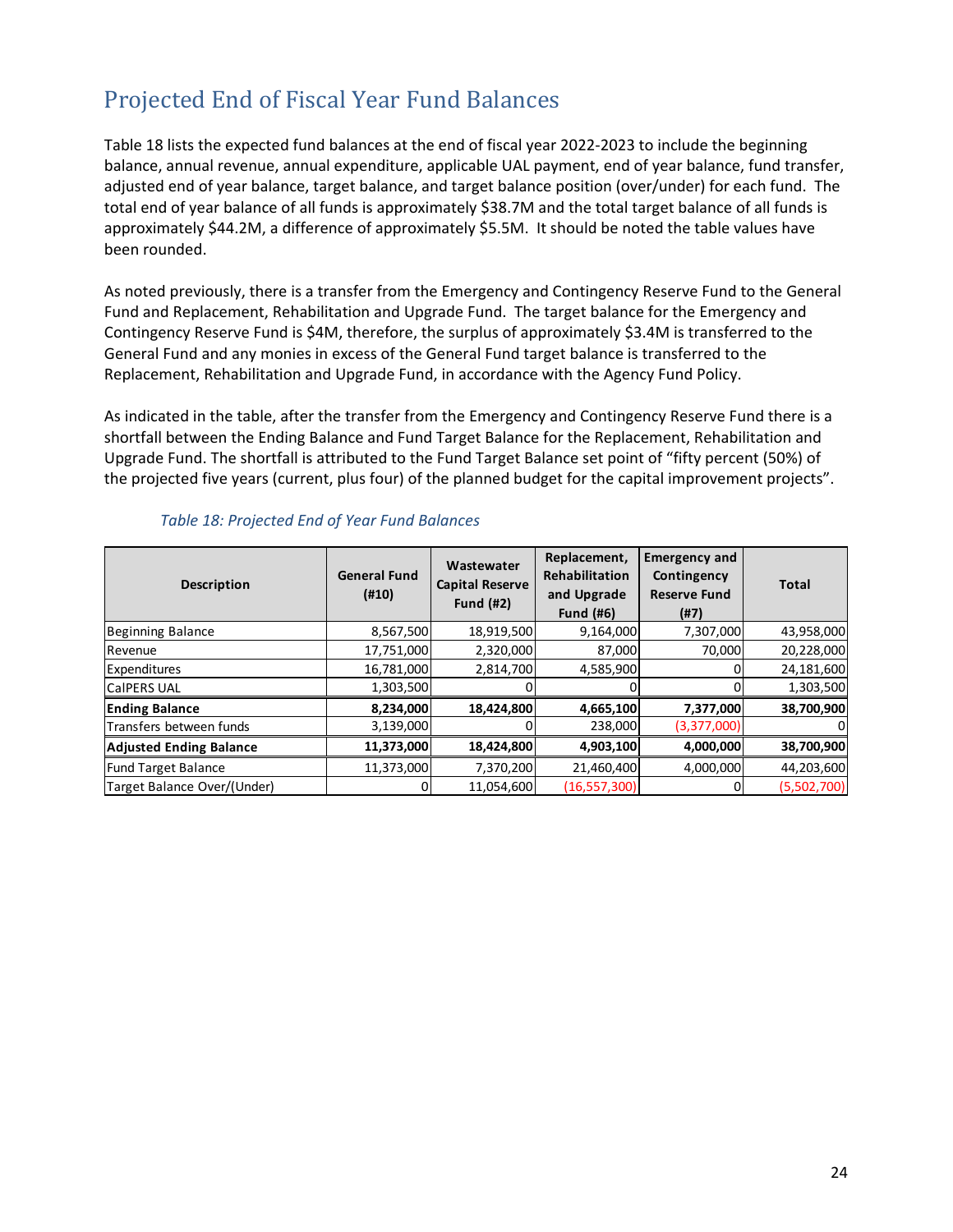# General Fund Budget Expenditure Summary

Appendix A provides a detailed account of each department's budgeted expenditures.

### Summary

The annual budget for fiscal year 2022‐2023 provides detailed operating budgets and capital improvement plans for the Agency in order to meet the waste discharge requirements and provide a high level of service to its customers. As the budget is monitored and more data is collected during the fiscal year, the Agency will be able to better determine department operating and maintenance costs and make financial decisions on its assets accordingly.

With the increases in operational expenditures and the projected CIP projects, there is an expectation additional revenue will be required within the upcoming 5‐year period to meet fund target balances. This can be performed through various methods to include rate increases, potential grants and debt financing. The Agency has initiated Sewer Service Charge and Sewer Connection Fee Studies and once concluded, the Agency will be able to better assess its financial needs for the future and prepare a financial plan moving forward. This financial forecasting will be incorporated into future annual budgets.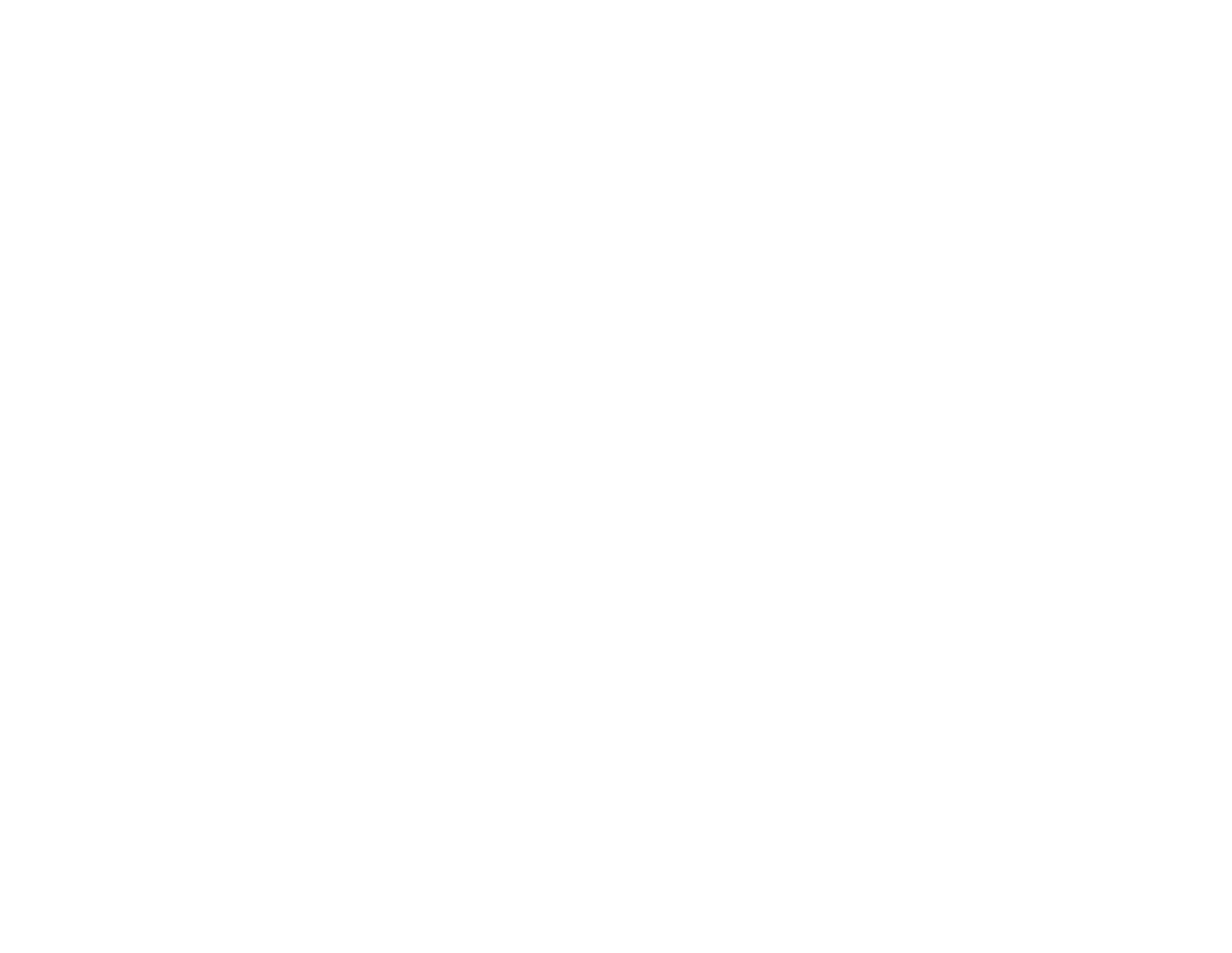|                             |                                           | <b>Department</b>       |                          |                     |                             |                     |                             |         |                             | Expenditure |                             |         |                                        |                         |                             |              |                             |                    |                             |    |                             |
|-----------------------------|-------------------------------------------|-------------------------|--------------------------|---------------------|-----------------------------|---------------------|-----------------------------|---------|-----------------------------|-------------|-----------------------------|---------|----------------------------------------|-------------------------|-----------------------------|--------------|-----------------------------|--------------------|-----------------------------|----|-----------------------------|
| GL#                         | <b>General Ledger Account Description</b> |                         | 10-01                    |                     | $10 - 02$                   | $10 - 03$           |                             |         | $10 - 04$                   |             | 10-05                       |         | 10-06                                  |                         | $10 - 07$                   |              | 10-08                       |                    | $10 - 11$                   |    | <b>Total</b>                |
|                             |                                           |                         | Admin                    |                     | Eng                         | Safety              |                             |         | Ops                         |             | Lab                         |         | <b>Maint</b>                           |                         | <b>E&amp;I</b>              |              | IT                          |                    | Whs                         |    |                             |
| <b>Salaries &amp; Wages</b> |                                           |                         |                          |                     |                             |                     |                             |         |                             |             |                             |         |                                        |                         |                             |              |                             |                    |                             |    |                             |
| 0500                        | SALARIES AND WAGES                        | Š.                      | $1,196,000$ \$           |                     | 680,000 \$ 150,000 \$       |                     |                             |         |                             |             |                             |         | $1,739,000$ \$ 469,000 \$ 1,099,000 \$ |                         |                             |              | $520,000$ \$ 255,000 \$     |                    | 86,000 \$                   |    | 6,194,000                   |
| <b>Employee Benefits</b>    |                                           |                         |                          |                     |                             |                     |                             |         |                             |             |                             |         |                                        |                         |                             |              |                             |                    |                             |    |                             |
| 1000                        | CALPERS PEPRA RETIREMENT                  | Ś                       | 43,000                   | \$ ا                | 21,000                      | -\$                 | $9,500$ \$                  |         | 54,000 \$                   |             |                             | \$      | 30,000                                 | l \$                    | 28,000 \$                   |              |                             | Ś                  | 7,000                       | \$ | 192,500                     |
| 1001                        | CALPERS CLASSIC RETIREMENT                | \$                      | 134,000                  | -\$                 | 83,000                      | \$                  | $\mathcal{L}$               |         | 235,000                     | \$          | 105,000                     | \$      | 160,000                                | -\$                     | $35,000$ \$                 |              | 57,000                      | Ś                  | $\sim$                      | Ś  | 809,000                     |
| 1002                        | <b>WORKER'S COMP</b>                      | \$                      | 23,000                   | \$                  | 8,500                       | -\$                 | 3,000                       | Ŝ.      | 40,000                      | Ś           | 11,000                      | Ŝ.      | 28,000                                 | -\$                     | 12,000                      | ۱Ś           | 7,000                       |                    | 4,000                       | \$ | 136,500                     |
| 1003                        | MEDICARE                                  | \$                      | 18,000                   | l\$                 | 9,000                       | $\ddot{\mathsf{S}}$ | 2,000                       | \$      | 24,000                      | \$          | 7,000                       | \$      | 16,000                                 | 5                       | $8,000$ \$                  |              | 7,000                       | \$                 | 3,000                       | \$ | 94,000                      |
| 1004                        | <b>SDI</b>                                | Ś                       | 500                      | Ś                   | $\sim$                      | \$                  | 500                         |         | $\mathcal{L}_{\mathcal{A}}$ | \$          | 500                         | Ŝ.      | $\blacksquare$                         | $\mathsf{S}$            | 500                         |              | 500                         |                    | 500                         | \$ | 3,000                       |
| 1005                        | LIFE INSURANCE                            | \$                      | 9,000                    | \$ ا                | $5,500$ \$                  |                     | $1,500$ \$                  |         | $14,000$ \$                 |             | 5,000                       | 5       | 8,000                                  | l\$                     | $5,000$ \$                  |              | 3,000                       | $\mathsf{S}$       | 2,000                       | \$ | 53,000                      |
| 1006                        | <b>HEALTH INSURANCE</b>                   | \$                      | 214,000                  | Ś                   | 110,000                     | \$                  | 25,000                      | Ŝ.      | $350,000$ \$                |             | 115,000                     | \$      | 260,000                                | $\overline{\mathsf{s}}$ | 80,000 \$                   |              | 33,000                      | \$                 | 25,000                      | \$ | 1,212,000                   |
| 1007                        | DIRECTOR HEALTH INSURANCE                 | Ś                       | 46,000                   | $\ddot{\mathsf{S}}$ |                             | Ś                   | $\sim$                      | Ś       |                             | Ś           |                             | Ś       |                                        | \$                      |                             |              |                             | Ś                  | $\overline{\phantom{a}}$    | \$ | 46,000                      |
| 1008                        | RETIREE HEALTH INSURANCE                  | \$                      | 90,000                   | l \$                | 35,000                      | -\$                 | $\sim$                      | Ś       | 285,000                     | -\$         | 45,000                      | -\$     | 229,000                                | $\overline{\mathsf{s}}$ | 67,000 \$                   |              | 13,000                      | Ś                  | $\omega$                    | \$ | 764,000                     |
| 1009                        | <b>DENTAL INSURANCE</b>                   | \$                      | 20,000                   | Ś                   | 7,500                       | Ś                   | 2,500                       | \$      | 27,000                      | Ś           | 9,000                       | \$.     | 27,000                                 | Ŝ.                      | 6,000                       |              | 3,000                       |                    | 3,000                       | \$ | 105,000                     |
| 1010                        | <b>HRA</b>                                | \$                      | 34,000                   | \$                  | 15,000                      | -\$                 | 7,000                       | Ś.      | 50,000                      | \$          | 9,000                       | \$      | 38,000                                 | -\$                     | $8,000$ \$                  |              | 8,000                       | Ś                  | 8,000                       | \$ | 177,000                     |
| 1011                        | OPEB                                      | \$                      | $\sim$                   | \$                  | $\sim$                      | \$                  | $\sim$                      | \$      | $\sim$                      | \$          | $\sim$                      | \$      | $\sim$                                 | \$                      | $\sim$                      | \$           | $\sim$                      | Ś                  | $\sim$                      | \$ | $\sim$                      |
| 1012                        | <b>VISION REIMBURSEMENT</b>               | \$                      | $\sim$                   | Ś                   | $\sim$                      | Ś                   | $\mathcal{L}^{\mathcal{L}}$ | \$      | $\sim$                      | \$          | $\overline{\phantom{a}}$    | \$      | $\sim$                                 | \$                      | $\overline{\phantom{a}}$    | \$.          | $\sim$                      | \$                 | $\sim$                      | \$ | $\mathcal{L}_{\mathcal{A}}$ |
| 1013                        | CALPERS 457                               | \$                      | $\sim$                   | \$                  | $\sim$                      | \$                  | $\sim$                      | Ś       | $\sim$                      | \$          | $\overline{\phantom{a}}$    | \$      | $\sim$                                 | \$                      | $\overline{\phantom{a}}$    | \$           | $\overline{\phantom{a}}$    | Ś                  | $\sim$                      | \$ | $\sim$                      |
| 1014                        | NATIONWIDE 457                            | \$                      |                          | Ś                   | $\overline{\phantom{a}}$    | Ś                   | $\mathcal{L}^{\mathcal{L}}$ | Ś.      | $\mathcal{L}_{\mathcal{A}}$ | Ś.          | $\overline{a}$              | Ś.      | $\sim$                                 | Ś                       | $\overline{\phantom{a}}$    | Ś            | $\overline{\phantom{a}}$    | Ś                  | $\mathcal{L}$               | \$ | $\mathcal{L}$               |
| 1015                        | DIRECTOR DENTAL INSURANCE                 | \$                      | 5,000                    | \$                  | $\sim$                      | \$                  | $\mathcal{L}^{\mathcal{A}}$ | \$      | $\sim$                      | \$          | $\overline{\phantom{a}}$    | \$      | $\sim$                                 | \$                      | $\overline{\phantom{a}}$    | -\$          | $\sim$                      | \$                 | $\sim$                      | \$ | 5,000                       |
| 1016                        | DIRECTOR VISION REIMBURSEMENT             | \$                      | $\sim$                   | \$                  | $\sim$                      | \$                  | ÷.                          | \$      | $\sim$                      | \$          | $\mathbf{r}$                | \$      | $\sim$                                 | Ŝ.                      | $\mathcal{L}$               | \$           | $\mathcal{L}$               | Ś                  | $\mathcal{L}$               | Ś  | $\sim$                      |
| 1017                        | COBRA                                     | \$                      | 500                      | \$                  | 500                         | \$                  | 500                         | \$      | 500                         | \$          | 500                         | \$      | 500                                    | Ŝ.                      | 500                         | ۱\$          | 500                         | \$                 | 500                         | \$ | 4,500                       |
| 1018                        | DENTAL REIMBURSEMENT                      | \$                      | $\sim$                   | Ś                   | $\sim$                      | Ś                   | $\sim$                      | Ś.      | $\sim$                      | \$          | $\sim$                      | \$      | $\overline{\phantom{a}}$               | \$                      | $\overline{\phantom{a}}$    | \$           | $\sim$                      | Ś                  | $\sim$                      | \$ | $\sim$                      |
| 1019                        | <b>JURY DUTY</b>                          | \$                      | $\sim$                   | \$                  | $\sim$                      | \$                  | $\sim$                      | \$      | $\sim$                      | \$          | $\sim$                      | \$      | $\sim$                                 | \$                      | $\sim$                      | \$           | $\sim$                      | \$                 | $\sim$                      | \$ | $\sim$                      |
| 1020                        | <b>EMPLOYEE SCREENING</b>                 | \$                      | 3,000                    | Ś                   | 1,000                       | Ś                   | ÷.                          | \$      | 1,500                       | \$          | 500                         | \$      | 1,500                                  | \$                      | $\sim$                      | \$           | $\sim$                      | Ś                  | $\sim$                      | Ś  | 7,500                       |
| 1021                        | <b>EMPLOYEE MISC</b>                      | Ś                       | 4,000                    | Ś                   | $\sim$                      | Ś                   | $\sim$                      | Ś.      | 4,500                       | Ŝ.          | $\sim$                      | Ś       | 4,500                                  | Ŝ.                      | $\overline{\phantom{a}}$    | Ŝ            | $\sim$                      | Ś                  | $\sim$                      | Ś  | 13,000                      |
| 1022                        | ANNUAL UAL PAYMENT                        | \$                      | 1,303,500                | Ś                   | $\sim$                      | Ś                   | $\mathcal{L}^{\mathcal{L}}$ | Ś.      | $\sim$                      | Ś           | $\sim$                      | \$      | $\mathcal{L}_{\mathcal{A}}$            | \$                      | $\overline{\phantom{a}}$    | \$           | $\mathcal{L}_{\mathcal{A}}$ | Ś                  | $\sim$                      | \$ | 1,303,500                   |
| 1023                        | <b>ADDT'L UAL PAYMENT</b>                 | Ŝ.                      |                          | Ś                   | $\overline{\phantom{a}}$    | \$                  | $\sim$                      | \$      | $\sim$                      | \$          | $\overline{\phantom{a}}$    | \$      | $\overline{\phantom{a}}$               | Ŝ.                      | $\sim$                      | Ŝ            | $\sim$                      | Ś                  | $\mathcal{L}$               | \$ | $\sim$                      |
| <b>Director Fees</b>        |                                           |                         |                          |                     |                             |                     |                             |         |                             |             |                             |         |                                        |                         |                             |              |                             |                    |                             |    |                             |
| 1050                        | <b>DIRECTOR FEES</b>                      | Ś.                      | $9,500$ \$               |                     | $\sim$                      | Ś                   | $\sim$                      | \$      | $\sim$                      | -\$         | $\sim$                      | \$      | $\overline{\phantom{a}}$               | \$                      | $\sim$                      | l s          | $\sim$                      | \$                 | $\sim$                      | \$ | 9,500                       |
| Vehicles                    |                                           |                         |                          |                     |                             |                     |                             |         |                             |             |                             |         |                                        |                         |                             |              |                             |                    |                             |    |                             |
| 2000                        | <b>GASOLINE/DIESEL</b>                    | $\overline{\mathsf{S}}$ | $\sim$                   | \$                  | $\sim$                      | Ś                   | $\sim$                      | Ŝ.      | $\sim$                      | Ś           | $\blacksquare$              | \$      | 25,000                                 | -\$                     | $\overline{\phantom{a}}$    | \$           | $\sim$                      | Ś                  | $\overline{\phantom{a}}$    | \$ | 25,000                      |
| 2001                        | VHCL-01                                   | \$                      |                          | \$                  | $\overline{\phantom{a}}$    | \$                  | $\overline{\phantom{a}}$    | Ś.      | $\sim$                      | \$          | $\overline{\phantom{a}}$    | \$      | 1,000                                  | \$                      | $\overline{\phantom{a}}$    | Ŝ            | $\overline{\phantom{a}}$    | \$                 | $\overline{\phantom{a}}$    | \$ | 1,000                       |
| 2002                        | VHCL-02                                   | \$                      | $\sim$                   | \$                  | $\sim$                      | \$                  | ÷.                          | Ś.      | $\sim$                      | Ŝ.          | $\overline{\phantom{a}}$    | \$      | $\sim$                                 | \$                      | $\mathbf{r}$                | -\$          | $\sim$                      | Ś                  | $\sim$                      | \$ | $\sim$                      |
| 2003                        | VHCL-03                                   | \$                      | $\overline{\phantom{a}}$ | Ś                   | $\sim$                      | \$                  | $\mathcal{L}$               | \$      | $\omega$                    | \$          | $\mathcal{L}_{\mathcal{A}}$ | \$      | $\sim$                                 | \$                      | $\mathcal{L}_{\mathcal{A}}$ | \$           | $\sim$                      | Ś                  | $\mathcal{L}_{\mathcal{A}}$ | \$ | $\sim$                      |
| 2004                        | VHCL-04                                   | Ś                       | $\sim$                   | Ś                   | $\sim$                      | Ś                   | $\sim$                      | Ś.      | $\sim$                      | Ŝ.          | $\sim$                      | \$      | $\overline{\phantom{a}}$               | \$                      | $\overline{\phantom{a}}$    | Ŝ            | $\sim$                      | Ś                  | $\sim$                      | Ś. | $\sim$                      |
| 2005                        | VHCL-05                                   | \$                      | $\sim$                   | Ś                   | $\sim$                      | \$                  | $\sim$                      | Ś.      | $\sim$                      | \$          | $\sim$                      | \$      | $\overline{\phantom{a}}$               | \$                      | $\overline{\phantom{a}}$    | \$           | $\sim$                      | Ś                  | $\sim$                      | \$ | $\sim$                      |
| 2006                        | VHCL-06                                   | \$                      | $\overline{\phantom{a}}$ | Ś                   | $\sim$                      | Ś                   | $\sim$                      | \$      | $\sim$                      | \$          | $\overline{\phantom{a}}$    | \$      | 1,000                                  | Ŝ.                      | $\overline{\phantom{a}}$    | Ŝ            | $\sim$                      | Ś                  | $\sim$                      | Ś  | 1,000                       |
| 2007                        | VHCL-07                                   | \$                      | $\sim$                   | Ś                   | $\overline{\phantom{a}}$    | Ś                   | $\sim$                      | Ś.      | $\sim$                      | Ŝ.          | $\overline{\phantom{a}}$    | \$      | 10,000                                 | \$                      | $\overline{\phantom{a}}$    | \$           | $\overline{\phantom{a}}$    | Ś                  | $\overline{\phantom{a}}$    | \$ | 10,000                      |
| 2008                        | VHCL-08                                   | Ś                       |                          | Ś                   | $\overline{\phantom{a}}$    | Ś                   | $\mathcal{L}$               | Ś.      | $\mathcal{L}_{\mathcal{A}}$ | \$          | $\overline{a}$              | \$      | 1,000                                  | Ŝ.                      | ÷,                          | \$           | $\mathcal{L}$               | Ś                  | $\mathcal{L}$               | Ś  | 1,000                       |
| 2009                        | VHCL-09                                   | \$                      | $\mathcal{L}$            | \$                  | $\sim$                      | \$                  | $\mathcal{L}^{\mathcal{L}}$ | \$      | $\omega$                    | \$          | $\overline{\phantom{a}}$    | \$      | 2,000                                  | -\$                     | $\mathcal{L}_{\mathcal{A}}$ | -\$          | $\mathcal{L}_{\mathcal{A}}$ | Ś                  | $\mathcal{L}_{\mathcal{A}}$ | \$ | 2,000                       |
| 2010                        | VHCL-10                                   | \$                      | $\mathcal{L}$            | \$                  | $\sim$                      | \$                  | $\omega$                    | Ś.      | $\sim$                      | \$          | $\mathbb{Z}^2$              | \$      | 500                                    | \$                      | $\mathcal{L}_{\mathcal{A}}$ | \$           | $\sim$                      | Ś                  | $\mathcal{L}_{\mathcal{A}}$ | \$ | 500                         |
| 2011                        | VHCL-11                                   | Ś                       | $\sim$                   | Ś                   | $\sim$                      | Ś                   | $\mathcal{L}_{\mathcal{A}}$ | Ś       | $\sim$                      | \$          | $\blacksquare$              | \$      | 500                                    | \$                      | $\blacksquare$              | Ŝ            | $\sim$                      | Ś                  | $\sim$                      | \$ | 500                         |
| 2012                        | VHCL-12                                   | \$                      | $\overline{\phantom{a}}$ | Ś                   | $\sim$                      | Ś                   | $\sim$                      | Ś.      | $\sim$                      | \$          | $\sim$                      | \$      | $\mathcal{L}_{\mathcal{A}}$            | \$                      | $\overline{\phantom{a}}$    | \$           | $\omega$                    | Ś                  | $\sim$                      | Ś  | $\sim$                      |
| 2013                        | VHCL-13                                   | \$                      | $\sim$                   | \$                  | $\sim$                      | \$                  | $\sim$                      | \$      | $\sim$                      | \$          | $\blacksquare$              | \$      | 1,000                                  | Ŝ.                      | $\sim$                      | \$           | $\sim$                      | \$                 | $\sim$                      | \$ | 1,000                       |
| 2014                        | VHCL-14                                   | Ś                       | $\mathbf{r}$             | Ś                   | $\mathcal{L}_{\mathcal{A}}$ | Ś                   | $\sim$                      | Ś       | $\sim$                      | Ś           | $\blacksquare$              | Ś       | $\sim$                                 | \$                      | $\blacksquare$              | Ś            | $\sim$                      | Ś                  | $\mathcal{L}_{\mathcal{A}}$ | Ś  | $\sim$                      |
| 2015                        | VHCL-15                                   | Ś                       | $\sim$                   | Ś                   | $\overline{\phantom{a}}$    | Ś                   | $\overline{\phantom{a}}$    | Ś.      | $\sim$                      | Ś           | $\overline{\phantom{a}}$    | \$      | $\overline{\phantom{a}}$<br>$\sim$     | Ś                       | $\frac{1}{2}$<br>$\sim$     | Ś            | $\overline{\phantom{a}}$    | Ś                  | $\overline{\phantom{a}}$    | Ś  | $\blacksquare$              |
| 2016                        | VHCL-16                                   | \$                      |                          | Ś                   | $\sim$                      | Ś                   | $\mathcal{L}^{\mathcal{A}}$ | Ŝ.      | $\sim$                      | \$          | $\mathcal{L}_{\mathcal{A}}$ | \$      |                                        | Ŝ.                      |                             | \$           | $\mathcal{L}$               | Ś                  | $\mathcal{L}$               | Ś  | $\sim$                      |
| 2017                        | VHCL-17                                   | \$                      | $\sim$                   | Ś                   | $\sim$                      | \$                  | $\sim$                      | \$      | $\sim$                      | \$          | $\sim$                      | \$      | 1,000                                  | \$                      | $\blacksquare$              | $\sf S$      | $\sim$                      | Ś                  | $\mathcal{L}_{\mathcal{A}}$ | \$ | 1,000                       |
| 2018                        | VHCL-18                                   | Ś                       | $\sim$                   | \$                  | $\sim$                      | \$                  | $\sim$                      | $\zeta$ | $\sim$                      | \$          | $\blacksquare$              | $\zeta$ | $\sim$                                 | \$                      | $\blacksquare$              | $\mathsf{S}$ | $\sim$                      | $\mathsf{\hat{S}}$ | $\mathcal{L}_{\mathcal{A}}$ | \$ | $\sim$                      |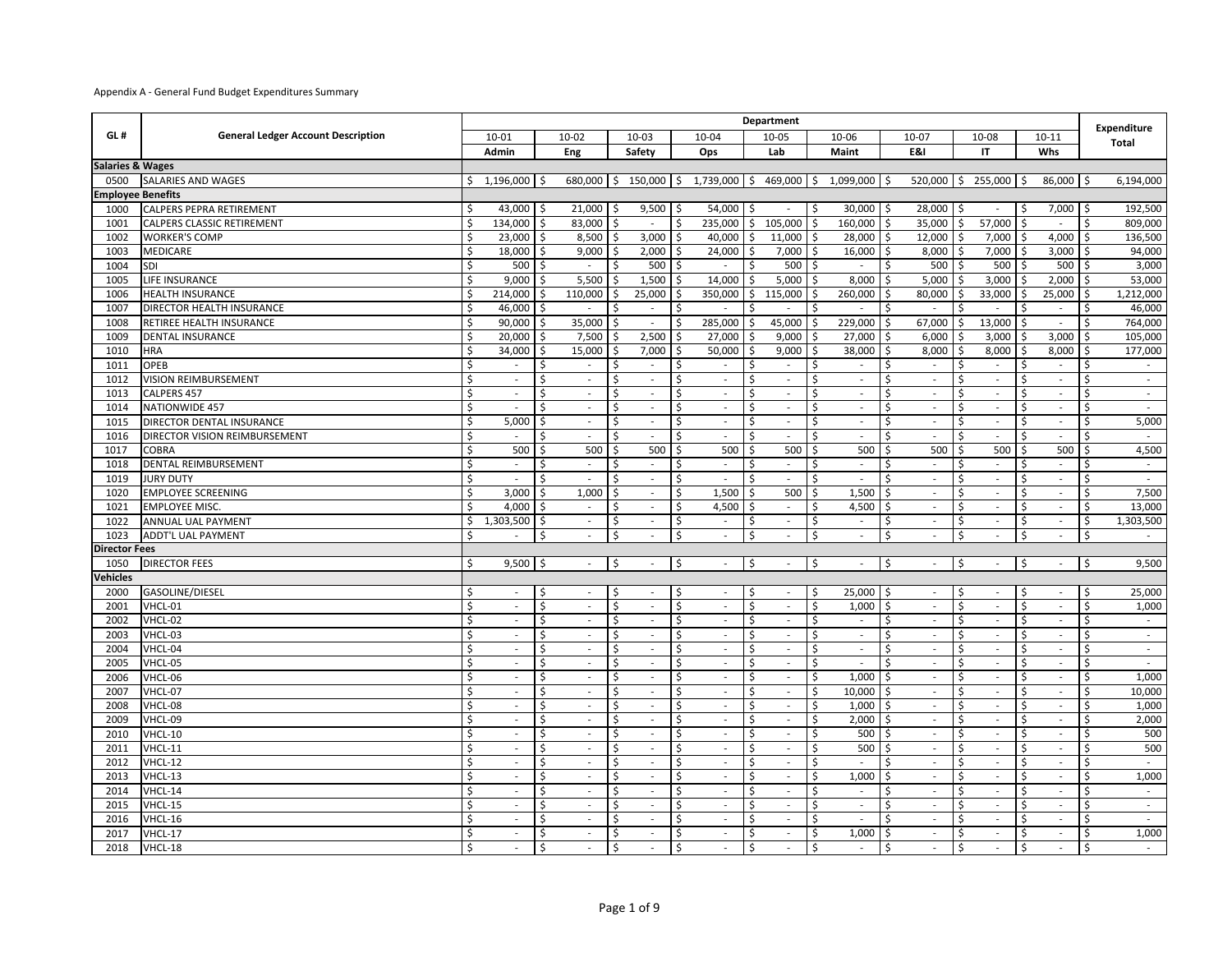|                  |                                           |       |                             |                                   |                                   |                                   | Department                               |                                   |                                                    |         |                             |                                   | <b>Expenditure</b>                             |
|------------------|-------------------------------------------|-------|-----------------------------|-----------------------------------|-----------------------------------|-----------------------------------|------------------------------------------|-----------------------------------|----------------------------------------------------|---------|-----------------------------|-----------------------------------|------------------------------------------------|
| GL#              | <b>General Ledger Account Description</b> | 10-01 |                             | 10-02                             | $10 - 03$                         | 10-04                             | 10-05                                    | 10-06                             | 10-07                                              |         | 10-08                       | $10 - 11$                         | <b>Total</b>                                   |
|                  |                                           | Admin |                             | Eng                               | Safety                            | Ops                               | Lab                                      | Maint                             | <b>E&amp;I</b>                                     |         | <b>IT</b>                   | Whs                               |                                                |
| 2019             | VHCL-19                                   | \$    | $\overline{\phantom{a}}$    | \$<br>$\overline{\phantom{a}}$    | \$<br>$\overline{\phantom{a}}$    | \$<br>$\sim$                      | \$<br>$\overline{\phantom{a}}$           | \$<br>$\overline{\phantom{a}}$    | \$<br>$\overline{\phantom{a}}$                     | \$      | $\overline{\phantom{a}}$    | \$<br>$\sim$                      | \$<br>$\sim$                                   |
| 2020             | VHCL-20                                   | Ś     | $\sim$                      | \$<br>$\mathcal{L}_{\mathcal{A}}$ | \$<br>$\mathcal{L}_{\mathcal{A}}$ | \$<br>$\mathcal{L}_{\mathcal{A}}$ | Ś.<br>$\sim$                             | \$<br>1,000                       | 500<br>-\$                                         | Ŝ       | $\mathcal{L}_{\mathcal{A}}$ | \$<br>$\mathcal{L}_{\mathcal{A}}$ | \$<br>1,500                                    |
| 2021             | VHCL-21                                   | Ś     | $\sim$                      | \$<br>$\sim$                      | \$<br>$\sim$                      | \$<br>$\sim$                      | \$<br>$\sim$                             | \$<br>3,000                       | \$<br>$\sim$                                       | \$      | $\sim$                      | Ś<br>$\sim$                       | \$<br>3,000                                    |
| 2022             | VHCL-22                                   | \$    | $\sim$                      | \$<br>$\sim$                      | \$<br>$\sim$                      | \$<br>$\sim$                      | \$<br>$\blacksquare$                     | \$<br>10,000                      | -\$<br>$\overline{\phantom{a}}$                    | \$.     | $\overline{\phantom{a}}$    | Ś<br>$\sim$                       | 10,000<br>\$                                   |
| 2023             | VHCL-23                                   | \$    | $\sim$                      | \$<br>$\sim$                      | \$<br>$\sim$                      | \$<br>$\sim$                      | \$<br>$\blacksquare$                     | \$<br>$\blacksquare$              | \$<br>$\sim$                                       | \$      | $\sim$                      | \$<br>$\sim$                      | \$<br>$\sim$                                   |
| 2024             | VHCL-24                                   | Ś     | $\sim$                      | \$<br>$\overline{\phantom{a}}$    | Ś<br>÷                            | Ś<br>$\sim$                       | Ś.<br>$\overline{\phantom{a}}$           | \$<br>$\overline{a}$              | \$<br>$\overline{\phantom{a}}$                     | Ś       | $\overline{\phantom{a}}$    | Ś<br>$\overline{\phantom{a}}$     | \$<br>$\mathcal{L}_{\mathcal{A}}$              |
| 2025             | VHCL-25                                   | \$    | $\sim$                      | \$<br>$\mathbb{Z}^2$              | $\mathsf{\$}$<br>$\sim$           | Ś.<br>$\sim$                      | Ŝ.<br>$\overline{\phantom{a}}$           | 500<br>\$                         | \$<br>$\overline{\phantom{a}}$                     | \$      | $\sim$                      | \$<br>$\mathbf{r}$                | 500<br>\$                                      |
| 2026             | VHCL-26                                   | Ś     | $\overline{\phantom{a}}$    | \$<br>$\mathcal{L}_{\mathcal{A}}$ | \$<br>$\mathcal{L}_{\mathcal{A}}$ | \$<br>$\sim$                      | \$<br>$\overline{\phantom{a}}$           | \$<br>2,000                       | \$<br>$\overline{\phantom{a}}$                     | \$      | $\sim$                      | \$<br>$\mathcal{L}_{\mathcal{A}}$ | \$<br>2,000                                    |
| 2101             | VHCT-01                                   | Ś.    | $\mathcal{L}_{\mathcal{A}}$ | \$<br>$\mathcal{L}_{\mathcal{A}}$ | \$<br>$\mathcal{L}_{\mathcal{A}}$ | \$<br>$\sim$                      | Ŝ.<br>$\mathbb{Z}^2$                     | \$<br>$\sim$                      | \$<br>$\mathcal{L}_{\mathcal{A}}$                  | $\sf S$ | $\mathcal{L}_{\mathcal{A}}$ | \$<br>$\mathcal{L}_{\mathcal{A}}$ | Ś.<br>$\sim$                                   |
| 2102             | VHCT-02                                   | \$    | $\overline{\phantom{a}}$    | \$<br>$\overline{\phantom{a}}$    | \$<br>$\sim$                      | \$<br>$\sim$                      | \$<br>$\overline{\phantom{a}}$           | \$<br>$\sim$                      | \$<br>$\sim$                                       | \$      | $\sim$                      | Ś<br>$\sim$                       | \$<br>$\sim$                                   |
| 2103             | VHCT-03                                   | \$    | $\sim$                      | \$<br>$\overline{\phantom{a}}$    | \$<br>$\sim$                      | Ŝ.<br>$\mathcal{L}^{\mathcal{L}}$ | $\mathsf{S}$<br>$\overline{\phantom{a}}$ | \$<br>$\mathcal{L}_{\mathcal{A}}$ | \$<br>$\overline{\phantom{a}}$                     | \$      | $\sim$                      | Ś<br>$\sim$                       | \$<br>$\sim$                                   |
| 2104             | VHCT-04                                   | \$    | $\sim$                      | \$<br>$\sim$                      | \$<br>$\sim$                      | Ś<br>$\sim$                       | \$<br>$\sim$                             | \$<br>$\mathcal{L}_{\mathcal{A}}$ | \$<br>$\mathcal{L}_{\mathcal{A}}$                  | \$      | $\sim$                      | \$<br>$\sim$                      | \$<br>$\sim$                                   |
| 2105             | VHCT-05                                   | \$    | $\sim$                      | \$<br>$\overline{\phantom{a}}$    | Ś<br>÷                            | Ś<br>$\sim$                       | Ś.<br>$\overline{\phantom{a}}$           | \$<br>$\overline{a}$              | \$<br>$\overline{\phantom{a}}$                     | Ś       | $\overline{\phantom{a}}$    | Ś<br>$\overline{\phantom{a}}$     | \$<br>$\mathcal{L}$                            |
| 2106             | VHCT-06                                   | \$    | $\sim$                      | \$<br>$\overline{\phantom{a}}$    | \$<br>$\overline{\phantom{a}}$    | \$<br>$\sim$                      | Ś.<br>$\overline{\phantom{a}}$           | \$<br>500                         | Ŝ.<br>$\overline{\phantom{a}}$                     | \$      | ä,                          | \$<br>$\overline{\phantom{a}}$    | 500<br>Ś.                                      |
| 2107             | VHCT-07                                   | \$    | $\sim$                      | \$<br>$\mathcal{L}_{\mathcal{A}}$ | \$<br>$\mathcal{L}_{\mathcal{A}}$ | \$<br>$\sim$                      | \$<br>$\blacksquare$                     | 500<br>\$                         | $\ddot{\varsigma}$<br>$\overline{\phantom{a}}$     | \$      | $\sim$                      | \$<br>$\mathcal{L}_{\mathcal{A}}$ | \$<br>500                                      |
| 2108             | VHCT-08                                   | Ś.    | $\mathcal{L}_{\mathcal{A}}$ | \$<br>$\mathbb{Z}^2$              | \$<br>$\mathcal{L}^{\mathcal{L}}$ | \$<br>$\sim$                      | Ŝ.<br>$\mathbb{Z}^2$                     | Ś<br>$\blacksquare$               | \$<br>$\mathcal{L}_{\mathcal{A}}$                  | $\sf S$ | $\mathcal{L}_{\mathcal{A}}$ | \$<br>$\mathcal{L}_{\mathcal{A}}$ | Ś.<br>$\sim$                                   |
| 2109             | VHCT-09                                   | \$    | $\overline{\phantom{a}}$    | \$<br>$\sim$                      | \$<br>$\sim$                      | \$<br>$\sim$                      | \$<br>$\overline{\phantom{a}}$           | \$<br>500                         | $\ddot{\mathsf{S}}$<br>$\sim$                      | $\sf S$ | $\sim$                      | \$<br>$\overline{\phantom{a}}$    | $\mathsf{\hat{S}}$<br>500                      |
| 2110             | VHCT-10                                   | \$    | $\sim$                      | \$<br>$\sim$                      | \$<br>$\sim$                      | Ŝ.<br>$\mathcal{L}_{\mathcal{A}}$ | \$<br>$\overline{\phantom{a}}$           | 500<br>Ś                          | \$<br>$\overline{\phantom{a}}$                     | \$      | $\sim$                      | Ś<br>$\sim$                       | 500<br>\$                                      |
| 2111             | VHCT-11                                   | \$    | $\sim$                      | \$<br>$\sim$                      | \$<br>$\sim$                      | Ś<br>$\sim$                       | \$<br>$\sim$                             | \$<br>500                         | \$<br>$\overline{\phantom{a}}$                     | \$      | $\sim$                      | \$<br>$\sim$                      | 500<br>\$                                      |
| 2112             | VHCT-12                                   | Ś     | $\sim$                      | \$<br>$\overline{\phantom{a}}$    | \$<br>$\sim$                      | Ś<br>$\mathcal{L}_{\mathcal{A}}$  | \$<br>$\overline{\phantom{a}}$           | Ś<br>500                          | \$<br>$\overline{\phantom{a}}$                     | \$      | $\overline{\phantom{a}}$    | Ś<br>$\sim$                       | \$<br>500                                      |
| 2113             | VHCT-13                                   | \$    | $\sim$                      | \$<br>$\overline{\phantom{a}}$    | Ś<br>$\overline{\phantom{a}}$     | Ś<br>$\sim$                       | Ś.<br>$\overline{\phantom{a}}$           | Ś<br>$\overline{\phantom{a}}$     | \$<br>$\overline{\phantom{a}}$                     | Ś       | $\overline{\phantom{a}}$    | \$<br>$\overline{\phantom{a}}$    | Ś.<br>$\overline{\phantom{a}}$                 |
| 2114             | VHCT-14                                   | \$    | $\sim$                      | \$<br>$\mathcal{L}_{\mathcal{A}}$ | \$<br>$\mathcal{L}_{\mathcal{A}}$ | \$<br>$\sim$                      | \$<br>$\overline{\phantom{a}}$           | \$<br>$\mathcal{L}_{\mathcal{A}}$ | \$<br>$\overline{\phantom{a}}$                     | \$      | $\sim$                      | \$<br>$\mathcal{L}_{\mathcal{A}}$ | \$<br>$\mathbb{Z}^2$                           |
| 2122             | VHCT-22                                   | \$    | $\sim$                      | \$<br>$\mathcal{L}_{\mathcal{A}}$ | \$<br>$\mathcal{L}_{\mathcal{A}}$ | \$<br>$\mathcal{L}_{\mathcal{A}}$ | $\mathsf{S}$<br>$\mathbb{Z}^2$           | \$<br>$\mathcal{L}$               | \$<br>$\mathcal{L}_{\mathcal{A}}$                  | $\sf S$ | $\mathcal{L}_{\mathcal{A}}$ | \$<br>$\mathcal{L}_{\mathcal{A}}$ | \$<br>$\mathbb{Z}^2$                           |
| 2123             | VHCT-23                                   | \$    | $\sim$                      | \$<br>$\sim$                      | \$<br>$\sim$                      | \$<br>$\sim$                      | \$<br>$\mathcal{L}_{\mathcal{A}}$        | \$<br>$\overline{\phantom{a}}$    | \$<br>$\mathcal{L}_{\mathcal{A}}$                  | $\sf S$ | $\sim$                      | \$<br>$\sim$                      | $\mathsf{\hat{S}}$<br>$\sim$                   |
| 2124             | VHCT-24                                   | \$    | $\sim$                      | \$<br>$\sim$                      | \$<br>$\sim$                      | Ŝ.<br>$\mathcal{L}_{\mathcal{A}}$ | \$<br>$\overline{\phantom{a}}$           | \$<br>$\mathbf{r}$                | \$<br>$\overline{\phantom{a}}$                     | \$      | $\sim$                      | Ś<br>$\sim$                       | \$<br>$\mathcal{L}_{\mathcal{A}}$              |
| 2133             | VHSNOW-03                                 | \$    | $\sim$                      | \$<br>$\sim$                      | \$<br>$\sim$                      | \$<br>$\sim$                      | \$<br>$\sim$                             | \$<br>$\sim$                      | \$<br>$\mathcal{L}_{\mathcal{A}}$                  | \$      | $\sim$                      | \$<br>$\sim$                      | \$<br>$\sim$                                   |
| 2134             | VHSNOW-04                                 | \$    | $\overline{\phantom{a}}$    | \$<br>$\sim$                      | \$<br>$\mathcal{L}_{\mathcal{A}}$ | \$<br>$\sim$                      | \$<br>$\blacksquare$                     | \$<br>$\blacksquare$              | \$<br>$\blacksquare$                               | \$      | $\sim$                      | Ś<br>$\overline{\phantom{a}}$     | \$<br>$\overline{\phantom{a}}$                 |
| 2141             | VHEQ-01                                   | Ś     | $\sim$                      | \$<br>$\overline{\phantom{a}}$    | Ś<br>$\overline{\phantom{a}}$     | Ś<br>$\sim$                       | Ś.<br>$\overline{\phantom{a}}$           | Ś<br>$\overline{\phantom{a}}$     | \$<br>$\overline{\phantom{a}}$                     | Ś       | $\overline{\phantom{a}}$    | Ś<br>$\overline{\phantom{a}}$     | \$<br>$\sim$                                   |
| 2142             | VHEQ-02                                   | \$    | $\sim$                      | \$<br>$\mathcal{L}_{\mathcal{A}}$ | \$<br>$\sim$                      | \$<br>$\sim$                      | \$<br>$\blacksquare$                     | \$<br>3,000                       | \$<br>$\sim$                                       | \$      | $\sim$                      | \$<br>$\mathcal{L}_{\mathcal{A}}$ | \$<br>3,000                                    |
| 2143             | VHEQ-03                                   | Ś     | $\mathbf{r}$                | \$<br>$\mathcal{L}$               | \$<br>$\mathcal{L}^{\mathcal{L}}$ | \$<br>$\mathcal{L}^{\mathcal{L}}$ | $\mathsf{S}$<br>$\mathbb{Z}^2$           | \$<br>$\sim$                      | \$<br>$\mathbb{Z}^2$                               | $\sf S$ | $\mathcal{L}$               | \$<br>$\sim$                      | \$<br>$\sim$                                   |
| 2144             | VHEQ-04                                   | \$    | $\sim$                      | \$<br>$\sim$                      | \$<br>$\sim$                      | \$<br>$\sim$                      | \$<br>$\mathcal{L}_{\mathcal{A}}$        | \$<br>$\sim$                      | \$<br>$\mathcal{L}_{\mathcal{A}}$                  | $\sf S$ | $\sim$                      | \$<br>$\sim$                      | $\mathsf{\hat{S}}$<br>$\sim$                   |
| 2145             | VHEQ-05                                   | \$    | $\sim$                      | \$<br>$\sim$                      | \$<br>$\sim$                      | \$<br>$\mathcal{L}_{\mathcal{A}}$ | \$<br>$\overline{\phantom{a}}$           | \$<br>$\mathbf{r}$                | \$<br>$\overline{\phantom{a}}$                     | \$      | $\sim$                      | Ś<br>$\sim$                       | \$<br>$\blacksquare$                           |
| 2146             | VHEQ-06                                   | \$    | $\sim$                      | \$<br>$\sim$                      | \$<br>$\sim$                      | \$<br>$\sim$                      | \$<br>$\sim$                             | $\zeta$<br>5,000                  | $\ddot{\mathsf{S}}$<br>$\mathcal{L}_{\mathcal{A}}$ | \$      | $\sim$                      | \$<br>$\overline{\phantom{a}}$    | \$<br>5,000                                    |
| 2147             | VHEQ-07                                   | \$    | $\sim$                      | \$<br>$\sim$                      | \$<br>$\mathcal{L}_{\mathcal{A}}$ | \$<br>$\sim$                      | \$<br>$\blacksquare$                     | \$<br>$\sim$                      | \$<br>$\blacksquare$                               | \$      | $\sim$                      | Ś<br>$\overline{\phantom{a}}$     | \$<br>$\mathcal{L}_{\mathcal{A}}$              |
| 2148             | VHEQ-08                                   | Ś     | $\sim$                      | \$<br>$\overline{\phantom{a}}$    | Ś<br>$\overline{\phantom{a}}$     | Ś<br>$\sim$                       | Ś.<br>$\overline{\phantom{a}}$           | \$<br>$\mathbf{r}$                | Ś<br>$\overline{\phantom{a}}$                      | Ś       | $\overline{\phantom{a}}$    | Ś<br>$\overline{\phantom{a}}$     | \$<br>$\blacksquare$                           |
| 2149             | VHEQ-09                                   | \$    | $\sim$                      | \$<br>$\overline{\phantom{a}}$    | \$<br>$\sim$                      | \$<br>$\sim$                      | \$<br>$\overline{\phantom{a}}$           | \$<br>1,000                       | \$<br>$\overline{\phantom{a}}$                     | \$      | $\overline{\phantom{a}}$    | \$<br>$\overline{\phantom{a}}$    | \$<br>1,000                                    |
| 2150             | VHEQ-10                                   | \$    | $\mathcal{L}$               | \$<br>$\mathcal{L}$               | \$<br>$\mathcal{L}^{\mathcal{A}}$ | \$<br>$\mathcal{L}^{\mathcal{A}}$ | \$<br>$\sim$                             | 10,000<br>\$                      | \$<br>$\mathcal{L}_{\mathcal{A}}$                  | \$      | $\mathcal{L}$               | \$<br>$\sim$                      | 10,000<br>\$                                   |
| 2151             | VHEQ-11                                   | \$    | $\sim$                      | \$<br>$\sim$                      | \$<br>$\sim$                      | \$<br>$\sim$                      | \$<br>$\sim$                             | \$<br>$\sim$                      | \$<br>$\sim$                                       | $\sf S$ | $\sim$                      | \$<br>$\overline{\phantom{a}}$    | $\mathsf{\hat{S}}$<br>$\overline{\phantom{a}}$ |
| 2152             | VHEQ-12                                   | \$    | $\sim$                      | \$<br>$\mathcal{L}_{\mathcal{A}}$ | \$<br>$\mathcal{L}_{\mathcal{A}}$ | \$<br>$\sim$                      | Ś.<br>$\mathcal{L}_{\mathcal{A}}$        | \$<br>$\mathcal{L}_{\mathcal{A}}$ | \$<br>$\mathcal{L}_{\mathcal{A}}$                  | \$      | $\sim$                      | $\mathsf{\$}$<br>$\sim$           | Ś.<br>$\mathcal{L}_{\mathcal{A}}$              |
| 2153             | VHEQ-13                                   | \$    | $\sim$                      | \$<br>$\sim$                      | \$<br>$\sim$                      | \$<br>$\sim$                      | \$<br>$\sim$                             | \$<br>$\blacksquare$              | $\ddot{\mathsf{S}}$<br>$\mathcal{L}_{\mathcal{A}}$ | \$      | $\sim$                      | \$<br>$\overline{\phantom{a}}$    | \$<br>$\mathcal{L}_{\mathcal{A}}$              |
| 2154             | VHEQ-14                                   | \$    | $\sim$                      | \$<br>$\sim$                      | \$<br>$\mathcal{L}_{\mathcal{A}}$ | \$<br>$\mathcal{L}_{\mathcal{A}}$ | \$<br>$\blacksquare$                     | \$<br>$\overline{\phantom{a}}$    | \$<br>$\overline{\phantom{a}}$                     | \$      | $\overline{\phantom{a}}$    | Ś<br>$\sim$                       | \$<br>$\overline{\phantom{a}}$                 |
| 2155             | VHEQ-15                                   | Ś     | $\sim$                      | \$<br>$\sim$                      | Ś<br>÷                            | Ś<br>$\sim$                       | Ŝ.<br>$\blacksquare$                     | Ś<br>$\mathbf{r}$                 | Ś<br>$\blacksquare$                                | Ś       | $\sim$                      | Ś<br>$\sim$                       | \$<br>$\sim$                                   |
| 2163             | VHEQ-23                                   | Ś     | $\sim$                      | \$<br>$\overline{\phantom{a}}$    | Ś<br>ä,                           | Ŝ.<br>$\sim$                      | Ś.<br>$\overline{\phantom{a}}$           | 500<br>\$                         | Ŝ.<br>$\overline{\phantom{a}}$                     | Ś       | $\overline{\phantom{a}}$    | \$<br>$\overline{\phantom{a}}$    | 500<br>\$                                      |
| 2164             | VHEQ-24                                   | \$    | $\mathcal{L}$               | \$<br>$\mathcal{L}$               | \$<br>$\mathcal{L}^{\mathcal{A}}$ | Ŝ.<br>$\mathcal{L}^{\mathcal{A}}$ | \$<br>$\sim$                             | \$<br>1,000                       | Ŝ.<br>$\mathcal{L}_{\mathcal{A}}$                  | \$      | $\mathcal{L}_{\mathcal{A}}$ | \$<br>$\sim$                      | \$<br>1,000                                    |
| 2165             | VHEQ-25                                   | \$    | $\sim$                      | \$<br>$\mathcal{L}_{\mathcal{A}}$ | Ś<br>$\mathcal{L}^{\mathcal{L}}$  | \$<br>$\sim$                      | \$<br>$\mathcal{L}_{\mathcal{A}}$        | \$<br>$\mathcal{L}_{\mathcal{A}}$ | \$<br>$\mathcal{L}_{\mathcal{A}}$                  | \$      | $\sim$                      | Ś<br>$\mathcal{L}_{\mathcal{A}}$  | \$<br>$\sim$                                   |
| 2166             | VHEQ-26 POLARIS                           | \$    | $\sim$                      | \$<br>$\sim$                      | \$<br>$\sim$                      | \$<br>$\sim$                      | Ŝ.<br>$\overline{\phantom{a}}$           | 500<br>\$                         | $\ddot{\mathsf{S}}$<br>$\blacksquare$              | Ŝ       | $\sim$                      | \$<br>$\sim$                      | 500<br>Ś.                                      |
| 2167             | VHEQ-49 WAREHOUSE FORKLIFT                | \$    | $\sim$                      | \$<br>$\sim$                      | \$<br>$\sim$                      | \$<br>$\sim$                      | \$<br>$\overline{\phantom{a}}$           | \$<br>500                         | $\ddot{\varsigma}$<br>$\blacksquare$               | \$      | $\sim$                      | \$<br>$\sim$                      | \$<br>500                                      |
| 2199             | <b>VEHICLE MISCELLANEOUS</b>              | Ś     |                             | \$                                | \$<br>÷.                          | \$<br>$\sim$                      | \$<br>$\overline{a}$                     | \$<br>5,000                       | -\$<br>$\sim$                                      | \$      | $\overline{\phantom{a}}$    | \$<br>$\sim$                      | \$<br>5,000                                    |
| <b>Insurance</b> |                                           |       |                             |                                   |                                   |                                   |                                          |                                   |                                                    |         |                             |                                   |                                                |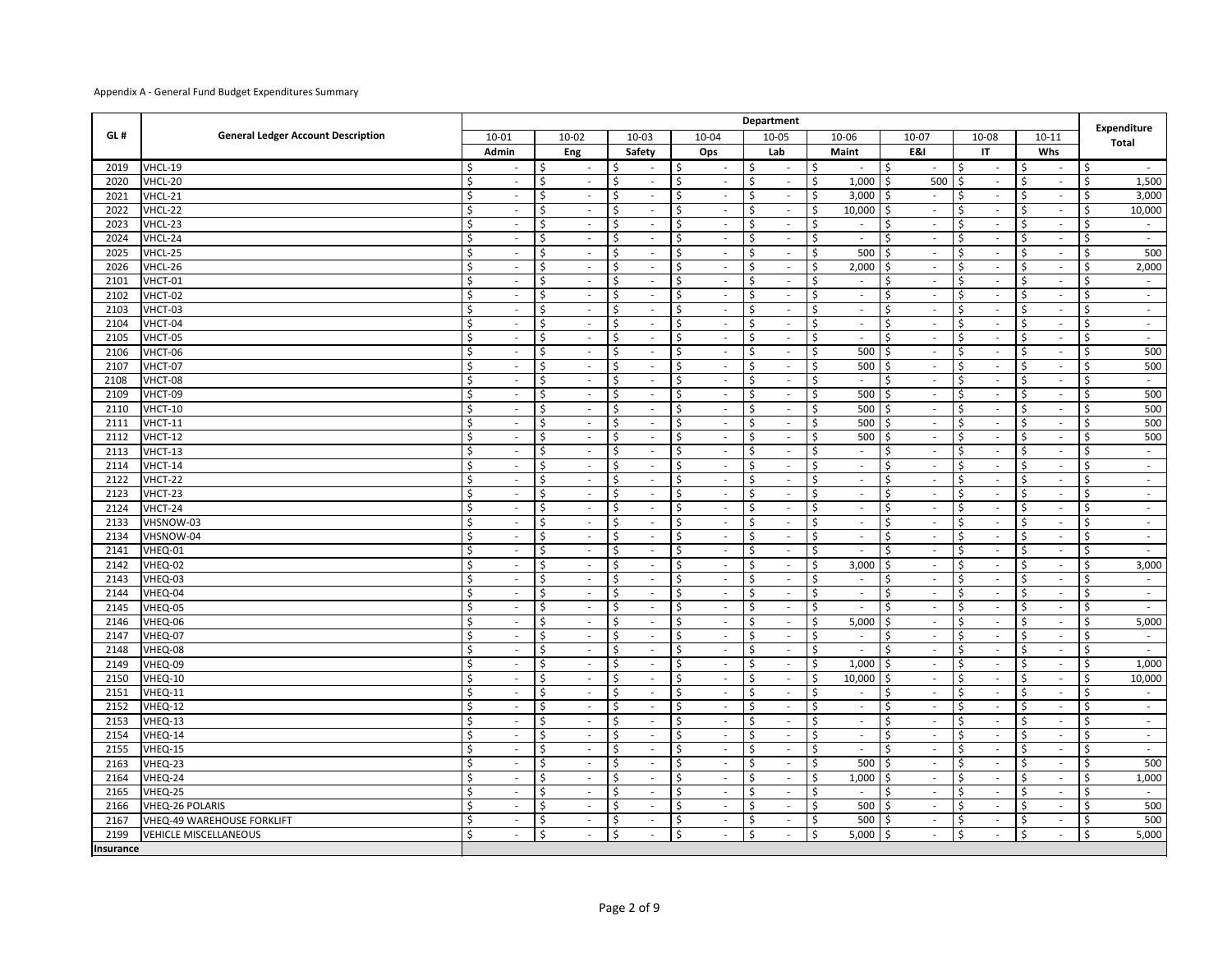|                        |                                           |         |                |      |                             |               |                             |                     |                             |                         | Department                  |              |                             |                         |                             |               |                             |                       |                             |                    | <b>Expenditure</b>       |
|------------------------|-------------------------------------------|---------|----------------|------|-----------------------------|---------------|-----------------------------|---------------------|-----------------------------|-------------------------|-----------------------------|--------------|-----------------------------|-------------------------|-----------------------------|---------------|-----------------------------|-----------------------|-----------------------------|--------------------|--------------------------|
| GL#                    | <b>General Ledger Account Description</b> |         | 10-01          |      | $10 - 02$                   |               | $10 - 03$                   |                     | 10-04                       |                         | 10-05                       |              | 10-06                       |                         | $10 - 07$                   |               | 10-08                       |                       | $10 - 11$                   |                    | <b>Total</b>             |
|                        |                                           |         | Admin          |      | Eng                         |               | Safety                      |                     | Ops                         |                         | Lab                         |              | Maint                       |                         | E&I                         |               | IT                          |                       | Whs                         |                    |                          |
| 2200                   | <b>INSURANCE</b>                          | Ś       | 336,000 \$     |      | $\sim$                      | \$            | $\sim$                      | $\ddot{\mathsf{S}}$ | $\sim$                      | \$                      | $\overline{\phantom{a}}$    | \$           | $\overline{\phantom{a}}$    | $\mathsf{S}$            | $\overline{\phantom{a}}$    | -\$           | $\sim$                      | $\mathsf{S}$          | $\sim$                      | -\$                | 336,000                  |
|                        | <b>Professional Memberships</b>           |         |                |      |                             |               |                             |                     |                             |                         |                             |              |                             |                         |                             |               |                             |                       |                             |                    |                          |
| 2221                   | <b>STAFF CERTIFICATIONS</b>               | Ś       | $2,500$ \$     |      | 500                         |               | 1,000                       |                     | 3,500                       |                         | 1,000                       | \$           | 2,500                       | Ŝ.                      | 500                         | -\$           | 500                         | Ŝ.                    | 500                         | -\$                | 12,500                   |
| 2222                   | STAFF MEMBERSHIPS                         | Ś       | 3,500          | -\$  | 1,000                       | Ś             | 500                         | \$                  | 1,000                       | Ś.                      | 1,000                       | $\mathsf{S}$ | 3,000                       | \$                      | 1,000                       | Ŝ.            | 500                         | \$                    | 500                         | Ś.                 | 12,000                   |
| 2223                   | <b>AGENCY MEMBERSHIPS</b>                 | Ś       | 29,000 \$      |      | $\mathcal{L}_{\mathcal{A}}$ | \$            | ÷.                          | \$                  | ÷.                          | Ś.                      | $\overline{\phantom{a}}$    | \$           | $\mathcal{L}_{\mathcal{A}}$ | \$                      | $\mathbf{r}$                | \$            | $\mathcal{L}^{\pm}$         | \$                    | $\sim$                      | \$                 | 29,000                   |
|                        | <b>Agency Permits and Licenses</b>        |         |                |      |                             |               |                             |                     |                             |                         |                             |              |                             |                         |                             |               |                             |                       |                             |                    |                          |
| 2250                   | <b>PERMITS &amp; LICENSES</b>             | Ŝ.      | $\sim$         | Ŝ.   | $\sim$                      | -\$           | $\sim$                      | -\$                 | 190,000 \$                  |                         | 12,000                      | S.           | 1,000                       | l \$                    | $\sim$                      | Ŝ             | $\sim$                      | -\$                   | $\sim$                      | \$                 | 203,000                  |
| <b>Office Expenses</b> |                                           |         |                |      |                             |               |                             |                     |                             |                         |                             |              |                             |                         |                             |               |                             |                       |                             |                    |                          |
| 2400                   | <b>BANK FEES</b>                          | \$      | 15,000 \$      |      | $\sim$                      | \$            | $\sim$                      | \$.                 | $\sim$                      | -\$                     | $\overline{\phantom{a}}$    | -\$          | $\overline{\phantom{a}}$    | \$                      | $\sim$                      | \$.           | $\sim$                      | Ś                     | $\sim$                      | Ś                  | 15,000                   |
| 2401                   | <b>SUPPLIES</b>                           | Ś       | 15,000         | -\$  | $\mathcal{L}_{\mathcal{A}}$ | \$            | $\mathcal{L}^{\mathcal{L}}$ | \$                  | $\mathcal{L}^{\mathcal{L}}$ | \$                      | $\blacksquare$              | Ś            | 500                         | \$                      | $\sim$                      | \$            | $\sim$                      | Ś                     | $\mathcal{L}_{\mathcal{A}}$ | \$                 | 15,500                   |
| 2402                   | <b>FURNITURE</b>                          | Ś       | 4,000          | -\$  | 1,000                       | \$            | 1,000                       | \$                  | 1,000                       | Ŝ.                      | 500                         | \$           | 5,000                       | \$                      | 4,500                       | -\$           | 5,000                       | Ś                     | 1,000                       | \$                 | 23,000                   |
| 2403                   | <b>IT HARDWARE</b>                        | Ś       | 5,000          | l \$ | 1,000                       | l s           | 5,500                       | Ŝ.                  | 6,000                       | - Ś                     | 3,500                       | Ś            | 5,000                       | -\$                     | 5,500                       | l s           | 2,000                       | Ś                     | $\sim$                      | Ś                  | 33,500                   |
| 2404                   | <b>IT SOFTWARE</b>                        | Ś       | 15,000         | \$   | 17,000                      | Ŝ.            | 2,500                       | Ŝ                   | 10,000                      | \$                      | 6,000                       | \$           | 71,000                      | \$                      | 3,000                       | -\$           | 63,000                      |                       | $\sim$                      | \$                 | 187,500                  |
| 2405                   | <b>ADVERTISING</b>                        | \$      | 1,500          | -\$  | 1,000                       | Ś             | ÷.                          | Ś                   | 2,000                       | Ŝ.                      | $\sim$                      | Ś            | $\overline{\phantom{a}}$    | \$                      | $\blacksquare$              | .S            |                             | Ś                     | $\sim$                      | \$                 | 4,500                    |
| 2406                   | <b>BREAKROOM SUPPLIES</b>                 | Ś       | 5,000          | -\$  | $\sim$                      | \$            | $\mathcal{L}_{\mathcal{A}}$ | \$                  | $\sim$                      | \$                      | $\overline{\phantom{a}}$    | \$           | $\sim$                      | \$                      | $\sim$                      | \$            | $\sim$                      | Ś                     | $\sim$                      | \$                 | 5,000                    |
| 2407                   | POSTAGE/SHIPPING                          | \$      | $4,000$ \$     |      | $\sim$                      | \$            | $\mathcal{L}_{\mathcal{A}}$ | Ŝ.                  | $\sim$                      | Ŝ.                      | $\blacksquare$              | \$           | $\overline{a}$              | Ŝ.                      | $\blacksquare$              | Ŝ             | $\sim$                      | Ś                     | $\sim$                      | Ś                  | 4,000                    |
| 2408                   | COPIER/FAX/INK EXPENSES                   | \$      | 4,000          | \$   | $\sim$                      | Ś             | ÷.                          |                     | $\sim$                      | Ś                       | $\overline{\phantom{a}}$    | \$           | 2,500                       | \$                      | $\overline{\phantom{a}}$    | Ŝ             | 6,500                       |                       | $\overline{\phantom{a}}$    | \$                 | 13,000                   |
| 2409                   | <b>BOOKS/SUBSCRIPTIONS</b>                | Ś       | 3,000          | -\$  | 1,000                       | \$            | 1,000                       | Ŝ.                  | 500                         | Ś                       | 500                         | Ś            | 500                         | Ŝ.                      | 500                         |               |                             |                       | $\sim$                      | Ś.                 | 7,000                    |
| 2410                   | <b>MANAGER LUNCHEON</b>                   | \$      | 1,500          | -\$  | $\sim$                      | -\$           | ÷.                          | \$                  | $\sim$                      | Ŝ.                      | $\sim$                      | Ś            | $\overline{\phantom{a}}$    | \$                      | $\overline{\phantom{a}}$    | \$.           | $\sim$                      | -\$                   | $\mathbf{r}$                | Ś                  | 1,500                    |
| 2411                   | <b>BOARD MEETING SUPPLIES</b>             | $\sf S$ | 2,500          | -\$  | $\sim$                      | \$            | $\sim$                      | Ŝ.                  | $\sim$                      | Ś.                      | $\mathcal{L}_{\mathcal{A}}$ | \$           | $\sim$                      | \$                      | $\mathcal{L}$               | Ŝ             | $\sim$                      | Ś                     | $\mathcal{L}$               | \$                 | 2,500                    |
| 2412                   | STAFF LUNCHEONS/APPRECIATION              | Ś.      | 15,000 \$      |      | $\sim$                      | $\mathsf{\$}$ | $\sim$                      | \$                  | $\sim$                      | Ŝ.                      | $\sim$                      | \$           | $\overline{\phantom{a}}$    | \$                      | $\sim$                      | Ŝ             | $\sim$                      | \$                    | $\sim$                      | \$                 | 15,000                   |
|                        | <b>Contractual Services</b>               |         |                |      |                             |               |                             |                     |                             |                         |                             |              |                             |                         |                             |               |                             |                       |                             |                    |                          |
| 2500                   | <b>INVOICE PROCESSING</b>                 | \$      | $4,000$ \$     |      | $\sim$                      | \$            | $\sim$                      | \$.                 | $\sim$                      | \$                      | $\sim$                      | \$           | $\overline{\phantom{a}}$    | \$                      | $\sim$                      | \$            | $\overline{\phantom{a}}$    | \$                    | $\sim$                      | \$                 | 4,000                    |
| 2501                   | <b>COUNTY SERVICES</b>                    | Ś       | 154,000        | -\$  | $\sim$                      | \$            | $\sim$                      | Ś                   | $\sim$                      | \$                      | $\sim$                      | \$           | $\mathcal{L}$               | \$                      | $\sim$                      | Ś             | $\sim$                      | Ś                     | $\overline{\phantom{a}}$    | \$                 | 154,000                  |
| 2502                   | <b>JANITORIAL</b>                         | Ś       |                | \$   | $\sim$                      | Ś             | $\overline{\phantom{a}}$    |                     | $\sim$                      | \$                      | 500                         | Ś            | 50,000                      | Ŝ.                      | $\sim$                      | <sup>\$</sup> | ä,                          | \$                    | $\sim$                      | Ś                  | 50,500                   |
| 2503                   | <b>GENERAL OFFICE</b>                     | \$      | 4,000          | -\$  | $\mathcal{L}$               | \$            | $\sim$                      | Ŝ.                  | $\sim$                      | \$                      | $\mathcal{L}_{\mathcal{A}}$ | Ś            | $\overline{a}$              | Ŝ.                      | $\mathcal{L}_{\mathcal{A}}$ | \$            | $\sim$                      | Ś                     | $\sim$                      | Ś                  | 4,000                    |
| 2504                   | <b>FACILITIES MAINTENANCE</b>             | Ś       | $\sim$         | \$   | 195,000                     | Ś             | 65,000                      |                     | $\sim$                      | Ŝ.                      | $\sim$                      | Ŝ.           | 106,500                     | Ŝ.                      | $\sim$                      | <sup>\$</sup> | $\sim$                      | Ś                     | $\sim$                      | Ŝ.                 | 366,500                  |
| 2505                   | <b>MECHANICAL MAINTENANCE</b>             | Ś       | $\sim$         | Ŝ.   | 500                         | Ŝ.            | 500                         | Ŝ.                  | $\sim$                      | Ŝ.                      | 8,500                       | S.           | 35,000                      | -\$                     | $\sim$                      | Ŝ             | $\sim$                      | \$                    | $\sim$                      | Ś.                 | 44,500                   |
| 2506                   | <b>UNIFORMS</b>                           | \$      | 5,000          | -\$  | 500                         | Ś             | 3,500                       | Ŝ.                  | 9,000                       | Ŝ.                      | 2,000                       | Ŝ.           | 7,000                       | $\overline{\mathsf{s}}$ | 5,000                       | Ŝ.            | 500                         | Ś                     | 1,000                       | \$                 | 33,500                   |
| 2507                   | LEASES                                    | Ś       | $\sim$         | \$   | $\sim$                      | Ś             | $\sim$                      | Ŝ.                  | 1,000                       | ۱s                      | 1,500                       | \$           | 2,500                       | $\overline{\mathsf{s}}$ | 12,000                      | ۱Ś            | $\sim$                      | Ś                     | $\sim$                      | \$                 | 17,000                   |
| 2508                   | <b>SLUDGE DISPOSAL</b>                    | Ś       | $\sim$         | \$   | $\sim$                      | Ś             | $\mathcal{L}_{\mathcal{A}}$ |                     | 299,500                     | Ś.                      | $\sim$                      | Ś            | $\sim$                      | \$                      | $\sim$                      | Ś             | $\sim$                      | $\breve{\phantom{1}}$ | $\sim$                      | Ś.                 | 299,500                  |
| 2509                   | MATERIAL WASTE DISPOSAL                   | Ś       | $\sim$         | Ś    | $\overline{\phantom{a}}$    | Ś             | $\sim$                      |                     |                             | Ś                       | $\overline{\phantom{a}}$    | Ś            | 3,000                       | Ŝ.                      | $\overline{\phantom{a}}$    | Ś             | $\overline{\phantom{a}}$    | Ś                     | $\overline{\phantom{a}}$    | \$                 | 3,000                    |
| 2510                   | CHEMICALS-HYDRATED LIME                   | Ś       | $\sim$         | \$   | $\sim$                      | $\mathsf{\$}$ | $\sim$                      | Ŝ.                  | 335,000                     | Ŝ.                      | $\overline{\phantom{a}}$    | Ś            | $\sim$                      | Ŝ.                      | $\mathbf{r}$                | \$            | $\sim$                      | Ŝ.                    | $\sim$                      | Ś.                 | 335,000                  |
| 2511                   | CHEMICALS-SODIUM CHLORIDE                 | \$      | $\sim$         | \$   | $\sim$                      | \$            | $\mathcal{L}^{\mathcal{L}}$ | Ŝ.                  |                             | Ŝ.                      | $\mathcal{L}_{\mathcal{A}}$ | \$           | $\sim$                      | \$                      | $\sim$                      | Ŝ.            | $\mathcal{L}_{\mathcal{A}}$ | Ś                     | $\sim$                      | \$                 | $\sim$                   |
| 2512                   | CHEMICALS-LIQUID CHLORINE                 | Ś       | $\sim$         | \$   | $\sim$                      | Ŝ.            | $\sim$                      |                     | 165,000                     | Ŝ.                      | $\mathcal{L}_{\mathcal{A}}$ | Ś            | $\overline{\phantom{a}}$    | Ŝ.                      | $\sim$                      | Ś             | $\sim$                      | Ś                     | $\sim$                      | Ś.                 | 165,000                  |
| 2513                   | CHEMICALS-SODIUM HYDROXIDE                | Ś       | $\sim$         | \$   | $\sim$                      | \$            | $\sim$                      | \$                  | 60,000                      | $\overline{\mathsf{S}}$ | $\overline{\phantom{a}}$    | \$           | $\overline{\phantom{a}}$    | \$                      | $\sim$                      | Ŝ             | $\sim$                      | \$                    | $\sim$                      | \$                 | 60,000                   |
| 2514                   | CHEMICALS-SODA ASH                        | Ś       | $\sim$         | \$   | $\sim$                      | Ś             | $\sim$                      | Ŝ.                  | $\sim$                      | Ś                       | $\overline{\phantom{a}}$    | Ś            | $\overline{\phantom{a}}$    | Ś                       | $\overline{\phantom{a}}$    | <sup>\$</sup> | $\sim$                      | Ś                     | $\sim$                      | Ś                  | $\overline{\phantom{a}}$ |
| 2515                   | CHEMICALS-HYDROCHLORIC ACID               | Ś       | $\sim$         | \$   | $\sim$                      | Ś             | ÷                           | Ś                   | 20,000                      |                         | $\overline{\phantom{a}}$    | Ś            | $\mathcal{L}$               | \$                      | $\overline{\phantom{a}}$    | Ś             | $\overline{a}$              | Ś                     | $\overline{\phantom{a}}$    | \$                 | 20,000                   |
| 2516                   | CHEMICALS-SULFURIC ACID                   | Ś       |                | \$   |                             | Ś             | $\overline{\phantom{a}}$    | \$                  |                             | $\zeta$                 |                             | Ś            | $\overline{a}$              | Ś                       | $\overline{\phantom{a}}$    | Ś             |                             | Ś                     | $\sim$                      | Ś.                 |                          |
| 2517                   | CHEMICALS-LIQUID CO2                      | \$      | $\mathbf{r}$   | \$   | $\mathcal{L}$               | \$            | $\sim$                      | \$                  | 8,000                       | - Ś                     | $\overline{\phantom{a}}$    | \$           | ÷,                          | \$                      | $\mathcal{L}_{\mathcal{A}}$ | \$            | $\overline{\phantom{a}}$    | -\$                   | $\mathbf{r}$                | \$                 | 8,000                    |
| 2518                   | CHEMICALS-LIQUID 02                       | \$      | $\mathbf{r}$   | \$   | $\mathcal{L}_{\mathcal{A}}$ | \$            | $\sim$                      | Ŝ.                  | 220,000                     | Ŝ.                      | $\mathbb{Z}^2$              | Ś            | $\mathcal{L}_{\mathcal{A}}$ | Ŝ.                      | $\mathcal{L}_{\mathcal{A}}$ | Ś             | $\mathcal{L}_{\mathcal{A}}$ | Ś                     | $\mathcal{L}_{\mathcal{A}}$ | Ś.                 | 220,000                  |
| 2519                   | CHEMICALS-FERRIC CHLORIDE                 | \$      | $\sim$         | \$   | $\sim$                      | \$            | $\sim$                      | \$                  | 85,000                      | ۱s                      | $\overline{\phantom{a}}$    | Ś            | $\overline{\phantom{a}}$    | \$                      | $\overline{\phantom{a}}$    | Ŝ             | $\sim$                      | \$                    | $\sim$                      | Ś.                 | 85,000                   |
| 2520                   | CHEMICALS-METHANOL                        | Ś       | $\sim$         | \$   | $\sim$                      | \$            | $\mathcal{L}^{\mathcal{L}}$ | Ŝ.                  | 400,000                     | Ŝ.                      | $\overline{\phantom{a}}$    | Ś            | $\overline{\phantom{a}}$    | \$                      | $\sim$                      | Ŝ             | $\sim$                      | Ŝ.                    | $\overline{\phantom{a}}$    | \$                 | 400,000                  |
| 2521                   | CHEMICALS-POLYMER                         | Ś       | $\sim$         | \$   | $\sim$                      | \$            | $\sim$                      |                     | 135,000                     | \$                      | $\overline{\phantom{a}}$    | Ś            | $\overline{\phantom{a}}$    | Ś                       | $\sim$                      | \$            | $\sim$                      | Ś                     | $\sim$                      | \$                 | 135,000                  |
| 2522                   | CHEMICALS-BOILER CHEMICAL                 | Ś       | $\mathbf{r}$   | Ś    | $\mathcal{L}_{\mathcal{A}}$ | Ś             | $\mathcal{L}_{\mathcal{A}}$ |                     | 20,000                      | Ś                       | $\blacksquare$              | Ś            | $\mathcal{L}$               | Ś                       | $\blacksquare$              | Ś             | $\sim$                      | Ś                     | $\sim$                      | \$                 | 20,000                   |
| 2523                   | CHEMICALS-AMMONIA ANALYZERS               | Ś       |                | Ś    | $\sim$                      | Ś             | $\overline{\phantom{a}}$    | Ŝ.                  | 7,500                       |                         | $\overline{\phantom{a}}$    | Ś            | $\overline{\phantom{a}}$    | Ś                       | $\overline{\phantom{a}}$    | Ś             | $\overline{\phantom{m}}$    | Ś                     | $\sim$                      | Ś                  | 7,500                    |
| 2524                   | CHEMICALS-MISCELLANEOUS                   | Ś       | $\overline{a}$ | \$   | $\mathcal{L}$               | \$            | $\sim$                      | Ŝ.                  | 16,000                      | Ŝ                       | $\mathcal{L}_{\mathcal{A}}$ | Ś            | $\overline{\phantom{a}}$    | \$                      | $\sim$                      | <sup>\$</sup> | $\overline{\phantom{a}}$    | -\$                   | $\mathcal{L}$               | Ś                  | 16,000                   |
| 2525                   | <b>TESTING</b>                            | \$      | $\sim$         | \$   | 7,500                       | Ś             | $\sim$                      | \$                  | $\sim$                      | \$                      | $\overline{\phantom{a}}$    | Ś            | $\overline{a}$              | \$                      | $\overline{\phantom{a}}$    | Ś             | $\sim$                      | ς.                    | $\sim$                      | \$                 | 7,500                    |
| 2530                   | <b>ELECTRICAL MAINTENANCE</b>             | Ś       | $\sim$         | \$   | $\sim$                      | $\mathsf{\$}$ | ÷.                          | \$                  | $\sim$                      | $\mathsf{S}$            | $\sim$                      | $\mathsf{S}$ | $\mathbf{r}$                | $\mathsf{S}$            | $31,500$ \$                 |               | $\overline{\phantom{a}}$    | $\mathsf{\$}$         | $\sim$                      | $\mathsf{\hat{S}}$ | 31,500                   |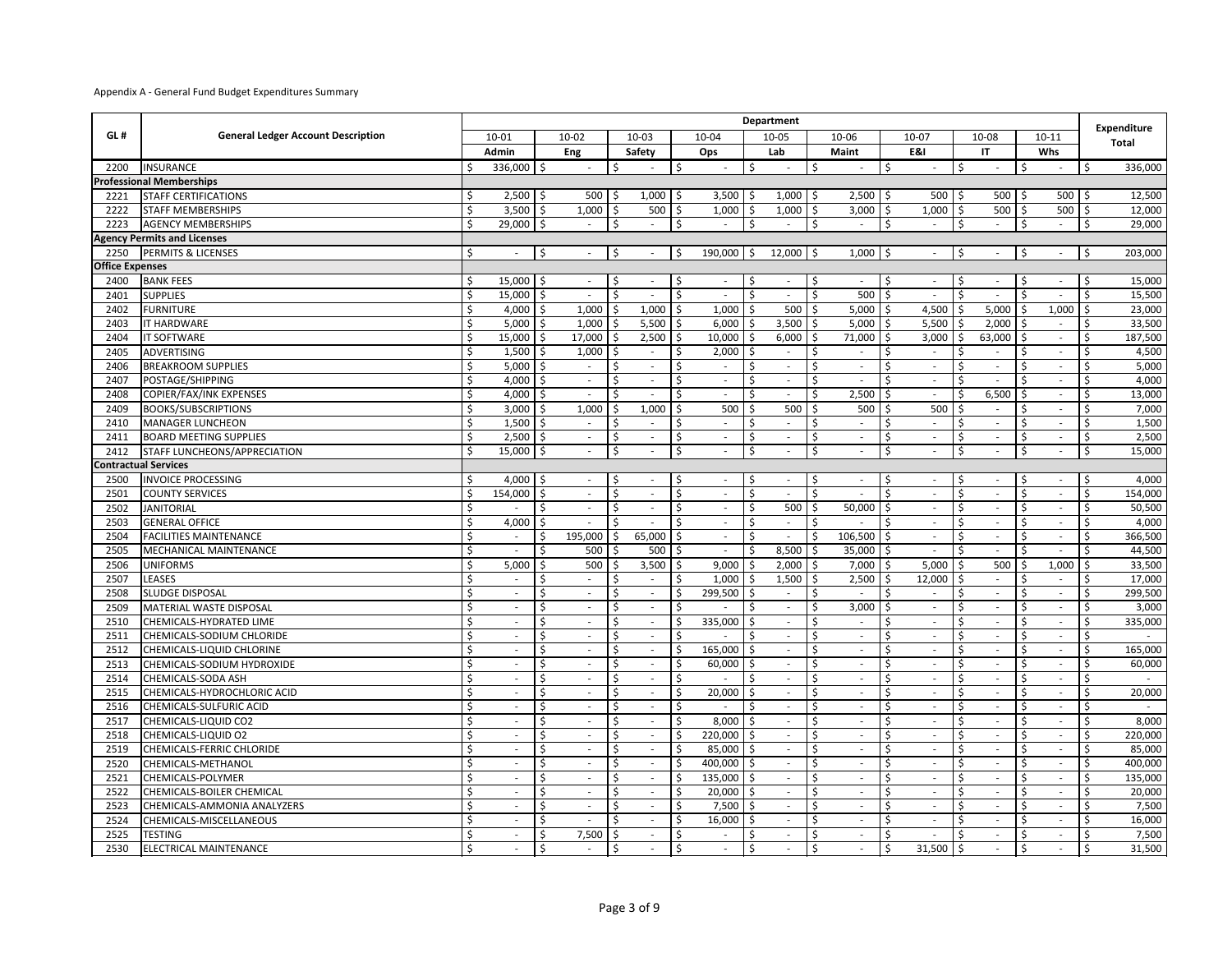|                  |                                           |                         |                          |                         |                             |                          |                                   |                             |      | <b>Department</b>              |     |                             |                         |                             |                          |                             |                    |                             |     |                             |
|------------------|-------------------------------------------|-------------------------|--------------------------|-------------------------|-----------------------------|--------------------------|-----------------------------------|-----------------------------|------|--------------------------------|-----|-----------------------------|-------------------------|-----------------------------|--------------------------|-----------------------------|--------------------|-----------------------------|-----|-----------------------------|
| GL#              | <b>General Ledger Account Description</b> |                         | 10-01                    |                         | $10 - 02$                   | $10 - 03$                |                                   | 10-04                       |      | 10-05                          |     | 10-06                       |                         | $10 - 07$                   |                          | 10-08                       |                    | $10 - 11$                   |     | <b>Expenditure</b>          |
|                  |                                           |                         | Admin                    |                         | Eng                         | Safety                   |                                   | Ops                         |      | Lab                            |     | <b>Maint</b>                |                         | <b>E&amp;I</b>              |                          | IT.                         |                    | Whs                         |     | <b>Total</b>                |
| 2550             | OUTSOURCE TESTING LOCATION 1              | Ś                       |                          | \$                      |                             | \$                       | \$<br>$\overline{\phantom{a}}$    | $\sim$                      | Ŝ.   | 37,000                         | \$  | $\blacksquare$              | \$                      | $\sim$                      | \$                       | $\overline{\phantom{a}}$    | \$                 | $\sim$                      | \$  | 37,000                      |
| 2551             | <b>OUTSOURCE TESTING LOCATION 2</b>       | Ŝ.                      | $\mathbf{r}$             | $\overline{\mathsf{s}}$ | $\sim$                      | Ŝ.                       | $\overline{\mathsf{S}}$<br>$\sim$ | $\sim$                      | Ŝ.   | 3,500                          | Ŝ.  | $\mathbf{r}$                | Ŝ.                      | $\blacksquare$              | Ŝ                        | $\sim$                      | Ŝ.                 | $\sim$                      | Ś.  | 3,500                       |
| 2552             | <b>OUTSOURCE TESTING LOCATION 3</b>       | Ś                       | $\sim$                   | \$                      | $\sim$                      | \$                       | \$<br>$\mathcal{L}_{\mathcal{A}}$ | $\sim$                      | \$   | 4,500                          | \$  | $\overline{\phantom{a}}$    | \$                      | $\overline{\phantom{a}}$    | \$                       | $\sim$                      | Ś                  | $\overline{\phantom{a}}$    | \$  | 4,500                       |
| 2553             | OUTSOURCE TESTING LOCATION 4              | Ś                       | $\sim$                   | \$                      | $\sim$                      | Ś                        | Ś<br>$\sim$                       | $\sim$                      | Ŝ    | $\overline{\phantom{a}}$       | \$  | $\overline{\phantom{a}}$    | \$                      | $\sim$                      | Ŝ                        | $\sim$                      | \$                 | $\sim$                      | \$  | $\sim$                      |
| 2554             | OUTSOURCE TESTING LOCATION MISC.          | Ś                       | $\sim$                   | $\sf S$                 | $\mathcal{L}_{\mathcal{A}}$ | \$                       | \$<br>$\mathcal{L}_{\mathcal{A}}$ | $\sim$                      | \$   | $\mathcal{L}_{\mathcal{A}}$    | \$  | $\mathcal{L}$               | \$                      | $\sim$                      | $\sf S$                  | $\sim$                      | Ś                  | $\sim$                      | \$  | $\sim$                      |
| 2555             | <b>OUTSOURCE TESTING LOCATION 5</b>       | \$                      | $\sim$                   | Ś                       | $\sim$                      | Ś                        | Ś<br>÷                            | $\sim$                      |      | Ś.<br>$\sim$                   | \$  | $\overline{\phantom{a}}$    | Ś                       | $\mathbf{r}$                | Ś                        | $\overline{\phantom{a}}$    | Ś                  | $\sim$                      | Ś.  | $\mathcal{L}_{\mathcal{A}}$ |
| 2556             | <b>OUTSOURCE TESTING LOCATION 6</b>       | \$                      | $\mathbf{r}$             | \$                      | $\mathcal{L}_{\mathcal{A}}$ | \$                       | \$<br>$\sim$                      | $\sim$                      | \$   | $\blacksquare$                 | \$  | $\mathcal{L}$               | \$                      | $\overline{\phantom{a}}$    | \$                       | $\overline{a}$              | \$                 | $\sim$                      | \$  | $\mathcal{L}_{\mathcal{A}}$ |
| 2557             | <b>CONTRACTURAL SERVICES</b>              | Ś                       | $\overline{a}$           | Ś.                      | $\mathcal{L}$               | Ś.                       | Ś.<br>$\mathcal{L}^{\mathcal{A}}$ | $\mathcal{L}$               |      | \$<br>$\mathcal{L}$            | \$  | $\mathcal{L}$               | Ś                       | $\mathcal{L}$               | Ś                        | 78,000                      | Ś                  | $\mathcal{L}$               | Ś   | 78,000                      |
|                  | <b>Professional Services</b>              |                         |                          |                         |                             |                          |                                   |                             |      |                                |     |                             |                         |                             |                          |                             |                    |                             |     |                             |
| 2600             | <b>ENGINEERING</b>                        | Ś                       | $\sim$                   | -\$                     | 275,000 \$                  |                          | Ŝ.<br>$\sim$                      | $\sim$                      | Ś.   | $\sim$                         | \$  | $\sim$                      | \$                      | $\sim$                      | \$                       | $\sim$                      | \$                 | $\sim$                      | \$  | 275,000                     |
| 2601             | LEGAL                                     | Ś                       | $\sim$                   | \$                      | $\sim$                      | \$                       | Ŝ.<br>$\sim$                      | $\sim$                      | Ś.   | $\mathcal{L}_{\mathcal{A}}$    | \$  | $\mathcal{L}$               | \$                      | $\mathcal{L}_{\mathcal{A}}$ | \$                       | $\sim$                      | Ś                  | $\sim$                      | \$  | $\sim$                      |
| 2602             | <b>ACCOUNTING &amp; BILLING SUPPORT</b>   | Ś                       | 68,000                   | $\mathsf{S}$            | $\sim$                      | \$                       | Ś<br>$\mathcal{L}_{\mathcal{A}}$  | $\sim$                      | Ś.   | $\overline{\phantom{a}}$       | \$  | $\mathcal{L}$               | \$                      | $\mathcal{L}_{\mathcal{A}}$ | $\sf S$                  | $\mathcal{L}_{\mathcal{A}}$ | Ś                  | $\sim$                      | \$  | 68,000                      |
| 2603             | <b>FINANCIAL AUDITOR</b>                  | Ś                       | 33,000                   | -\$                     | $\overline{\phantom{a}}$    | Ś                        | Ś<br>$\overline{\phantom{a}}$     | $\sim$                      | Ś.   | $\overline{\phantom{a}}$       | \$  | $\frac{1}{2}$               | Ŝ.                      | $\overline{\phantom{a}}$    | \$                       | $\overline{\phantom{a}}$    | Ś                  | $\overline{\phantom{a}}$    | \$  | 33,000                      |
| 2604             | <b>FINANCIAL/RATE STUDIES</b>             | $\sf S$                 | 50,000                   | -\$                     | $\mathcal{L}_{\mathcal{A}}$ | \$                       | Ś.<br>$\blacksquare$              | $\sim$                      | Ŝ.   | $\overline{\phantom{a}}$       | \$  | ÷,                          | \$                      | $\overline{\phantom{a}}$    | $\sf S$                  | $\sim$                      | $\mathsf{\$}$      | $\sim$                      | Ś.  | 50,000                      |
| 2605             | HUMAN RESOURCES STUDIES                   | \$                      | $\overline{\phantom{a}}$ | \$                      | $\sim$                      | \$                       | \$<br>$\sim$                      | $\sim$                      |      | \$<br>$\sim$                   | \$  | $\sim$                      | \$                      | $\mathcal{L}_{\mathcal{A}}$ | $\sf S$                  | $\sim$                      | \$                 | $\mathcal{L}_{\mathcal{A}}$ | \$  | $\sim$                      |
| 2606             | MISC. STUDIES                             | \$                      | $\overline{\phantom{a}}$ | \$                      | $\sim$                      | \$                       | \$<br>$\sim$                      | $\sim$                      | Ŝ.   | $\overline{\phantom{a}}$       | \$  | $\blacksquare$              | \$                      | $\blacksquare$              | $\sf S$                  | $\sim$                      | $\mathsf{\$}$      | $\sim$                      | Ś.  | $\sim$                      |
| 2650             | <b>LEGAL - BSK</b>                        | \$                      | 100,000                  | -\$                     | $\sim$                      | \$                       | \$<br>$\sim$                      | $\sim$                      | \$   | $\sim$                         | \$  | $\mathcal{L}_{\mathcal{A}}$ | \$                      | $\sim$                      | $\sf S$                  | $\sim$                      | \$                 | $\overline{\phantom{a}}$    | \$  | 100,000                     |
| 2651             | <b>LEGAL - WPR</b>                        | \$                      | 200,000 \$               |                         | $\mathcal{L}$               | \$                       | \$<br>$\sim$                      | $\sim$                      | \$   | $\blacksquare$                 | \$  | ÷,                          | \$                      | $\blacksquare$              | \$                       | $\sim$                      | \$                 | $\sim$                      | \$  | 200,000                     |
| 2652             | LEGAL - MISC                              | \$                      | 30,000 \$                |                         | $\sim$                      | \$                       | \$<br>÷                           |                             | Ś.   | $\overline{\phantom{a}}$       | \$  | ÷,                          | \$                      | $\mathbf{r}$                | \$                       | $\sim$                      | Ś.                 | $\sim$                      | \$  | 30,000                      |
|                  | <b>Conferences &amp; Training</b>         |                         |                          |                         |                             |                          |                                   |                             |      |                                |     |                             |                         |                             |                          |                             |                    |                             |     |                             |
| 2700             | <b>CONFERENCE</b>                         | \$                      | 17,000 \$                |                         | 6,000                       | ۱\$                      | 1,500<br>l \$                     | 3,000                       | - Ś  | 1,000                          | -\$ | 4,000                       | l \$                    | $2,000$ \$                  |                          |                             | Ś                  | 1,000                       | -\$ | 35,500                      |
| 2701             | <b>TRAINING</b>                           | Ś.                      | 6.000                    | Ŝ.                      | 4.000                       | \$                       | 23,000<br>\$                      | 6.000                       | Ś.   | 1.000                          | \$  | 9.000                       | $\zeta$                 | 10.000                      | \$                       | 10,000                      | Ŝ.                 | $\mathcal{L}_{\mathcal{A}}$ | \$  | 69,000                      |
| 2702             | <b>CONFERENCE (HR)</b>                    | \$                      | $7,000$ \$               |                         | $\sim$                      | \$                       | \$<br>$\sim$                      | $\sim$                      | Ś.   | $\sim$                         | \$  | $\sim$                      | \$                      | $\sim$                      | <sup>\$</sup>            | $\sim$                      | \$                 | $\overline{\phantom{a}}$    | \$  | 7,000                       |
| 2703             | <b>TRAINING (HR)</b>                      | \$                      | $2,000$ \$               |                         | $\sim$                      | \$                       | Ŝ.<br>$\sim$                      | $\sim$                      | Ŝ.   | $\sim$                         | \$  | $\mathcal{L}_{\mathcal{A}}$ | \$                      | $\overline{\phantom{a}}$    | -\$                      | $\mathbb{Z}^+$              | \$                 | $\overline{\phantom{a}}$    | \$  | 2,000                       |
| 2750             | <b>WELLNESS PROGRAM (HR)</b>              | \$                      | $6,000$ \$               |                         | $\sim$                      | \$                       | \$<br>$\sim$                      | $\mathcal{L}_{\mathcal{A}}$ |      | \$<br>$\sim$                   | \$  | $\overline{\phantom{a}}$    | \$                      | $\overline{\phantom{a}}$    | \$                       | $\overline{\phantom{a}}$    | \$                 | $\overline{\phantom{a}}$    | \$  | 6,000                       |
| <b>Utilities</b> |                                           |                         |                          |                         |                             |                          |                                   |                             |      |                                |     |                             |                         |                             |                          |                             |                    |                             |     |                             |
| 2900             | <b>HEATING FUEL</b>                       | Ś                       | 6,500                    | -\$                     | $\overline{\phantom{a}}$    | Ś                        | $\sim$                            | 60,000                      |      | $\overline{\phantom{a}}$       | Ś   | $\overline{\phantom{a}}$    | ς                       | $\overline{\phantom{a}}$    | $\zeta$                  | $\sim$                      |                    | $\overline{\phantom{a}}$    | Ś   | 66,500                      |
| 2901             | <b>ELECTRICITY</b>                        | \$                      | 104,000 \$               |                         | $\sim$                      | \$                       | \$<br>$\mathcal{L}^{\mathcal{A}}$ | 1,000,000                   | l \$ | $\mathcal{L}_{\mathcal{A}}$    | \$  | $\mathcal{L}_{\mathcal{A}}$ | \$                      | $\mathcal{L}$               | \$                       | $\mathcal{L}$               | \$                 | $\sim$                      | \$  | 1,104,000                   |
| 2902             | <b>WATER</b>                              | $\overline{\mathsf{S}}$ | $500$ \$                 |                         | $\sim$                      | $\overline{\mathcal{S}}$ | \$<br>$\sim$                      | 1,500                       | I\$  | $\sim$                         | \$  | $\sim$                      | \$                      | $\sim$                      | $\overline{\mathcal{S}}$ | $\sim$                      | \$                 | $\sim$                      | s,  | 2,000                       |
| 2903             | <b>NATURAL GAS</b>                        | Ś                       | 9,000                    | ١s                      | $\mathcal{L}_{\mathcal{A}}$ | Ŝ.                       | $\zeta$<br>$\omega$               | 70,000 \$                   |      | $\mathbb{Z}^2$                 | \$  | $\mathbb{Z}^2$              | Ŝ.                      | $\mathbb{Z}^2$              | \$                       | $\mathcal{L}_{\mathcal{A}}$ | $\mathsf{\hat{S}}$ | $\mathcal{L}_{\mathcal{A}}$ | \$  | 79,000                      |
| 2904             | <b>TELEPHONE</b>                          | Ś                       | $9,000$ \$               |                         | 1,500                       | l \$                     | \$<br>$\sim$                      | 40,000 \$                   |      | $\sim$                         | \$  | 3,000                       | $\overline{\mathsf{s}}$ | $1,000$ \$                  |                          | $2,000$ \$                  |                    | $\mathcal{L}_{\mathcal{A}}$ | \$  | 56,500                      |
| Supplies,        | <b>Repairs &amp; Maintenance</b>          |                         |                          |                         |                             |                          |                                   |                             |      |                                |     |                             |                         |                             |                          |                             |                    |                             |     |                             |
| 3000             | HEADWORKS-STRUCTURE                       | Ś                       | $\sim$                   | \$                      | $\sim$                      | $\mathsf{\hat{S}}$       | \$                                | $\sim$                      |      | $\overline{\phantom{a}}$       | Ś   | $\overline{\phantom{a}}$    | \$                      | $\sim$                      | <sup>\$</sup>            | $\sim$                      | Ś                  | $\sim$                      | Ś   | $\sim$                      |
| 3010             | <b>HEADWORKS-ELECTRICAL</b>               | Ś                       | $\sim$                   | \$                      | $\mathcal{L}_{\mathcal{A}}$ | \$                       | \$<br>$\sim$                      | $\sim$                      | Ś.   | $\overline{\phantom{a}}$       | \$  | $\overline{\phantom{a}}$    | \$                      | $\overline{\phantom{a}}$    | $\sf S$                  | $\overline{\phantom{a}}$    | \$                 | $\overline{\phantom{a}}$    | \$  | $\mathcal{L}_{\mathcal{A}}$ |
| 3020             | HEADWORKS-INSTRUMENTATION                 | Ś.                      | $\mathbf{r}$             | \$                      | $\sim$                      | \$                       | \$<br>$\sim$                      | $\sim$                      |      | Ŝ.<br>$\sim$                   | \$  | $\sim$                      | \$                      | $\sim$                      | \$                       | $\sim$                      | \$                 | $\sim$                      | \$  | $\sim$                      |
| 3030             | HEADWORKS-MECHANICAL                      | \$                      | $\sim$                   | \$                      | $\mathcal{L}_{\mathcal{A}}$ | \$                       | \$<br>$\mathcal{L}^{\mathcal{L}}$ | $\sim$                      |      | Ś.<br>$\sim$                   | \$  | $\sim$                      | \$                      | $\mathcal{L}_{\mathcal{A}}$ | \$                       | $\sim$                      | \$                 | $\mathcal{L}_{\mathcal{A}}$ | Ś.  | $\sim$                      |
| 3049             | HEADWORKS-MISCELLANEOUS                   | \$                      | $\sim$                   | \$                      | $\sim$                      | \$                       | \$<br>$\sim$                      | $\sim$                      | Ś.   | $\sim$                         | Ś.  | $\overline{\phantom{a}}$    | Ŝ.                      | $\overline{\phantom{a}}$    | \$                       | $\sim$                      | Ś                  | $\sim$                      | Ś.  | $\sim$                      |
| 3050             | PRIMARY CLARIFICATION-STRUCTURE           | Ś                       | $\sim$                   | \$                      | $\sim$                      | \$                       | \$<br>$\mathcal{L}_{\mathcal{A}}$ | $\sim$                      | \$   | $\sim$                         | \$  | $\overline{\phantom{a}}$    | \$                      | $\overline{\phantom{a}}$    | \$                       | $\sim$                      | \$                 | $\overline{\phantom{a}}$    | \$  | $\sim$                      |
| 3060             | PRIMARY CLARIFICATION-ELECTRICAL          | Ś                       | $\sim$                   | \$                      | $\sim$                      | \$                       | Ś<br>÷.                           | $\sim$                      | \$   | $\blacksquare$                 | \$  | $\overline{\phantom{a}}$    | \$                      | $\overline{\phantom{a}}$    | Ŝ                        | $\sim$                      | Ś                  | $\sim$                      | \$  | $\sim$                      |
| 3070             | PRIMARY CLARIFICATION-INSTRUMENTATION     | \$                      | $\sim$                   | \$                      | $\mathcal{L}_{\mathcal{A}}$ | \$                       | Ś<br>÷.                           | $\mathcal{L}_{\mathcal{A}}$ |      | Ś.<br>$\overline{\phantom{a}}$ | \$  | $\mathcal{L}$               | \$                      | $\overline{\phantom{a}}$    | \$                       | ÷,                          | Ś                  | $\sim$                      | Ś.  | $\mathcal{L}_{\mathcal{A}}$ |
| 3080             | PRIMARY CLARIFICATION-MECHANICAL          | Ś.                      | $\mathbf{r}$             | Ŝ.                      | $\sim$                      | \$                       | $\omega$<br>Ŝ.                    | $\mathcal{L}^{\mathcal{L}}$ |      | Ŝ.<br>$\mathbb{Z}^2$           | \$  | $\sim$                      | Ŝ.                      | $\blacksquare$              | Ŝ.                       | $\sim$                      | Ŝ.                 | $\sim$                      | Ś.  | $\mathcal{L}$               |
| 3099             | PRIMARY CLARIFICATION-MISCELLANEOUS       | \$                      | $\mathbf{r}$             | \$                      | $\mathcal{L}$               | \$                       | \$<br>$\mathcal{L}^{\mathcal{A}}$ | $\mathcal{L}_{\mathcal{A}}$ | Ś.   | $\sim$                         | \$  | $\sim$                      | \$                      | $\mathcal{L}_{\mathcal{A}}$ | \$                       | $\sim$                      | \$                 | $\mathcal{L}$               | \$  | $\mathcal{L}$               |
| 3100             | PRIMARY PUMPING-STRUCTURE                 | $\overline{\mathsf{S}}$ | $\mathcal{L}$            | $\overline{\mathsf{s}}$ | $\mathcal{L}_{\mathcal{A}}$ | \$                       | Ś.<br>$\sim$                      | $\sim$                      |      | Ś.<br>$\sim$                   | Ś.  | $\mathcal{L}_{\mathcal{A}}$ | \$                      | $\mathcal{L}_{\mathcal{A}}$ | \$                       | $\sim$                      | Ś.                 | $\mathcal{L}_{\mathcal{A}}$ | Ś.  | $\sim$                      |
| 3110             | PRIMARY PUMPING-ELECTRICAL                | Ś                       | $\sim$                   | \$                      | $\overline{\phantom{a}}$    | \$                       | Ś<br>$\blacksquare$               | $\sim$                      | \$   | $\blacksquare$                 | \$  | $\overline{\phantom{a}}$    | \$                      | $\overline{\phantom{a}}$    | \$                       | $\overline{\phantom{a}}$    | \$                 | $\overline{\phantom{a}}$    | \$  | $\overline{\phantom{a}}$    |
| 3120             | PRIMARY PUMPING-INSTRUMENTATION           | Ś                       | $\sim$                   | \$                      | $\sim$                      | $\mathsf{\$}$            | Ś.<br>$\sim$                      | $\sim$                      | Ŝ.   | $\sim$                         | \$  | $\sim$                      | \$                      | $\overline{\phantom{a}}$    | \$                       | $\sim$                      | \$                 | $\sim$                      | Ś.  | $\sim$                      |
| 3130             | PRIMARY PUMPING-MECHANICAL                | Ś                       | $\sim$                   | \$                      | $\sim$                      | \$                       | \$<br>$\sim$                      | $\sim$                      |      | \$<br>$\blacksquare$           | \$  | $\mathbf{r}$                | \$                      | $\sim$                      | \$                       | $\overline{\phantom{a}}$    | Ś                  | $\sim$                      | \$  | $\sim$                      |
| 3149             | PRIMARY PUMPING-MISCELLANEOUS             | Ś                       |                          | \$                      | $\sim$                      | Ś                        | \$<br>÷.                          | $\sim$                      |      | Ś.<br>$\overline{a}$           | \$  | $\overline{a}$              | Ś                       | $\mathbf{r}$                | Ś                        | ÷,                          | \$                 | $\sim$                      | Ś.  | $\mathcal{L}$               |
| 3150             | OXYGENATION-STRUCTURE                     | Ŝ.                      | ÷                        | \$                      | $\sim$                      | \$                       | \$<br>$\sim$                      | $\sim$                      | \$   | $\mathcal{L}_{\mathcal{A}}$    | \$  | $\mathcal{L}_{\mathcal{A}}$ | \$                      | $\blacksquare$              | \$                       | $\overline{\phantom{a}}$    | \$                 | $\mathcal{L}_{\mathcal{A}}$ | \$  | $\sim$                      |
| 3160             | OXYGENATION-ELECTRICAL                    | Ś.                      | $\overline{a}$           | \$                      | $\sim$                      | \$                       | $\zeta$                           | ÷                           | Ŝ.   | $\overline{a}$                 | Ŝ.  | $\overline{a}$              | Ŝ.                      | $\mathbf{r}$                | \$                       |                             | Ŝ.                 | $\overline{a}$              | \$  | $\sim$                      |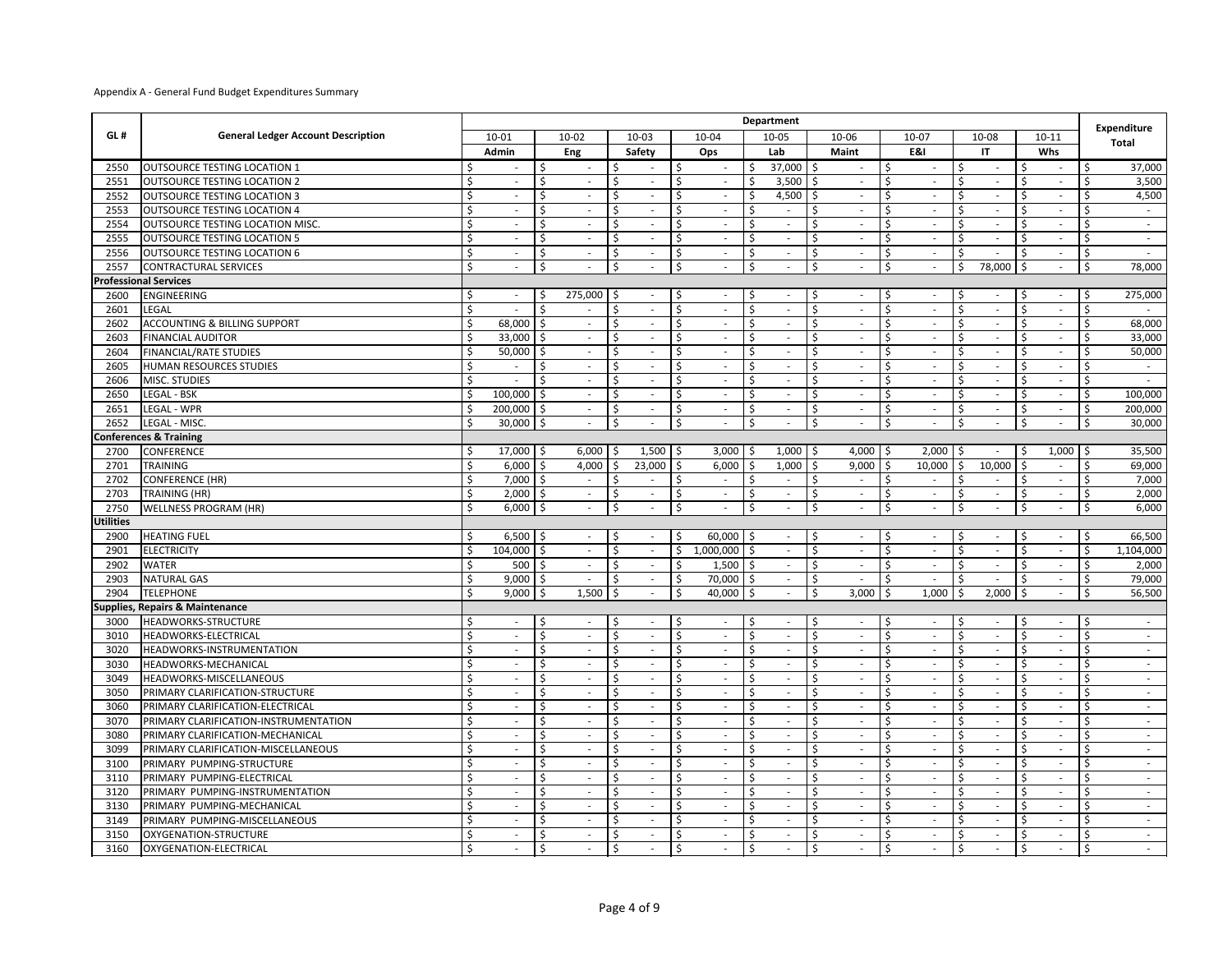| GL#<br><b>General Ledger Account Description</b><br>$10 - 02$<br>$10 - 03$<br>$10 - 04$<br>10-06<br>10-08<br>10-01<br>10-05<br>10-07<br>$10 - 11$                                                                                                                                                                                                       | Expenditure                                                      |
|---------------------------------------------------------------------------------------------------------------------------------------------------------------------------------------------------------------------------------------------------------------------------------------------------------------------------------------------------------|------------------------------------------------------------------|
|                                                                                                                                                                                                                                                                                                                                                         |                                                                  |
| E&I<br>Whs<br>Admin<br>Safety<br>Lab<br><b>Maint</b><br>Eng<br>Ops<br>IT                                                                                                                                                                                                                                                                                | <b>Total</b>                                                     |
| OXYGENATION-INSTRUMENTATION<br>\$<br>\$<br>\$<br>Ŝ.<br>\$<br>\$<br>\$<br>Ś<br>3170<br>Ś<br>$\sim$<br>$\overline{\phantom{a}}$<br>$\overline{\phantom{a}}$<br>$\overline{\phantom{a}}$<br>$\sim$                                                                                                                                                         | Ś<br>$\sim$                                                      |
| $\overline{\mathsf{S}}$<br>$\overline{\mathsf{S}}$<br>3180<br>OXYGENATION-MECHANICAL<br>Ŝ.<br><sup>\$</sup><br>Ŝ.<br>Ŝ.<br>Ś.<br>Ŝ.<br>Ś<br>$\mathbf{r}$<br>$\sim$<br>$\sim$<br>$\sim$<br>$\sim$<br>$\sim$<br>$\blacksquare$<br>$\sim$                                                                                                                  | Ś.<br>$\sim$<br>$\sim$                                           |
| 3199<br>OXYGENATION-MISCELLANEOUS<br>Ś<br>\$<br>\$<br>\$<br>Ś.<br>\$<br>\$<br>\$<br>Ś<br>$\sim$<br>$\sim$<br>$\sim$<br>$\sim$<br>$\sim$<br>$\sim$<br>$\sim$<br>$\sim$                                                                                                                                                                                   | \$<br>$\sim$<br>$\sim$                                           |
| Ś<br>\$<br>Ś<br>Ś<br>\$<br>\$.<br>Ś<br>3200<br>WAS PUMPING-STRUCTURE<br>Ŝ.<br>$\sim$<br>\$<br>$\sim$<br>$\sim$<br>÷<br>$\sim$<br>$\sim$<br>$\sim$<br>$\sim$                                                                                                                                                                                             | Ś<br>$\sim$                                                      |
| Ś<br>\$<br>\$<br>Ś<br>\$<br>\$<br>$\mathsf{\$}$<br>Ś<br>Ś.<br>3210<br>WAS PUMPING-ELECTRICAL<br>$\blacksquare$<br>$\blacksquare$<br>$\sim$<br>$\sim$<br>$\sim$<br>$\sim$<br>$\overline{\phantom{a}}$<br>$\sim$                                                                                                                                          | Ś<br>$\mathcal{L}_{\mathcal{A}}$<br>$\sim$                       |
| 3220<br>Ś<br>Ś<br>Ś<br>Ś.<br>Ś.<br>Ś.<br>Ś<br>Ś<br>WAS PUMPING-INSTRUMENTATION<br>$\blacksquare$<br>Ś<br>$\sim$<br>$\mathcal{L}_{\mathcal{A}}$<br>$\overline{a}$<br>$\mathcal{L}_{\mathcal{A}}$<br>$\sim$<br>$\sim$<br>$\sim$                                                                                                                           | Ś<br>$\mathcal{L}$<br>$\mathcal{L}_{\mathcal{A}}$                |
| Ŝ.<br>\$<br>\$<br>\$<br>\$<br>\$<br>\$<br>\$<br>3230<br>WAS PUMPING-MECHANICAL<br>$\mathcal{L}$<br>$\mathcal{L}^{\mathcal{A}}$<br>$\mathcal{L}$<br>$\sim$<br>$\sim$<br>\$<br>$\blacksquare$<br>$\sim$<br>$\mathbf{r}$                                                                                                                                   | Ś<br>$\mathcal{L}^{\mathcal{A}}$<br>$\mathcal{L}_{\mathcal{A}}$  |
| $\boldsymbol{\mathsf{S}}$<br>Ś.<br>\$<br>$\zeta$<br>\$<br>Ś<br>Ś.<br>Ś.<br>$\mathcal{L}$<br>\$<br>3249<br>WAS PUMPING-MISCELLANEOUS<br>$\mathcal{L}$<br>$\mathcal{L}^{\mathcal{A}}$<br>$\mathcal{L}^{\mathcal{A}}$<br>$\mathbf{r}$<br>$\mathcal{L}$<br>$\sim$<br>$\sim$                                                                                 | Ś<br>$\sim$<br>$\mathcal{L}$                                     |
| Ś<br>\$<br>Ś.<br>Ś.<br>\$<br>\$<br>\$<br>3250<br>SECONDARY CLARIFICATION-STRUCTURE<br>Ŝ.<br>$\sim$<br>Ś<br>$\mathcal{L}^{\mathcal{L}}$<br>$\mathcal{L}$<br>$\blacksquare$<br>$\mathcal{L}_{\mathcal{A}}$<br>$\sim$<br>$\sim$<br>$\blacksquare$                                                                                                          | Ś.<br>$\mathcal{L}_{\mathcal{A}}$<br>$\sim$                      |
| \$<br>\$<br>$\mathsf{\$}$<br>Ś<br>SECONDARY CLARIFICATION-ELECTRICAL<br>Ś<br>Ŝ.<br>Ś.<br>Ś<br>Ś.<br>3260<br>$\sim$<br>$\sim$<br>$\sim$<br>$\overline{\phantom{a}}$<br>$\sim$<br>$\sim$<br>$\sim$<br>$\sim$                                                                                                                                              | \$<br>$\sim$<br>$\sim$                                           |
| \$<br>\$<br>\$<br>3270<br>Ś<br>\$<br>\$<br>\$<br>\$<br>\$<br>SECONDARY CLARIFICATION-INSTRUMENTATION<br>$\mathcal{L}^{\mathcal{A}}$<br>$\sim$<br>$\mathcal{L}_{\mathcal{A}}$<br>$\mathcal{L}$<br>$\sim$<br>$\sim$<br>$\overline{\phantom{a}}$<br>$\sim$                                                                                                 | \$<br>$\mathcal{L}_{\mathcal{A}}$<br>$\sim$                      |
| $\overline{\mathsf{S}}$<br>$\overline{\mathsf{S}}$<br>$\overline{\mathsf{s}}$<br>Ś<br>3280<br>Ś<br>\$<br>Ś.<br>Ś<br>\$<br>SECONDARY CLARIFICATION-MECHANICAL<br>$\mathbb{Z}^+$<br>$\mathbb{Z}^2$<br>$\sim$<br>$\mathcal{L}_{\mathcal{A}}$<br>$\mathcal{L}^{\mathcal{L}}$<br>$\mathcal{L}^{\mathcal{L}}$<br>$\mathcal{L}$<br>$\mathcal{L}_{\mathcal{A}}$ | Ś<br>$\mathcal{L}_{\mathcal{A}}$<br>$\mathcal{L}_{\mathcal{A}}$  |
| Ś<br>Ś<br>Ś<br>Ś.<br>Ś<br>\$<br>Ś<br>Ś<br>Ś<br>3299<br>SECONDARY CLARIFICATION-MISCELLANEOUS<br>$\overline{\phantom{a}}$<br>$\overline{\phantom{a}}$<br>$\sim$<br>$\overline{\phantom{a}}$<br>$\overline{\phantom{a}}$<br>$\overline{\phantom{a}}$<br>$\sim$<br>$\overline{\phantom{a}}$                                                                | Ś<br>$\mathcal{L}_{\mathcal{A}}$<br>$\mathcal{L}_{\mathcal{A}}$  |
| Ś.<br>\$<br>$\mathsf{\hat{S}}$<br>Ś.<br>\$<br>\$<br>Ś<br>3300<br>RAS PUMPING-STRUCTURE<br>Ś.<br>$\mathbb{Z}^2$<br>\$<br>$\mathcal{L}$<br>$\mathbf{r}$<br>$\mathcal{L}$<br>$\mathcal{L}^{\mathcal{A}}$<br>$\mathcal{L}^{\mathcal{L}}$<br>$\mathcal{L}$<br>$\sim$                                                                                         | Ś<br>$\mathcal{L}$<br>$\mathcal{L}^{\mathcal{A}}$                |
| \$<br>\$<br>$\mathsf{S}$<br>3310<br>RAS PUMPING-ELECTRICAL<br>Ŝ.<br>\$<br>\$<br>\$<br>\$<br>$\sim$<br>$\mathcal{L}$<br>$\sim$<br>$\mathcal{L}_{\mathcal{A}}$<br>Ŝ.<br>$\mathcal{L}_{\mathcal{A}}$<br>$\sim$<br>$\sim$<br>$\sim$                                                                                                                         | \$<br>$\mathcal{L}_{\mathcal{A}}$<br>$\sim$                      |
| Ś<br>\$<br>Ś.<br>Ś.<br>Ś.<br>\$<br>\$<br>\$<br>Ś<br>3320<br>RAS PUMPING-INSTRUMENTATION<br>$\mathcal{L}^{\mathcal{L}}$<br>$\mathcal{L}$<br>$\sim$<br>$\sim$<br>$\sim$<br>$\sim$<br>$\blacksquare$<br>$\sim$                                                                                                                                             | Ś.<br>$\sim$<br>$\sim$                                           |
| Ś<br>$\mathsf{\hat{S}}$<br>\$<br>\$<br>Ś<br>3330<br>RAS PUMPING-MECHANICAL<br>Ŝ.<br>\$<br>Ś.<br>$\sim$<br>Ś<br>$\sim$<br>$\sim$<br>$\overline{\phantom{a}}$<br>$\sim$<br>$\sim$<br>$\overline{\phantom{a}}$<br>$\blacksquare$                                                                                                                           | \$<br>$\sim$<br>$\sim$                                           |
| \$<br>\$<br>3349<br>RAS PUMPING-MISCELLANEOUS<br>Ś<br>Ś<br>Ś<br>Ś.<br>Ś<br>\$<br>$\blacksquare$<br>Ś<br>÷.<br>$\sim$<br>$\overline{\phantom{a}}$<br>$\sim$<br>$\sim$<br>$\overline{\phantom{a}}$<br>$\sim$                                                                                                                                              | Ś<br>$\sim$<br>$\sim$                                            |
| Ś<br>\$<br>\$<br>\$<br>\$<br>\$<br>$\mathsf{\$}$<br>\$<br>\$<br>3350<br>$\overline{\phantom{a}}$<br>$\overline{\phantom{a}}$<br>PHOSPHORUS REMOVAL-STRUCTURE<br>$\sim$<br>$\overline{\phantom{a}}$<br>$\overline{\phantom{a}}$<br>$\sim$<br>$\overline{\phantom{a}}$<br>$\overline{\phantom{a}}$                                                        | Ś<br>$\overline{\phantom{a}}$<br>$\mathcal{L}_{\mathcal{A}}$     |
| Ś<br>Ś<br>Ś<br>Ś.<br>Ś<br>\$<br>Ś<br>$\mathsf{\$}$<br>Ś<br>3360<br>PHOSPHORUS REMOVAL-ELECTRICAL<br>÷.<br>$\mathcal{L}_{\mathcal{A}}$<br>$\overline{\phantom{a}}$<br>$\overline{\phantom{a}}$<br>$\sim$<br>$\overline{\phantom{a}}$                                                                                                                     | Ś<br>$\blacksquare$<br>$\sim$                                    |
| 3370<br>PHOSPHORUS REMOVAL-INSTRUMENTATION<br>Ŝ.<br>\$<br>\$<br>\$<br>\$<br>\$<br>\$<br>$\mathcal{L}$<br>$\bar{a}$<br>$\mathcal{L}^{\mathcal{L}}$<br>\$<br>$\sim$<br>$\mathcal{L}$<br>\$<br>$\blacksquare$<br>$\mathcal{L}_{\mathcal{A}}$<br>÷                                                                                                          | Ś<br>$\mathcal{L}^{\mathcal{A}}$<br>$\mathcal{L}_{\mathcal{A}}$  |
| 3380<br>Ś<br>\$<br>$\mathsf{\hat{S}}$<br>\$<br>Ś.<br>\$<br>\$<br>\$<br>\$<br>PHOSPHORUS REMOVAL-MECHANICAL<br>$\omega$<br>$\mathbb{Z}^2$<br>$\mathcal{L}$<br>$\mathbb{Z}^2$<br>$\mathcal{L}$<br>$\mathcal{L}$<br>$\mathcal{L}_{\mathcal{A}}$<br>$\mathcal{L}$                                                                                           | Ś.<br>$\sim$<br>$\mathcal{L}^{\mathcal{A}}$                      |
| \$<br>\$<br>\$<br>\$<br>\$<br>\$<br>\$<br>\$<br>\$<br>3399<br>PHOSPHORUS REMOVAL-MISCELLANEOUS<br>$\overline{\phantom{a}}$<br>$\overline{\phantom{a}}$<br>$\overline{\phantom{a}}$<br>$\sim$<br>$\sim$<br>$\overline{\phantom{a}}$<br>$\overline{\phantom{a}}$<br>$\sim$                                                                                | \$<br>$\sim$<br>$\sim$                                           |
| Ś<br>\$<br>3400<br>RAPID MIXING-STRUCTURE<br>Ŝ.<br>Ŝ.<br>\$<br>Ś.<br>$\omega$<br>Ś<br>$\sim$<br>Ś<br>$\sim$<br>Ś<br>$\mathcal{L}_{\mathcal{A}}$<br>$\mathcal{L}_{\mathcal{A}}$<br>$\mathcal{L}_{\mathcal{A}}$<br>$\blacksquare$<br>$\mathcal{L}_{\mathcal{A}}$                                                                                          | Ś<br>$\mathcal{L}_{\mathcal{A}}$<br>$\mathcal{L}_{\mathcal{A}}$  |
| \$<br>\$<br>\$<br>\$<br>3410<br>RAPID MIXING-ELECTRICAL<br>Ś<br>Ś<br>\$<br>Ś<br>Ś<br>÷.<br>$\sim$<br>$\sim$<br>$\overline{a}$<br>$\overline{\phantom{a}}$<br>$\overline{\phantom{a}}$<br>$\sim$<br>$\sim$                                                                                                                                               | Ś<br>$\mathbf{r}$                                                |
| Ś<br>Ś<br>\$<br>Ś<br>\$<br>Ś<br>Ś<br>Ś<br>Ś<br>$\overline{\phantom{a}}$<br>3420<br>$\mathcal{L}_{\mathcal{A}}$<br>$\mathcal{L}$<br>$\sim$<br>RAPID MIXING-INSTRUMENTATION<br>$\sim$<br>÷.<br>$\sim$<br>$\overline{\phantom{a}}$                                                                                                                         | Ś<br>$\mathcal{L}$<br>$\mathcal{L}_{\mathcal{A}}$                |
| 3430<br>RAPID MIXING-MECHANICAL<br>\$<br>\$<br>Ś<br>Ś.<br>\$<br>$\zeta$<br>Ś<br>$\overline{\phantom{a}}$<br>÷.<br>$\mathcal{L}_{\mathcal{A}}$<br>$\overline{\phantom{a}}$<br>$\sim$<br>$\overline{\phantom{a}}$                                                                                                                                         | $\zeta$<br>$\mathcal{L}$<br>$\sim$                               |
| Ś<br>\$<br>$\mathsf{\$}$<br>3449<br>RAPID MIXING-MISCELLANEOUS<br>\$<br>\$<br>\$<br>\$<br>$\mathcal{L}$<br>\$<br>\$<br>$\mathcal{L}$<br>$\sim$<br>$\sim$<br>$\sim$<br>$\mathcal{L}$<br>$\mathcal{L}$<br>$\mathbf{r}$                                                                                                                                    | Ś<br>$\mathcal{L}^{\mathcal{A}}$<br>$\mathcal{L}_{\mathcal{A}}$  |
| $\overline{\mathsf{s}}$<br>$\overline{\mathsf{s}}$<br>$\overline{\mathsf{S}}$<br>s,<br>$\overline{\mathsf{S}}$<br>$\overline{\mathsf{S}}$<br>\$<br>Ŝ.<br>\$<br>FLOCCULATION-STRUCTURE<br>$\sim$<br>$\sim$<br>$\mathcal{L}_{\mathcal{A}}$<br>$\sim$<br>3450<br>$\sim$<br>$\sim$<br>$\sim$<br>$\sim$                                                      | $\overline{\mathsf{S}}$<br>$\sim$<br>$\sim$                      |
| Ś<br>\$<br>\$<br>\$<br>Ś.<br>\$<br>\$<br>\$<br>\$<br>3460<br>FLOCCULATION-ELECTRICAL<br>$\sim$<br>$\sim$<br>$\sim$<br>$\sim$<br>$\blacksquare$<br>$\sim$<br>$\blacksquare$<br>$\sim$                                                                                                                                                                    | Ś.<br>$\sim$<br>$\blacksquare$                                   |
| \$<br>\$<br>\$<br>\$<br>\$<br>Ś<br>3470<br>FLOCCULATION-INSTRUMENTATION<br>\$<br>$\mathcal{L}_{\mathcal{A}}$<br>$\sim$<br>\$<br>$\sim$<br>\$<br>$\sim$<br>$\sim$<br>$\sim$<br>$\overline{\phantom{a}}$<br>$\sim$                                                                                                                                        | \$<br>$\sim$<br>$\sim$                                           |
| \$<br>20,000<br>Ś<br>Ś<br>\$<br>\$<br>Ś<br>Ś<br>3480<br>FLOCCULATION-MECHANICAL<br>\$<br>$\blacksquare$<br>Ś<br>$\sim$<br>$\sim$<br>$\sim$<br>$\sim$<br>$\sim$<br>$\sim$                                                                                                                                                                                | 20,000<br>Ś<br>$\sim$                                            |
| $\zeta$<br>$\zeta$<br>\$<br>$\mathsf{\hat{S}}$<br>$\mathsf{\hat{S}}$<br>$\sf S$<br>Ś<br>Ś<br>\$<br>3499<br>FLOCCULATION-MISCELLANEOUS<br>÷.<br>$\blacksquare$<br>$\overline{\phantom{a}}$<br>$\sim$<br>$\sim$<br>$\sim$<br>$\sim$<br>$\overline{\phantom{a}}$                                                                                           | Ś<br>$\sim$<br>$\overline{\phantom{a}}$                          |
| 3500<br>CHEMICAL CLARIFICATION-STRUCTURE<br>Ŝ.<br>$\zeta$<br>Ś<br>Ŝ.<br>Ś.<br>$\overline{\phantom{a}}$<br>\$<br>Ś<br>Ś<br>Ś<br>$\bar{a}$<br>$\overline{\phantom{a}}$<br>÷,<br>$\overline{\phantom{a}}$<br>$\sim$                                                                                                                                        | Ś<br>$\mathbb{Z}^2$<br>$\mathcal{L}$                             |
| Ś<br>\$<br>\$<br>$\zeta$<br>Ś<br>3510<br>CHEMICAL CLARIFICATION-ELECTRICAL<br>\$<br>Ŝ.<br>Ŝ.<br>$\sim$<br>\$<br>$\overline{a}$<br>$\sim$<br>÷.<br>$\sim$<br>$\overline{\phantom{a}}$<br>$\overline{\phantom{a}}$<br>$\sim$                                                                                                                              | Ś<br>$\sim$<br>$\sim$                                            |
| \$<br>$\zeta$<br>Ś<br>\$<br>Ś.<br>Ś.<br>\$<br>Ś<br>3520<br>$\mathcal{L}$<br>Ś.<br>$\mathcal{L}$<br>CHEMICAL CLARIFICATION-INSTRUMENTATION<br>$\mathcal{L}_{\mathcal{A}}$<br>$\sim$<br>$\mathcal{L}$<br>$\mathcal{L}$<br>$\mathcal{L}$<br>$\mathcal{L}_{\mathcal{A}}$                                                                                    | \$<br>$\mathcal{L}^{\mathcal{A}}$<br>$\sim$                      |
| Ś<br>\$<br>Ś<br>Ś.<br>Ś.<br>\$<br>\$<br>Ś<br>3530<br>CHEMICAL CLARIFICATION-MECHANICAL<br>Ś<br>$\sim$<br>$\sim$<br>$\sim$<br>$\sim$<br>$\sim$<br>$\overline{\phantom{a}}$<br>$\overline{\phantom{a}}$<br>$\sim$                                                                                                                                         | Ś.<br>$\sim$<br>$\overline{\phantom{a}}$                         |
| \$<br>\$<br>\$<br>\$<br>\$<br>\$<br>Ś<br>Ś<br>3549<br>CHEMICAL CLARIFICATION-MISCELLANEOUS<br>$\mathcal{L}_{\mathcal{A}}$<br>$\sim$<br>$\mathcal{L}_{\mathcal{A}}$<br>Ś<br>$\sim$<br>$\sim$<br>$\sim$<br>$\sim$<br>$\sim$                                                                                                                               | Ś<br>$\sim$<br>$\sim$                                            |
| $\mathsf{\mathsf{S}}$<br>Ś<br>Ś<br>\$<br>Ś<br>3550<br>RECARBONATION-STRUCTURE<br>Ś<br>Ś<br>Ŝ.<br>Ś<br>÷.<br>$\sim$<br>$\overline{\phantom{a}}$<br>$\overline{\phantom{a}}$<br>$\sim$<br>$\sim$<br>$\sim$<br>$\sim$                                                                                                                                      | Ś<br>$\mathbf{r}$<br>$\sim$                                      |
| Ś<br>\$<br>\$<br>Ś.<br>Ś.<br>\$<br>\$<br>$\mathsf{\$}$<br>Ś.<br>3560<br>RECARBONATION-ELECTRICAL<br>$\overline{\phantom{a}}$<br>$\overline{\phantom{a}}$<br>$\sim$<br>÷.<br>$\mathcal{L}_{\mathcal{A}}$<br>÷,<br>$\mathcal{L}_{\mathcal{A}}$<br>$\sim$                                                                                                  | Ś<br>$\mathcal{L}_{\mathcal{A}}$<br>$\blacksquare$               |
| \$<br>Ś<br>3570<br>Ŝ.<br>Ŝ.<br>Ś.<br>$\omega$<br>Ŝ.<br>$\omega$<br>Ś.<br>$\mathbb{Z}^2$<br>Ś<br>$\mathcal{L}$<br>Ŝ<br>$\mathcal{L}$<br>RECARBONATION-INSTRUMENTATION<br>$\mathbf{r}$<br>$\sim$<br>$\overline{\phantom{a}}$                                                                                                                              | $\mathcal{L}$<br>Ś<br>$\mathcal{L}^{\mathcal{L}}$                |
| Ś<br>$\mathsf{\hat{S}}$<br>\$<br>\$<br>Ś<br>3580<br>RECARBONATION-MECHANICAL<br>Ŝ.<br>\$<br>Ś.<br>$\mathcal{L}$<br>\$<br>$\mathcal{L}$<br>$\mathcal{L}$<br>$\sim$<br>$\sim$<br>$\mathcal{L}$<br>$\overline{a}$<br>$\overline{\phantom{a}}$                                                                                                              | Ś<br>$\mathcal{L}^{\mathcal{A}}$<br>$\mathcal{L}_{\mathcal{A}}$  |
| $\overline{\mathsf{S}}$<br>$\overline{\mathsf{s}}$<br>3599<br>Ś<br>\$<br>\$<br>Ś.<br>\$<br>\$<br>\$<br>RECARBONATION-MISCELLANEOUS<br>$\sim$<br>$\mathcal{L}$<br>$\mathcal{L}$<br>$\sim$<br>$\mathcal{L}$<br>$\mathcal{L}_{\mathcal{A}}$<br>$\mathcal{L}_{\mathcal{A}}$<br>$\sim$                                                                       | Ś.<br>$\omega$<br>$\sim$                                         |
| Ś<br>Ŝ.<br>Ś<br>\$<br>Ś<br>\$<br>Ś<br>\$<br>Ś<br>3600<br>$\overline{\phantom{a}}$<br>CHEMICAL SLUDGE PUMPING-STRUCTURE<br>$\sim$<br>$\sim$<br>$\overline{\phantom{a}}$<br>$\overline{\phantom{a}}$<br>$\sim$<br>$\sim$<br>$\sim$                                                                                                                        | Ś<br>$\blacksquare$<br>$\sim$                                    |
| $\sf S$<br>$\zeta$<br>Ś<br>\$<br>\$<br>Ś.<br>Ś.<br>\$<br>Ś<br>3610<br>CHEMICAL SLUDGE PUMPING-ELECTRICAL<br>$\sim$<br>$\sim$<br>$\sim$<br>$\overline{\phantom{a}}$<br>$\sim$<br>$\sim$<br>$\sim$<br>$\sim$                                                                                                                                              | \$<br>$\sim$<br>$\sim$                                           |
| 3620<br>Ś<br>\$<br>\$<br>\$<br>\$<br>\$<br>\$<br>\$<br>CHEMICAL SLUDGE PUMPING-INSTRUMENTATION<br>\$<br>$\sim$<br>$\sim$<br>$\overline{\phantom{a}}$<br>$\overline{\phantom{a}}$<br>$\sim$<br>$\sim$<br>$\overline{\phantom{a}}$<br>$\overline{\phantom{a}}$                                                                                            | \$<br>$\sim$<br>$\sim$                                           |
| Ś<br>\$<br>\$<br>Ś.<br>Ś.<br>\$<br>Ś<br>\$<br>Ś<br>3630<br>CHEMICAL SLUDGE PUMPING-MECHANICAL<br>÷,<br>$\overline{a}$<br>÷.<br>$\mathcal{L}_{\mathcal{A}}$<br>$\overline{a}$<br>$\overline{\phantom{a}}$                                                                                                                                                | Ś<br>$\sim$                                                      |
| Ŝ.<br>\$<br>\$<br>\$<br>\$<br>\$<br>\$<br>Ś<br>3649<br>CHEMICAL SLUDGE PUMPING-MISCELLANEOUS<br>$\mathcal{L}_{\mathcal{A}}$<br>\$<br>$\blacksquare$<br>$\mathcal{L}_{\mathcal{A}}$<br>$\sim$<br>$\sim$<br>$\sim$<br>$\sim$<br>$\sim$                                                                                                                    | \$<br>$\mathcal{L}_{\mathcal{A}}$<br>$\mathcal{L}_{\mathcal{A}}$ |
| $\mathsf{S}$<br>\$<br>\$<br>\$<br>3650<br>FLOW EQUALIZATION-STRUCTURE<br><sup>\$</sup><br>Ŝ.<br>Ŝ.<br>\$<br>Ŝ.<br>$\overline{a}$<br>÷<br>$\overline{a}$<br>$\overline{a}$                                                                                                                                                                               | \$<br>÷                                                          |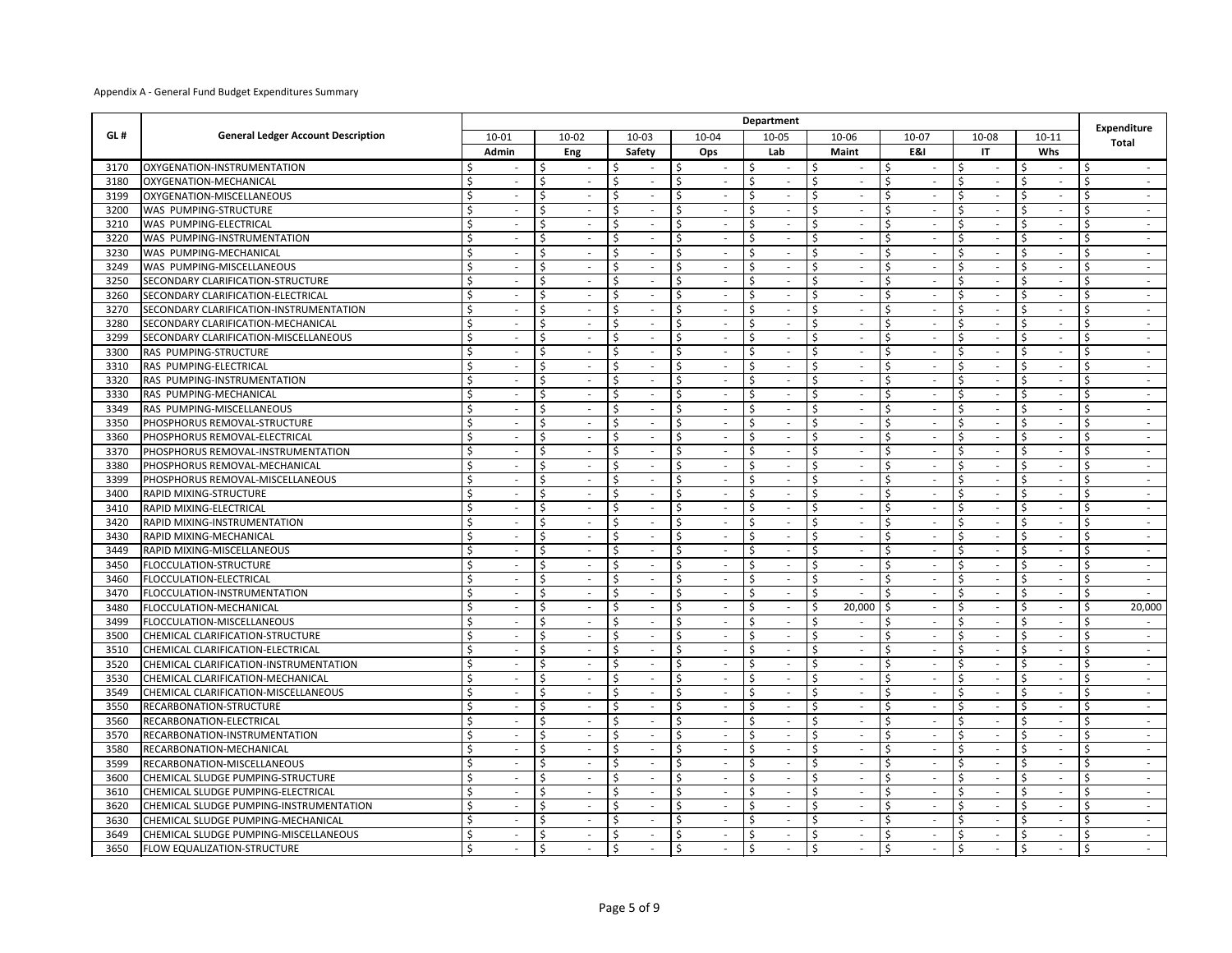|      | <b>Department</b>                               |         |                          |                                     |                                     |              |                             |                                   |                         |                             |         |                             |                         |                             |                                                      |    |                             |
|------|-------------------------------------------------|---------|--------------------------|-------------------------------------|-------------------------------------|--------------|-----------------------------|-----------------------------------|-------------------------|-----------------------------|---------|-----------------------------|-------------------------|-----------------------------|------------------------------------------------------|----|-----------------------------|
| GL#  | <b>General Ledger Account Description</b>       |         | 10-01                    | 10-02                               | $10 - 03$                           | 10-04        |                             | 10-05                             |                         | 10-06                       |         | $10 - 07$<br>10-08          |                         |                             | $10 - 11$                                            |    | <b>Expenditure</b>          |
|      |                                                 | Admin   |                          | Eng                                 | Safety                              | Ops          |                             | Lab                               |                         | Maint                       |         | E&I                         |                         | IT                          | Whs                                                  |    | <b>Total</b>                |
| 3660 | FLOW EQUALIZATION-ELECTRICAL                    | Ś       |                          | Ŝ.                                  | \$<br>$\sim$                        | \$           | $\sim$                      | Ŝ.<br>$\overline{\phantom{a}}$    | \$                      | $\sim$                      | \$      | $\sim$                      | Ŝ.                      |                             | \$<br>$\sim$                                         | \$ | $\sim$                      |
| 3670 | FLOW EQUALIZATION-INSTRUMENTATION               | Ś.      | $\sim$                   | \$<br>$\sim$                        | $\mathsf{\hat{S}}$<br>$\sim$        | Ŝ.           | $\sim$                      | Ś.<br>$\blacksquare$              | \$                      | $\sim$                      | Ś.      | $\mathbf{r}$                | Ŝ.                      | $\sim$                      | \$<br>$\sim$                                         | Ś. | $\sim$                      |
| 3680 | FLOW EQUALIZATION-MECHANICAL                    | Ś       | $\sim$                   | Ŝ.<br>$\overline{\phantom{a}}$      | Ś<br>$\sim$                         | Ś.           | $\sim$                      | Ś<br>$\sim$                       | \$                      | $\blacksquare$              | Ś       | $\sim$                      | Ŝ.                      | $\sim$                      | Ś<br>$\sim$                                          | Ś. | $\sim$                      |
| 3699 | FLOW EQUALIZATION-MISCELLANEOUS                 | Ś       | $\sim$                   | \$<br>$\sim$                        | \$<br>$\sim$                        | \$           | $\sim$                      | Ś<br>$\sim$                       | \$                      | $\sim$                      | \$      | $\overline{\phantom{a}}$    | Ś                       | $\sim$                      | \$<br>$\sim$                                         | Ś  | $\sim$                      |
| 3700 | BNR INFLUENT PUMPING-STRUCTURE                  | Ś       | $\sim$                   | Ś<br>$\sim$                         | Ś<br>÷.                             | Ś            | $\sim$                      | $\zeta$<br>$\blacksquare$         | \$                      | $\sim$                      | ς       | $\sim$                      | Ś                       | $\sim$                      | Ś<br>$\sim$                                          | Ś  | $\sim$                      |
| 3710 | BNR INFLUENT PUMPING-ELECTRICAL                 | Ś.      | $\sim$                   | Ś<br>$\overline{\phantom{a}}$       | Ś<br>$\overline{\phantom{a}}$       | Ś.           | $\overline{\phantom{a}}$    | $\overline{\phantom{a}}$          | \$                      | $\overline{\phantom{a}}$    | Ś       | $\overline{\phantom{a}}$    | Ś                       | $\sim$                      | Ś<br>$\overline{\phantom{a}}$                        | Ś  | $\blacksquare$              |
| 3720 | BNR INFLUENT PUMPING-INSTRUMENTATION            | Ś.      | $\mathbf{r}$             | \$<br>$\mathcal{L}$                 | \$<br>$\sim$                        | \$           | $\sim$                      | Ś<br>$\sim$                       | \$                      | $\sim$                      | Ś       | $\mathbf{r}$                | \$                      | $\sim$                      | \$<br>$\sim$                                         | \$ | $\sim$                      |
| 3730 | BNR INFLUENT PUMPING-MECHANICAL                 | \$      | $\sim$                   | \$<br>$\sim$                        | \$<br>$\sim$                        | \$           | $\mathcal{L}$               | Ś.<br>$\sim$                      | \$                      | 25,000                      | Ś       | $\mathcal{L}_{\mathcal{A}}$ | Ś                       | $\sim$                      | $\mathsf{\$}$<br>$\mathcal{L}_{\mathcal{A}}$         | \$ | 25,000                      |
| 3749 | BNR INFLUENT PUMPING-MISCELLANEOUS              | \$      | $\sim$                   | Ŝ.<br>$\sim$                        | Ś<br>$\sim$                         | Ś.           | $\sim$                      | Ś.<br>$\sim$                      | \$                      | $\overline{\phantom{a}}$    | ς       | $\overline{\phantom{a}}$    | Ŝ.                      | $\sim$                      | $\mathsf{\mathsf{S}}$<br>$\sim$                      | Ś  | $\sim$                      |
| 3750 | <b>BNR-STRUCTURE</b>                            | Ś       | $\sim$                   | \$<br>$\overline{\phantom{a}}$      | \$<br>$\sim$                        | \$           | $\sim$                      | Ś<br>$\blacksquare$               | \$                      | $\overline{\phantom{a}}$    | Ś       | $\sim$                      | \$                      | $\sim$                      | \$<br>$\overline{\phantom{a}}$                       | \$ | $\sim$                      |
| 3760 | <b>BNR-ELECTRICAL</b>                           | Ś       | $\sim$                   | Ś<br>$\sim$                         | Ś<br>÷.                             | Ś            | $\sim$                      | Ś<br>$\overline{\phantom{a}}$     | \$                      | $\overline{\phantom{a}}$    | Ś       | $\overline{\phantom{a}}$    | \$                      | $\sim$                      | Ś<br>$\sim$                                          | Ś  | $\sim$                      |
| 3761 | <b>BNR-POWER DISTRIBUTION</b>                   | Ś       | $\sim$                   | Ś<br>$\mathcal{L}_{\mathcal{A}}$    | \$<br>$\mathcal{L}^{\mathcal{A}}$   | Ś.           | $\mathcal{L}^{\mathcal{L}}$ | Ś.<br>$\mathbb{Z}^2$              | \$                      | $\overline{a}$              | ς       | $\omega$                    | Ś                       | $\sim$                      | Ś<br>$\sim$                                          | Ś  | $\blacksquare$              |
| 3770 | <b>BNR-INSTRUMENTATION</b>                      | Ś.      | $\sim$                   | Ŝ.<br>$\sim$                        | Ś.<br>$\omega$                      | Ŝ.           | $\omega$                    | Ś.<br>$\mathbb{Z}^2$              | \$                      | $\sim$                      | Ś       | $\sim$                      | Ŝ.                      | $\sim$                      | Ś<br>$\sim$                                          | \$ | $\sim$                      |
| 3780 | <b>BNR-MECHANICAL</b>                           | \$      | $\overline{a}$           | \$<br>$\mathcal{L}$                 | \$<br>$\sim$                        | \$           | $\sim$                      | Ś.<br>$\mathbb{Z}^2$              | \$                      | 30,000                      | Ś       | $\mathcal{L}$               | \$                      | $\sim$                      | \$<br>$\mathcal{L}$                                  | \$ | 30,000                      |
| 3799 | <b>BNR-MISCELLANEOUS</b>                        | $\zeta$ | $\sim$                   | \$<br>$\sim$                        | $\overline{\mathsf{s}}$<br>$\sim$   | Ś.           | 2.500                       | $\varsigma$<br>$\sim$             | Ŝ.                      | $\overline{\phantom{a}}$    | ς.      | $\sim$                      | $\overline{\mathsf{s}}$ | $\sim$                      | \$<br>$\sim$                                         | Ś. | 2.500                       |
| 3800 | MULTI-PURPOSE PUMPING-STRUCTURE                 | Ś       | $\sim$                   | \$<br>$\overline{\phantom{a}}$      | Ś<br>$\sim$                         | \$           | $\sim$                      | Ŝ.<br>$\sim$                      | \$                      | $\overline{\phantom{a}}$    | Ś       | $\overline{\phantom{a}}$    | \$                      | $\sim$                      | \$<br>$\sim$                                         | Ś  | $\sim$                      |
| 3810 | MULTI-PURPOSE PUMPING-ELECTRICAL                | Ś       | $\sim$                   | \$<br>$\sim$                        | Ś<br>$\sim$                         | \$           | $\sim$                      | $\mathbb{Z}^2$<br>Ŝ.              | \$                      | $\sim$                      | Ś       | $\sim$                      | \$                      | $\sim$                      | \$<br>$\sim$                                         | \$ | $\sim$                      |
| 3820 | MULTI-PURPOSE PUMPING-INSTRUMENTATION           | Ś       | $\sim$                   | Ś<br>$\sim$                         | \$<br>$\sim$                        | \$           | $\sim$                      | Ŝ.<br>$\sim$                      | \$                      | $\overline{\phantom{a}}$    | Ś       | $\mathbf{r}$                | Ś                       | $\sim$                      | $\mathsf{\hat{S}}$<br>$\sim$                         | Ś  | $\mathbf{r}$                |
| 3830 | MULTI-PURPOSE PUMPING-MECHANICAL                | $\zeta$ | $\sim$                   | \$<br>$\sim$                        | Ś<br>$\sim$                         | Ŝ.           | $\mathcal{L}_{\mathcal{A}}$ | $\mathcal{L}$                     | \$                      | $\overline{a}$              | $\zeta$ | $\mathcal{L}$               | \$                      | $\overline{\phantom{a}}$    | Ś<br>$\sim$                                          | \$ | $\sim$                      |
| 3849 | MULTI-PURPOSE PUMPING-MISCELLANEOUS             | \$      | $\sim$                   | Ŝ.<br>$\sim$                        | Ś.<br>$\sim$                        | Ś.           | $\sim$                      | Ś.<br>$\blacksquare$              | Ŝ.                      | $\mathcal{L}_{\mathcal{A}}$ | Ś       | $\mathcal{L}_{\mathcal{A}}$ | Ŝ.                      | $\sim$                      | \$<br>$\sim$                                         | Ś. | $\mathbf{r}$                |
| 3850 | FILTRATION-STRUCTURE                            | \$      | $\mathbf{r}$             | \$<br>$\sim$                        | \$<br>÷.                            | \$           | $\sim$                      | \$<br>$\sim$                      | \$                      | $\sim$                      | \$      | $\overline{\phantom{a}}$    | \$                      | $\sim$                      | \$<br>÷                                              | Ś  | $\sim$                      |
| 3860 | FILTRATION-ELECTRICAL                           | Ś       | $\overline{\phantom{a}}$ | \$<br>$\sim$                        | \$<br>$\sim$                        | \$           | $\mathcal{L}$               | Ś.<br>$\sim$                      | \$                      | $\sim$                      | Ś       | $\sim$                      | Ś                       | $\mathcal{L}_{\mathcal{A}}$ | $\mathsf{\mathsf{S}}$<br>$\mathcal{L}_{\mathcal{A}}$ | Ś. | $\sim$                      |
| 3870 | FILTRATION-INSTRUMENTATION                      | \$      | $\sim$                   | \$<br>$\overline{\phantom{a}}$      | \$<br>$\sim$                        | \$           | $\sim$                      | Ś<br>$\sim$                       | \$                      | $\overline{\phantom{a}}$    | \$      | $\blacksquare$              | \$                      | $\sim$                      | \$<br>$\sim$                                         | \$ | $\sim$                      |
| 3880 | FILTRATION-MECHANICAL                           | Ś       | $\sim$                   | Ŝ.<br>$\sim$                        | \$<br>$\mathcal{L}^{\mathcal{L}}$   | \$           | $\sim$                      | $\mathbb{Z}^2$<br>Ŝ.              | \$                      | $\mathcal{L}_{\mathcal{A}}$ | Ś       | $\mathcal{L}_{\mathcal{A}}$ | \$                      | $\sim$                      | \$<br>$\mathcal{L}_{\mathcal{A}}$                    | \$ | $\sim$                      |
| 3899 | FILTRATION-MISCELLANEOUS                        | Ś       | $\sim$                   | Ś<br>$\sim$                         | Ś<br>÷.                             | Ś            | 8,000                       | Ŝ.<br>$\overline{\phantom{a}}$    | \$                      | $\overline{\phantom{a}}$    | Ś       | $\overline{\phantom{a}}$    | Ś                       |                             | $\mathsf{\hat{S}}$<br>$\mathbf{r}$                   | Ś  | 8,000                       |
| 3900 | ION EXCHANGE-STRUCTURE                          | Ś       | $\sim$                   | Ŝ.<br>$\overline{\phantom{a}}$      | \$<br>÷.                            | Ŝ.           | $\mathcal{L}_{\mathcal{A}}$ | Ś<br>$\mathcal{L}$                | \$                      | $\sim$                      | Ś       | $\mathcal{L}$               | \$                      |                             | Ś<br>$\mathbf{r}$                                    | \$ | $\sim$                      |
| 3910 | ION EXCHANGE-ELECTRICAL                         | Ŝ.      | ÷                        | Ŝ.<br>$\sim$                        | \$<br>$\mathcal{L}$                 | \$           | $\mathcal{L}$               | Ŝ.<br>$\mathcal{L}_{\mathcal{A}}$ | \$                      | $\blacksquare$              | Ś       | $\sim$                      | Ŝ.                      | $\mathcal{L}_{\mathcal{A}}$ | \$<br>$\mathcal{L}_{\mathcal{A}}$                    | Ŝ. | $\sim$                      |
| 3920 | ION EXCHANGE-INSTRUMENTATION                    | \$      | $\mathbf{r}$             | \$<br>$\mathcal{L}_{\mathcal{A}}$   | $\mathsf{\hat{S}}$<br>$\sim$        | \$           | $\mathcal{L}$               | Ś.<br>$\mathbb{Z}^2$              | \$                      | $\mathcal{L}_{\mathcal{A}}$ | Ś.      | $\mathcal{L}_{\mathcal{A}}$ | Ś                       | $\sim$                      | $\zeta$<br>$\sim$                                    | \$ | $\mathcal{L}^{\mathcal{A}}$ |
| 3930 | ION EXCHANGE-MECHANICAL                         | Ś       | $\overline{\phantom{a}}$ | Ś<br>$\overline{\phantom{a}}$       | Ś<br>$\sim$                         | \$           | $\sim$                      | Ś<br>$\blacksquare$               | \$                      | $\overline{\phantom{a}}$    | Ś       | $\sim$                      | Ŝ.                      | $\sim$                      | \$<br>$\sim$                                         | Ś  | $\sim$                      |
| 3949 | ION EXCHANGE-MISCELLANEOUS                      | Ś       | $\sim$                   | Ŝ.<br>$\sim$                        | \$<br>$\sim$                        | Ś.           | $\sim$                      | Ś.<br>$\sim$                      | \$                      | $\overline{\phantom{a}}$    | Ś.      | $\sim$                      | Ŝ.                      | $\sim$                      | $\mathsf{\mathsf{S}}$<br>$\sim$                      | Ś. | $\sim$                      |
| 3950 | AMMONIA REMOVAL AND RECOVERY-STRUCTURE          | Ś       | $\sim$                   | \$<br>$\sim$                        | \$<br>$\sim$                        | \$           | $\sim$                      | Ś<br>$\overline{\phantom{a}}$     | \$                      | $\sim$                      | Ś       | $\overline{\phantom{a}}$    | \$                      | $\sim$                      | $\mathsf{\hat{S}}$<br>$\sim$                         | Ś  | $\sim$                      |
| 3960 | AMMONIA REMOVAL AND RECOVERY-ELECTRICAL         | Ś       |                          | Ś                                   | Ś<br>÷.                             | Ś.           | $\mathcal{L}_{\mathcal{A}}$ | $\mathcal{L}$                     | \$                      | $\overline{a}$              | Ś       | $\overline{a}$              | Ś                       |                             | Ś<br>÷,                                              | Ś  | $\mathcal{L}$               |
| 3970 | AMMONIA REMOVAL AND RECOVERY-INSTRUMENTATION    | Ś.      | $\sim$                   | Ŝ.<br>$\sim$                        | \$<br>$\sim$                        | Ŝ.           | $\sim$                      | Ś<br>$\overline{\phantom{a}}$     | \$                      | $\overline{a}$              | Ś       | $\overline{\phantom{a}}$    | Ś                       | $\sim$                      | Ś<br>$\sim$                                          | Ś  | $\mathbf{r}$                |
| 3980 | AMMONIA REMOVAL AND RECOVERY-MECHANICAL         | Ś.      | $\mathcal{L}$            | Ŝ.<br>$\mathcal{L}$                 | Ŝ.<br>$\sim$                        | Ŝ.           | $\sim$                      | Ś.<br>$\mathcal{L}$               | \$                      | $\mathcal{L}$               | Ś       | $\mathcal{L}$               | Ŝ.                      | $\sim$                      | \$<br>$\mathcal{L}$                                  | Ś. | $\sim$                      |
| 3999 | AMMONIA REMOVAL AND RECOVERY-MISCELLANEOUS      | \$      | $\sim$                   | \$<br>$\sim$                        | $\mathsf{\hat{S}}$<br>$\mathcal{L}$ | \$           | $\mathcal{L}$               | Ś.<br>$\sim$                      | \$                      | $\blacksquare$              | Ś.      | $\mathcal{L}_{\mathcal{A}}$ | Ś                       | $\sim$                      | $\mathsf{\mathsf{S}}$<br>$\sim$                      | Ś. | $\sim$                      |
| 4000 | AMMONIA STRIPPING AND ABSORBING-STRUCTURE       | Ś       | $\sim$                   | \$<br>$\sim$                        | \$<br>$\omega$                      | Ś.           | $\sim$                      | Ś.<br>$\mathbb{Z}^2$              | Ŝ.                      | $\blacksquare$              | Ś       | $\sim$                      | Ś                       | $\sim$                      | \$<br>$\sim$                                         | Ś. | $\sim$                      |
| 4010 | AMMONIA STRIPPING AND ABSORBING-ELECTRICAL      | \$      | $\sim$                   | \$<br>$\sim$                        | \$<br>$\sim$                        | Ś.           | $\mathcal{L}$               | Ś<br>$\mathcal{L}_{\mathcal{A}}$  | \$                      | $\overline{\phantom{a}}$    | Ś       | $\mathbf{r}$                | \$                      | $\sim$                      | \$<br>$\sim$                                         | Ś  | $\sim$                      |
| 4020 | AMMONIA STRIPPING AND ABSORBING-INSTRUMENTATION | Ś       | $\sim$                   | Ś<br>$\sim$                         | Ś<br>$\sim$                         | Ś            | $\sim$                      | $\zeta$<br>$\mathbb{Z}^2$         | $\overline{\mathsf{S}}$ | $\sim$                      | ς       | $\overline{\phantom{a}}$    | Ś                       |                             | Ś<br>$\sim$                                          | Ś  | $\overline{\phantom{a}}$    |
| 4030 | AMMONIA STRIPPING AND ABSORBING-MECHANICAL      | Ś       |                          | Ś                                   | Ś<br>÷,                             | Ś.           | $\overline{\phantom{a}}$    | Ś<br>$\sim$                       | \$                      |                             | Ś       | $\overline{a}$              | Ś                       |                             | Ś<br>÷,                                              | Ś  |                             |
| 4049 | AMMONIA STRIPPING AND ABSORBING-MISCELLANEOUS   | Ś.      | $\mathbf{r}$             | \$<br>$\sim$                        | \$<br>$\sim$                        | Ŝ.           | $\sim$                      | Ŝ.<br>$\mathcal{L}_{\mathcal{A}}$ | \$                      | $\sim$                      | Ś       | $\mathcal{L}$               | Ŝ.                      | $\overline{\phantom{a}}$    | \$<br>$\mathbf{r}$                                   | Ŝ. | $\sim$                      |
| 4050 | DEWATERING AMMONIA STRIPPING -STRUCTURE         | \$      | $\sim$                   | Ŝ.<br>$\mathcal{L}_{\mathcal{A}}$   | \$<br>$\mathcal{L}$                 | \$           | $\mathcal{L}$               | Ś.<br>$\mathcal{L}_{\mathcal{A}}$ | \$                      | $\blacksquare$              | Ŝ.      | $\sim$                      | Ś                       | $\mathcal{L}_{\mathcal{A}}$ | Ś<br>$\mathcal{L}_{\mathcal{A}}$                     | Ś. | $\sim$                      |
| 4060 | DEWATERING AMMONIA STRIPPING - ELECTRICAL       | $\zeta$ | $\sim$                   | $\sf S$<br>$\overline{\phantom{a}}$ | \$<br>$\sim$                        | \$           | $\sim$                      | $\zeta$<br>$\sim$                 | \$                      | $\sim$                      | $\zeta$ | $\overline{\phantom{a}}$    | \$                      | $\sim$                      | \$<br>$\sim$                                         | \$ |                             |
| 4070 | DEWATERING AMMONIA STRIPPING -INSTRUMENTATION   | Ś       | $\sim$                   | Ŝ.<br>$\sim$                        | \$<br>$\mathcal{L}_{\mathcal{A}}$   | \$           | $\sim$                      | Ś.<br>$\sim$                      | \$                      | $\overline{\phantom{a}}$    | Ś       | $\overline{\phantom{a}}$    | \$                      | $\mathcal{L}_{\mathcal{A}}$ | \$<br>$\sim$                                         | \$ | $\sim$                      |
| 4080 | DEWATERING AMMONIA STRIPPING -MECHANICAL        | Ś       | $\sim$                   | \$<br>$\sim$                        | \$<br>÷.                            | \$           | $\sim$                      | Ŝ.<br>$\overline{\phantom{a}}$    | \$                      | $\overline{\phantom{a}}$    | Ś       | $\sim$                      | \$                      | $\sim$                      | \$<br>$\sim$                                         | Ś  |                             |
| 4099 | DEWATERING AMMONIA STRIPPING -MISCELLANEOUS     | Ś       | $\sim$                   | Ś<br>$\mathcal{L}_{\mathcal{A}}$    | \$<br>$\mathcal{L}^{\mathcal{L}}$   | Ś            | $\mathcal{L}_{\mathcal{A}}$ | Ś<br>$\mathcal{L}_{\mathcal{A}}$  | $\overline{\xi}$        | $\blacksquare$              | Ś       | $\blacksquare$              | Ś                       | $\mathcal{L}_{\mathcal{A}}$ | \$<br>$\mathcal{L}_{\mathcal{A}}$                    | Ś  | $\blacksquare$              |
| 4100 | DIGESTION-STRUCTURE                             | $\zeta$ |                          | \$                                  | Ś<br>÷                              | Ś.           | $\sim$                      | $\overline{\phantom{a}}$          | \$                      | $\overline{\phantom{a}}$    | $\zeta$ | $\mathbf{r}$                |                         | $\sim$                      | Ś<br>$\sim$                                          |    | $\sim$                      |
| 4110 | DIGESTION-ELECTRICAL                            | Ŝ.      | $\overline{a}$           | Ŝ.<br>$\mathcal{L}$                 | \$<br>$\mathcal{L}$                 | Ŝ.           | $\sim$                      | Ś.<br>$\sim$                      | \$                      | $\mathcal{L}$               | Ś       | $\mathbf{r}$                | Ŝ.                      | $\sim$                      | \$<br>$\mathcal{L}$                                  | \$ | $\sim$                      |
| 4120 | DIGESTION-INSTRUMENTATION                       | \$      | $\sim$                   | \$<br>$\sim$                        | \$<br>$\sim$                        | \$           | $\sim$                      | \$<br>$\blacksquare$              | \$                      | $\sim$                      | ς       | $\sim$                      | \$                      | $\sim$                      | \$<br>$\sim$                                         | \$ | $\sim$                      |
| 4130 | DIGESTION-MECHANICAL                            | Ś       | $\sim$                   | \$<br>$\sim$                        | \$<br>$\sim$                        | $\mathsf{S}$ | $\sim$                      | \$<br>$\blacksquare$              | \$                      | 10.000                      | Ŝ.      | $\blacksquare$              | $\mathsf{S}$            | $\sim$                      | $\mathsf{\mathsf{S}}$<br>$\sim$                      | \$ | 10,000                      |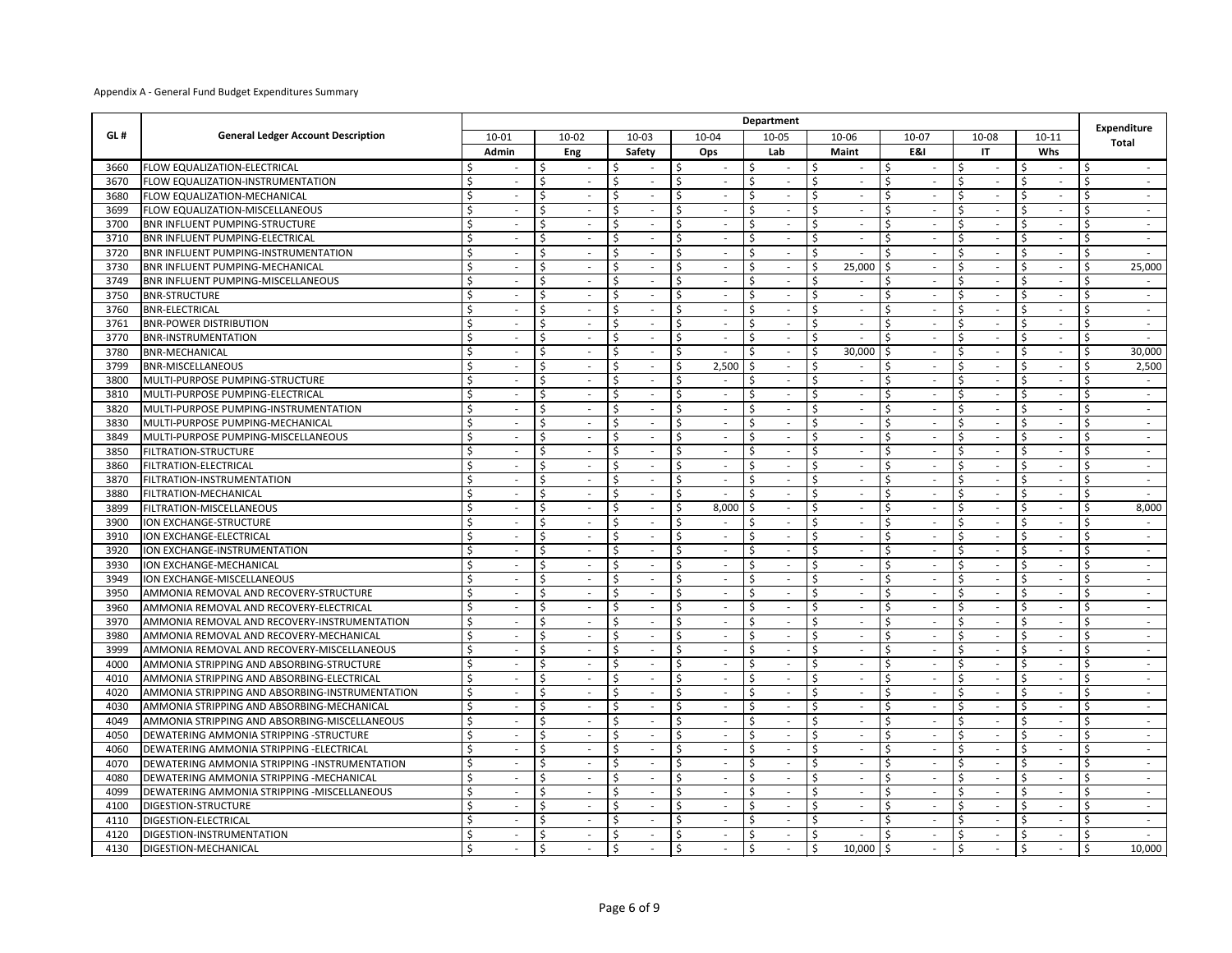|      |                                           | Department                              |                         |                             |                                     |              |                             |                                     |    |                             |         |                             |                         |                             |                                                      |                         |                             |
|------|-------------------------------------------|-----------------------------------------|-------------------------|-----------------------------|-------------------------------------|--------------|-----------------------------|-------------------------------------|----|-----------------------------|---------|-----------------------------|-------------------------|-----------------------------|------------------------------------------------------|-------------------------|-----------------------------|
| GL#  | <b>General Ledger Account Description</b> | 10-01                                   |                         | $10 - 02$                   | $10 - 03$                           | 10-04        |                             | 10-05                               |    | 10-06                       |         | $10 - 07$                   | 10-08                   |                             | $10 - 11$                                            |                         | Expenditure                 |
|      |                                           | Admin                                   |                         | Eng                         | Safety                              |              | Ops                         | Lab                                 |    | Maint                       |         | E&I                         |                         | IT                          | Whs                                                  |                         | <b>Total</b>                |
| 4149 | DIGESTION-MISCELLANEOUS                   | Ŝ.<br>$\sim$                            | -\$                     | $\overline{\phantom{a}}$    | \$<br>$\sim$                        | Ŝ.           | 25,000                      | Ŝ.<br>$\overline{\phantom{a}}$      | \$ | $\sim$                      | \$      | $\overline{\phantom{a}}$    | Ŝ                       |                             | -\$<br>$\sim$                                        | \$                      | 25,000                      |
| 4150 | SOLIDS HANDLING-STRUCTURE                 | \$<br>$\sim$                            | \$                      | $\sim$                      | \$<br>$\sim$                        | \$           | $\mathcal{L}_{\mathcal{A}}$ | \$<br>$\blacksquare$                | \$ | $\sim$                      | \$      | $\mathbf{r}$                | \$                      | $\sim$                      | \$<br>$\sim$                                         | \$                      | $\mathbf{r}$                |
| 4160 | SOLIDS HANDLING-ELECTRICAL                | Ś<br>$\overline{\phantom{a}}$           | \$                      | $\sim$                      | \$<br>$\sim$                        | $\mathsf{S}$ | $\sim$                      | Ś.<br>$\mathcal{L}_{\mathcal{A}}$   | \$ | $\sim$                      | Ś       | $\sim$                      | Ŝ.                      | $\sim$                      | \$<br>$\sim$                                         | Ś.                      | $\sim$                      |
| 4170 | SOLIDS HANDLING-INSTRUMENTATION           | \$<br>$\sim$                            | \$                      | $\sim$                      | \$<br>$\sim$                        | \$           | $\sim$                      | \$<br>$\blacksquare$                | \$ | $\overline{\phantom{a}}$    | \$      | $\sim$                      | \$                      | $\sim$                      | \$<br>$\sim$                                         | \$                      | $\sim$                      |
| 4180 | SOLIDS HANDLING-MECHANICAL                | Ś<br>$\sim$                             | \$                      | $\mathcal{L}_{\mathcal{A}}$ | Ś<br>$\mathcal{L}^{\mathcal{A}}$    | \$           | $\sim$                      | Ś<br>$\mathbb{Z}^2$                 | \$ | $\mathcal{L}$               | Ś       | $\mathcal{L}_{\mathcal{A}}$ | \$                      | $\sim$                      | Ś<br>$\mathcal{L}_{\mathcal{A}}$                     | Ś                       | $\sim$                      |
| 4199 | SOLIDS HANDLING-MISCELLANEOUS             | \$                                      | Ŝ.                      |                             | Ś<br>÷.                             | Ś.           | $\mathcal{L}_{\mathcal{A}}$ | Ś<br>$\sim$                         | \$ | $\overline{\phantom{a}}$    | Ś       | $\mathbf{r}$                | Ś                       |                             | $\mathsf{\hat{S}}$<br>$\sim$                         | Ś                       | $\overline{\phantom{a}}$    |
| 4200 | <b>LIME SYSTEM-STRUCTURE</b>              | Ś.<br>$\mathbf{r}$                      | Ŝ.                      | $\mathcal{L}$               | \$<br>$\mathbf{r}$                  | Ŝ.           | $\omega$                    | Ŝ.<br>$\mathbb{Z}^2$                | \$ | $\overline{\phantom{a}}$    | Ś       | $\overline{a}$              | Ŝ.                      | $\sim$                      | $\mathsf{\$}$<br>$\mathcal{L}$                       | Ś.                      | $\mathcal{L}$               |
| 4210 | LIME SYSTEM-ELECTRICAL                    | Ś<br>$\sim$                             | Ŝ.                      | $\sim$                      | $\mathsf{\hat{S}}$<br>$\mathcal{L}$ | \$           | $\mathcal{L}$               | Ś.<br>$\mathcal{L}_{\mathcal{A}}$   | \$ | $\mathcal{L}_{\mathcal{A}}$ | Ś       | $\mathcal{L}_{\mathcal{A}}$ | Ŝ.                      | $\sim$                      | \$<br>$\mathcal{L}$                                  | Ś.                      | $\sim$                      |
| 4220 | LIME SYSTEM-INSTRUMENTATION               | $\overline{\mathsf{s}}$<br>$\mathbf{r}$ | \$                      | $\sim$                      | $\varsigma$<br>$\sim$               | \$           | $\sim$                      | Ś.<br>$\mathbb{Z}^2$                | \$ | $\blacksquare$              | Ś.      | $\sim$                      | \$                      | $\sim$                      | $\varsigma$<br>$\sim$                                | \$                      | $\sim$                      |
| 4230 | LIME SYSTEM-MECHANICAL                    | Ś<br>$\overline{\phantom{a}}$           | Ŝ.                      | $\sim$                      | Ś<br>$\sim$                         | \$           | $\mathcal{L}_{\mathcal{A}}$ | Ś<br>$\sim$                         | \$ | $\overline{\phantom{a}}$    | Ś       | $\overline{\phantom{a}}$    | \$                      | $\mathcal{L}_{\mathcal{A}}$ | \$<br>$\sim$                                         | \$                      | $\sim$                      |
| 4249 | LIME SYSTEM-MISCELLANEOUS                 | Ś<br>$\sim$                             | \$                      | $\sim$                      | \$<br>$\sim$                        | Ś.           | 500                         | \$<br>$\sim$                        | \$ | $\overline{\phantom{a}}$    | \$      | $\sim$                      | Ś                       | $\sim$                      | $\zeta$<br>$\sim$                                    | Ś.                      | 500                         |
| 4250 | THICKENING CENTRIFUGES-STRUCTURE          | Ś<br>$\sim$                             | \$                      | $\sim$                      | \$<br>$\sim$                        | \$           | $\sim$                      | Ŝ.<br>$\sim$                        | \$ | $\sim$                      | Ś       | $\mathcal{L}_{\mathcal{A}}$ | \$                      | $\sim$                      | $\mathsf{\hat{S}}$<br>$\sim$                         | Ś                       | $\sim$                      |
| 4260 | THICKENING CENTRIFUGES-ELECTRICAL         | Ś                                       | Ś                       |                             | Ś<br>$\overline{\phantom{a}}$       | Ś.           | $\sim$                      | $\sim$                              | \$ | $\overline{\phantom{a}}$    | Ś       | $\overline{\phantom{a}}$    | Ś                       | $\sim$                      | Ś<br>$\sim$                                          | Ś                       | $\sim$                      |
| 4270 | THICKENING CENTRIFUGES-INSTRUMENTATION    | Ś.<br>$\sim$                            | \$                      | $\sim$                      | $\mathsf{\hat{S}}$<br>$\sim$        | Ŝ.           | $\sim$                      | Ś.<br>$\mathcal{L}_{\mathcal{A}}$   | \$ | $\sim$                      | Ś       | $\mathcal{L}$               | Ś                       | $\overline{\phantom{a}}$    | $\mathsf{\mathsf{S}}$<br>$\sim$                      | Ś                       | $\mathbf{r}$                |
| 4280 | THICKENING CENTRIFUGES-MECHANICAL         | \$<br>$\sim$                            | \$                      | $\sim$                      | \$<br>$\sim$                        | \$           | $\sim$                      | \$<br>$\sim$                        | \$ | $\sim$                      | ς.      | $\sim$                      | \$                      | $\sim$                      | \$<br>$\sim$                                         | \$                      | $\sim$                      |
| 4299 | THICKENING CENTRIFUGES-MISCELLANEOUS      | \$<br>$\sim$                            | Ŝ.                      | $\sim$                      | $\mathsf{\hat{S}}$<br>$\sim$        | \$           | $\sim$                      | Ś.<br>$\blacksquare$                | \$ | $\blacksquare$              | Ś.      | $\blacksquare$              | \$                      | $\sim$                      | $\mathsf{\mathsf{S}}$<br>$\sim$                      | Ś.                      | $\blacksquare$              |
| 4300 | DEWATERING-STRUCTURE                      | Ś<br>$\sim$                             | \$                      | $\sim$                      | \$<br>$\sim$                        | \$           | $\sim$                      | Ś<br>$\sim$                         | \$ | $\overline{\phantom{a}}$    | Ś       | $\sim$                      | \$                      | $\sim$                      | \$<br>$\overline{\phantom{a}}$                       | Ś                       | $\sim$                      |
| 4310 | DEWATERING-ELECTRICAL                     | Ś<br>$\sim$                             | \$                      | $\sim$                      | \$<br>$\sim$                        | \$           | $\mathcal{L}$               | Ś<br>$\mathcal{L}_{\mathcal{A}}$    | \$ | $\overline{\phantom{a}}$    | Ś       | $\mathbf{r}$                | \$                      | $\sim$                      | \$<br>$\mathbf{r}$                                   | \$                      | $\sim$                      |
| 4320 | DEWATERING-INSTRUMENTATION                | Ś<br>$\sim$                             | \$                      | $\overline{\phantom{a}}$    | \$<br>$\sim$                        | Ś.           | $\sim$                      | $\zeta$<br>$\overline{\phantom{a}}$ | \$ | $\overline{\phantom{a}}$    | \$      | $\overline{\phantom{a}}$    | \$                      | $\sim$                      | $\mathsf{\hat{S}}$<br>$\sim$                         | Ś                       | $\sim$                      |
| 4330 | DEWATERING-MECHANICAL                     | Ś                                       | Ś                       |                             | Ś<br>ä,                             | Ś.           | $\mathcal{L}$               | Ś<br>$\mathcal{L}$                  | \$ | 5,000                       | Ś       | $\overline{\phantom{a}}$    | Ś                       |                             | Ś<br>L.                                              | Ś                       | 5,000                       |
| 4349 | DEWATERING-MISCELLANEOUS                  | \$<br>÷                                 | \$                      | $\sim$                      | \$<br>÷                             | \$           | $\sim$                      | \$<br>$\mathcal{L}_{\mathcal{A}}$   | \$ | $\overline{\phantom{a}}$    | Ś       | $\blacksquare$              | \$                      | $\sim$                      | \$<br>÷                                              | \$                      | $\sim$                      |
| 4350 | <b>ODOROUS AIR-STRUCTURE</b>              | \$<br>$\mathcal{L}$                     | \$                      | $\mathcal{L}_{\mathcal{A}}$ | \$<br>$\sim$                        | \$           | $\mathcal{L}$               | Ś.<br>$\mathbb{Z}^2$                | \$ | $\sim$                      | Ś       | $\sim$                      | Ś                       | $\mathcal{L}_{\mathcal{A}}$ | $\zeta$<br>$\mathcal{L}_{\mathcal{A}}$               | Ś.                      | $\sim$                      |
| 4360 | <b>ODOROUS AIR-ELECTRICAL</b>             | Ś<br>$\overline{\phantom{a}}$           | Ŝ.                      | $\overline{\phantom{a}}$    | Ś<br>$\sim$                         | \$           | $\blacksquare$              | Ś<br>$\blacksquare$                 | \$ | $\overline{\phantom{a}}$    | Ś       | $\overline{\phantom{a}}$    | \$                      | $\sim$                      | \$<br>$\overline{\phantom{a}}$                       | Ś                       | $\sim$                      |
| 4370 | ODOROUS AIR-INSTRUMENTATION               | Ś<br>$\sim$                             | Ŝ.                      | $\sim$                      | \$<br>$\sim$                        | Ś.           | $\sim$                      | Ś<br>$\sim$                         | \$ | $\blacksquare$              | Ś       | $\sim$                      | Ś                       | $\sim$                      | \$<br>$\overline{\phantom{a}}$                       | \$                      | $\sim$                      |
| 4380 | ODOROUS AIR-MECHANICAL                    | Ś<br>$\sim$                             | \$                      | $\sim$                      | \$<br>$\sim$                        | \$           | $\sim$                      | \$<br>$\sim$                        | \$ | $\overline{\phantom{a}}$    | \$      | $\blacksquare$              | \$                      | $\sim$                      | \$<br>$\sim$                                         | Ś                       | $\sim$                      |
| 4399 | <b>ODOROUS AIR-MISCELLANEOUS</b>          | Ś<br>$\overline{\phantom{a}}$           | Ś                       | $\sim$                      | \$<br>ä,                            | Ś            | $\mathcal{L}_{\mathcal{A}}$ | Ś<br>$\mathcal{L}$                  | \$ | $\overline{\phantom{a}}$    | Ś       | $\mathcal{L}$               | Ś                       | $\sim$                      | Ś<br>$\sim$                                          | Ś                       | $\blacksquare$              |
| 4400 | <b>EMERGENCY POWER-STRUCTURE</b>          | Ś.<br>$\sim$                            | Ś                       | $\overline{\phantom{a}}$    | Ś<br>$\overline{\phantom{a}}$       | Ś.           | $\overline{\phantom{a}}$    | $\overline{\phantom{a}}$            | \$ | $\mathcal{L}_{\mathcal{A}}$ | Ś       | $\overline{\phantom{a}}$    | Ś                       | $\sim$                      | Ś<br>$\overline{\phantom{a}}$                        | Ś                       | $\blacksquare$              |
| 4410 | <b>EMERGENCY POWER-ELECTRICAL</b>         | Ŝ.<br>$\sim$                            | \$                      | $\mathcal{L}$               | \$<br>$\sim$                        | \$           | $\sim$                      | Ś<br>$\sim$                         | \$ | $\mathcal{L}$               | Ś       | $\mathcal{L}$               | \$                      | $\sim$                      | \$<br>$\sim$                                         | Ś                       | $\mathcal{L}^{\mathcal{A}}$ |
| 4420 | <b>EMERGENCY POWER-INSTRUMENTATION</b>    | Ś.<br>$\sim$                            | \$                      | $\sim$                      | $\mathsf{\hat{S}}$<br>$\sim$        | \$           | $\sim$                      | Ś.<br>$\sim$                        | \$ | $\overline{\phantom{a}}$    | Ś.      | $\sim$                      | $\mathsf{S}$            | $\sim$                      | $\mathsf{\$}$<br>$\sim$                              | \$                      | $\sim$                      |
| 4430 | <b>EMERGENCY POWER-MECHANICAL</b>         | Ś<br>$\sim$                             | \$                      | $\sim$                      | \$<br>$\mathcal{L}^{\mathcal{L}}$   | Ś.           | $\mathcal{L}$               | Ś<br>$\mathcal{L}_{\mathcal{A}}$    | \$ | $\overline{\phantom{a}}$    | Ś       | $\mathcal{L}$               | \$                      | $\sim$                      | $\mathsf{\mathsf{S}}$<br>$\sim$                      | Ś.                      | $\sim$                      |
| 4449 | <b>EMERGENCY POWER-MISCELLANEOUS</b>      | \$<br>$\sim$                            | \$                      | $\sim$                      | \$<br>$\mathcal{L}_{\mathcal{A}}$   | \$           | $\sim$                      | $\sim$<br>Ś                         | \$ | $\overline{\phantom{a}}$    | Ś       | $\sim$                      | \$                      | $\sim$                      | \$<br>$\sim$                                         | \$                      | $\sim$                      |
| 4450 | PLANT AIR-STRUCTURE                       | Ś<br>$\sim$                             | \$                      | $\sim$                      | \$<br>$\mathcal{L}^{\mathcal{L}}$   | Ś.           | $\sim$                      | Ś<br>$\blacksquare$                 | \$ | $\overline{\phantom{a}}$    | Ś.      | $\mathcal{L}$               | Ś                       | $\sim$                      | $\mathsf{\hat{S}}$<br>$\sim$                         | Ś                       | $\mathcal{L}^{\mathcal{A}}$ |
| 4460 | PLANT AIR-ELECTRICAL                      | Ś<br>$\overline{\phantom{a}}$           | Ś                       | $\sim$                      | \$<br>ä,                            | Ś.           | $\sim$                      | Ś<br>$\overline{\phantom{a}}$       | \$ | $\overline{\phantom{a}}$    | Ś       | $\overline{\phantom{a}}$    | Ś                       | $\sim$                      | Ś<br>$\sim$                                          | Ś                       | $\blacksquare$              |
| 4470 | PLANT AIR-INSTRUMENTATION                 | Ś.<br>$\sim$                            | Ŝ.                      | $\sim$                      | Ś.<br>$\sim$                        | Ŝ.           | $\sim$                      | Ś.<br>$\mathbb{Z}^2$                | \$ | $\sim$                      | Ś       | $\sim$                      | Ŝ.                      | $\sim$                      | \$<br>$\sim$                                         | Ś.                      | $\sim$                      |
| 4480 | PLANT AIR-MECHANICAL                      | \$<br>$\sim$                            | \$                      | $\sim$                      | \$<br>$\sim$                        | \$           | $\sim$                      | \$<br>$\mathcal{L}_{\mathcal{A}}$   | \$ | $\blacksquare$              | \$      | $\mathcal{L}_{\mathcal{A}}$ | \$                      | $\sim$                      | \$<br>$\sim$                                         | Ś                       | $\sim$                      |
| 4499 | PLANT AIR-MISCELLANEOUS                   | $\zeta$<br>$\sim$                       | \$                      | $\sim$                      | \$<br>$\sim$                        | Ś.           | $\sim$                      | Ś.<br>$\sim$                        | Ś. | $\overline{\phantom{a}}$    | $\zeta$ | $\sim$                      | \$                      | $\sim$                      | \$<br>$\sim$                                         | Ś.                      | $\sim$                      |
| 4500 | NON-POTABLE WATER (#2)-STRUCTURE         | Ś<br>$\overline{\phantom{a}}$           | \$                      | $\overline{\phantom{a}}$    | \$<br>$\blacksquare$                | \$           | $\sim$                      | Ś<br>$\blacksquare$                 | \$ | $\overline{\phantom{a}}$    | Ś       | $\overline{\phantom{a}}$    | \$                      | $\sim$                      | \$<br>$\overline{\phantom{a}}$                       | Ś                       | $\sim$                      |
| 4510 | NON-POTABLE WATER (#2)-ELECTRICAL        | Ś<br>$\sim$                             | Ŝ.                      | $\sim$                      | \$<br>$\sim$                        | Ŝ.           | $\sim$                      | Ŝ.<br>$\sim$                        | \$ | $\sim$                      | Ś       | $\sim$                      | Ś                       | $\sim$                      | Ś<br>$\sim$                                          | Ś                       | $\sim$                      |
| 4520 | NON-POTABLE WATER (#2)-INSTRUMENTATION   | Ś<br>$\sim$                             | Ś                       | $\sim$                      | \$<br>$\sim$                        | Ś            | $\sim$                      | Ŝ.<br>$\sim$                        | \$ | $\sim$                      | Ś.      | $\mathbf{r}$                | Ś                       | $\sim$                      | $\mathsf{\hat{S}}$<br>$\sim$                         | Ś                       | $\mathbf{r}$                |
| 4530 | NON-POTABLE WATER (#2)-MECHANICAL        | Ś<br>$\sim$                             | Ś                       | $\sim$                      | \$<br>$\sim$                        | Ŝ.           | $\mathcal{L}_{\mathcal{A}}$ | $\mathcal{L}_{\mathcal{A}}$         | \$ | $\sim$                      | Ś       | $\mathcal{L}$               | \$                      | $\sim$                      | $\mathsf{\hat{S}}$<br>$\sim$                         | \$                      | $\sim$                      |
| 4549 | NON-POTABLE WATER (#2)-MISCELLANEOUS     | \$<br>$\mathcal{L}$                     | Ŝ.                      | $\mathcal{L}$               | \$<br>$\sim$                        | \$           | $\sim$                      | Ŝ.<br>$\sim$                        | \$ | $\mathcal{L}$               | Ś       | $\sim$                      | Ŝ.                      | $\sim$                      | \$<br>$\sim$                                         | Ŝ.                      | $\sim$                      |
| 4550 | PSA-STRUCTURE                             | \$<br>$\sim$                            | \$                      | $\sim$                      | \$<br>$\sim$                        | \$           | $\sim$                      | \$<br>$\sim$                        | \$ | $\sim$                      | \$      | $\mathcal{L}$               | \$                      | $\sim$                      | \$<br>$\mathbf{r}$                                   | \$                      | $\sim$                      |
| 4560 | PSA-ELECTRICAL                            | Ś<br>$\overline{\phantom{a}}$           | \$                      | $\sim$                      | \$<br>$\sim$                        | Ś.           | $\mathcal{L}$               | Ś.<br>$\mathcal{L}$                 | Ŝ. | $\sim$                      | Ś       | $\mathcal{L}_{\mathcal{A}}$ | Ś                       | $\mathcal{L}_{\mathcal{A}}$ | \$<br>$\mathcal{L}_{\mathcal{A}}$                    | Ś.                      | $\mathcal{L}_{\mathcal{A}}$ |
| 4570 | PSA-INSTRUMENTATION                       | \$<br>$\sim$                            | \$                      | $\sim$                      | \$<br>$\blacksquare$                | \$           | $\sim$                      | \$<br>$\sim$                        | \$ | $\sim$                      | \$      | $\blacksquare$              | $\ddot{\mathsf{S}}$     | $\sim$                      | \$<br>$\sim$                                         | \$                      | $\sim$                      |
| 4580 | PSA-MECHANICAL                            | Ś<br>$\sim$                             | \$                      | $\sim$                      | $\mathsf{\hat{S}}$<br>$\sim$        | \$           | $\sim$                      | Ś<br>$\mathcal{L}$                  | \$ | $\sim$                      | Ś       | $\sim$                      | \$                      | $\sim$                      | $\mathsf{\mathsf{S}}$<br>$\mathcal{L}_{\mathcal{A}}$ | Ś                       | $\sim$                      |
| 4599 | PSA-MISCELLANEOUS                         | Ś<br>$\sim$                             | Ś                       | $\sim$                      | Ś<br>÷.                             | Ś            | ÷.                          | Ś<br>$\overline{\phantom{a}}$       | \$ | $\sim$                      | Ś       | $\overline{\phantom{a}}$    | Ś                       | $\sim$                      | $\mathsf{\hat{S}}$<br>$\mathbf{r}$                   | Ś                       | $\overline{\phantom{a}}$    |
| 4600 | DISPOSAL FIELDS-STRUCTURE                 | Ŝ.<br>$\sim$                            | Ŝ.                      | $\mathcal{L}$               | \$<br>$\mathcal{L}^{\mathcal{L}}$   | Ŝ.           | $\sim$                      | Ŝ.<br>$\overline{\phantom{a}}$      | \$ | $\mathcal{L}$               | Ś       | $\mathcal{L}$               | Ŝ.                      | $\sim$                      | Ś<br>$\mathbf{r}$                                    | Ś.                      | $\mathcal{L}^{\mathcal{A}}$ |
| 4610 | DISPOSAL FIELDS-ELECTRICAL                | Ś<br>$\sim$                             | \$                      | $\sim$                      | \$<br>$\sim$                        | \$           | $\sim$                      | \$<br>$\overline{\phantom{a}}$      | \$ | $\sim$                      | \$      | $\sim$                      | \$                      | $\sim$                      | \$<br>$\sim$                                         | \$                      | $\sim$                      |
| 4620 | DISPOSAL FIELDS-INSTRUMENTATION           | Ś.<br>$\mathbf{r}$                      | $\overline{\mathsf{s}}$ | $\mathcal{L}$               | $\overline{\mathsf{S}}$<br>÷.       | s,           | $\mathcal{L}^{\mathcal{A}}$ | $\overline{\mathsf{S}}$<br>$\sim$   | \$ | $\mathcal{L}$               | Ś.      | $\mathcal{L}^{\mathcal{A}}$ | $\overline{\mathsf{S}}$ | $\sim$                      | $\overline{\mathsf{S}}$<br>$\mathbf{r}$              | $\overline{\mathsf{S}}$ | $\mathcal{L}_{\mathcal{A}}$ |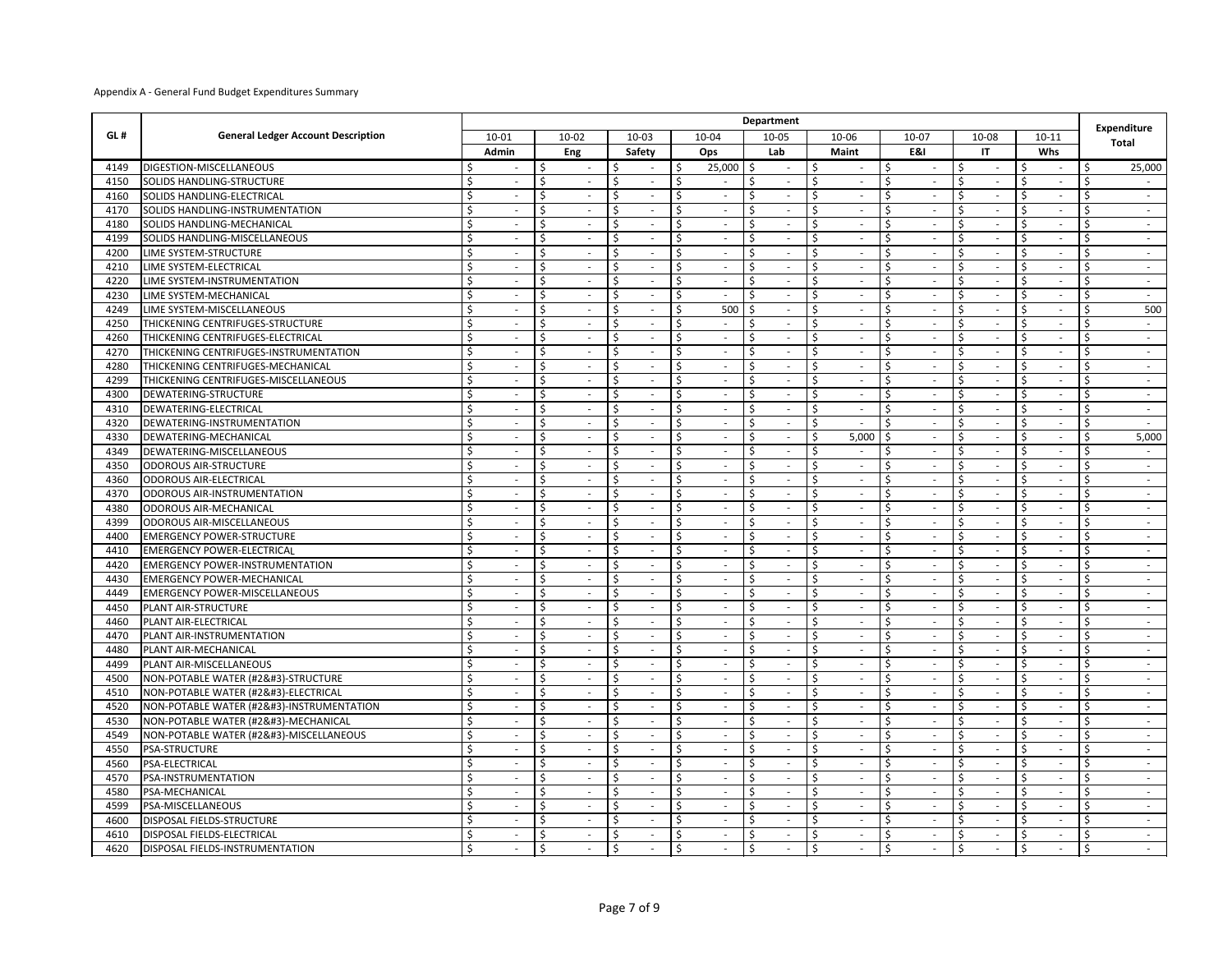|      | <b>Department</b>                                |                         |                          |                                   |                                     |                         |                             |                                  |                         |                             |     |                             |                         |                             |           |                             |                         |                             |
|------|--------------------------------------------------|-------------------------|--------------------------|-----------------------------------|-------------------------------------|-------------------------|-----------------------------|----------------------------------|-------------------------|-----------------------------|-----|-----------------------------|-------------------------|-----------------------------|-----------|-----------------------------|-------------------------|-----------------------------|
| GL#  | <b>General Ledger Account Description</b>        | 10-01                   |                          | 10-02                             | $10 - 03$                           |                         | 10-04                       | 10-05                            |                         | 10-06                       |     | 10-07                       | 10-08                   |                             | $10 - 11$ |                             |                         | Expenditure                 |
|      |                                                  | Admin                   |                          | Eng                               | Safety                              |                         | Ops                         | Lab                              |                         | <b>Maint</b>                |     | E&I                         |                         | IT                          |           | Whs                         |                         | Total                       |
| 4630 | DISPOSAL FIELDS-MECHANICAL                       | ς                       |                          | Ŝ.                                | \$<br>$\sim$                        | \$                      | $\sim$                      | Ŝ.<br>$\overline{\phantom{a}}$   | \$                      | $\overline{\phantom{a}}$    | \$  | $\overline{\phantom{a}}$    | \$.                     |                             | Ś         | $\sim$                      | Ś                       |                             |
| 4649 | DISPOSAL FIELDS-MISCELLANEOUS                    | Ŝ.                      | $\sim$                   | <sup>\$</sup><br>$\sim$           | $\overline{\mathsf{S}}$<br>$\sim$   | $\overline{\mathsf{s}}$ | $\sim$                      | Ŝ.<br>$\sim$                     | Ŝ.                      | $\sim$                      | Ś.  | $\sim$                      | Ŝ.                      | $\sim$                      | Ś         | $\sim$                      | Ś.                      | $\sim$                      |
| 4650 | <b>CARBON COLUMNS-STRUCTURE</b>                  | Ś                       | $\sim$                   | \$<br>$\sim$                      | \$<br>$\sim$                        | \$                      | $\sim$                      | Ś<br>$\sim$                      | \$                      | $\sim$                      | \$  | $\sim$                      | \$                      | $\sim$                      | Ś         | $\sim$                      | \$                      | $\sim$                      |
| 4660 | CARBON COLUMNS-ELECTRICAL                        | Ś                       | $\sim$                   | \$<br>$\sim$                      | Ś<br>÷                              | Ś                       | $\sim$                      | Ŝ.<br>$\sim$                     | \$                      | $\sim$                      | \$  | $\sim$                      | \$.                     | $\sim$                      | Ś         | $\sim$                      | \$                      |                             |
| 4670 | CARBON COLUMNS-INSTRUMENTATION                   | Ś                       | $\sim$                   | \$<br>$\sim$                      | \$<br>÷.                            | Ś                       | $\sim$                      | Ś<br>$\blacksquare$              | \$                      | $\overline{\phantom{a}}$    | \$  | $\sim$                      | \$                      | $\sim$                      | Ś         | $\mathcal{L}_{\mathcal{A}}$ | Ś                       | $\sim$                      |
| 4680 | CARBON COLUMNS-MECHANICAL                        | Ś                       | $\sim$                   | $\zeta$<br>$\sim$                 | Ś<br>$\sim$                         | Ś.                      | $\mathcal{L}_{\mathcal{A}}$ | $\overline{\phantom{a}}$         | Ś.                      | L.                          |     | $\sim$                      | Ś                       | $\sim$                      | Ś         | $\mathbf{r}$                | Ś                       | $\mathcal{L}$               |
| 4699 | CARBON COLUMNS-MISCELLANEOUS                     | Ŝ.                      | $\mathbf{r}$             | Ŝ.<br>$\sim$                      | \$<br>$\mathcal{L}^{\mathcal{A}}$   | \$                      | $\mathcal{L}^{\mathcal{L}}$ | \$<br>$\sim$                     | \$                      | $\sim$                      | \$  | $\mathcal{L}$               | \$                      | $\sim$                      | \$        | $\mathcal{L}^{\mathcal{A}}$ | Ś                       | $\mathcal{L}_{\mathcal{A}}$ |
| 4700 | ADMIN BLDG.-STRUCTURE                            | Ś                       | $\sim$                   | \$<br>$\sim$                      | Ś<br>$\mathcal{L}^{\mathcal{A}}$    | Ś.                      | $\mathcal{L}^{\mathcal{A}}$ | Ś.<br>$\mathcal{L}$              | \$                      | $\mathbf{r}$                | Ś.  | $\mathcal{L}$               | Ś                       | $\mathcal{L}$               | \$        | $\mathcal{L}$               | Ś                       | $\sim$                      |
| 4710 | ADMIN BLDG.-ELECTRICAL                           | Ŝ.                      | $\sim$                   | Ŝ.<br>$\sim$                      | \$<br>$\mathcal{L}^{\mathcal{L}}$   | Ś.                      | $\sim$                      | Ś.<br>$\sim$                     | Ŝ.                      | $\sim$                      | Ś   | $\blacksquare$              | \$                      | $\mathcal{L}_{\mathcal{A}}$ | \$        | $\sim$                      | Ś.                      | $\mathcal{L}_{\mathcal{A}}$ |
| 4720 | ADMIN BLDG.-INSTRUMENTATION                      | Ŝ.                      | $\sim$                   | Ŝ.<br>$\sim$                      | Ś<br>$\mathcal{L}_{\mathcal{A}}$    | Ś.                      | $\sim$                      | Ś<br>$\sim$                      | \$                      | $\sim$                      | Ś   | $\sim$                      | $\mathsf{\$}$           | $\sim$                      | Ś         | $\sim$                      | Ś.                      | $\sim$                      |
| 4730 | ADMIN BLDG.-MECHANICAL                           | Ŝ.                      | $\sim$                   | Ŝ.<br>$\sim$                      | \$<br>$\sim$                        | \$                      | $\sim$                      | \$<br>$\sim$                     | \$                      | $\overline{\phantom{a}}$    | \$  | $\mathcal{L}$               | \$                      | $\sim$                      | \$        | $\sim$                      | \$                      | $\sim$                      |
| 4749 | ADMIN BLDG.-MISCELLANEOUS                        | $\zeta$                 | $\sim$                   | Ś<br>$\mathcal{L}_{\mathcal{A}}$  | \$<br>$\mathcal{L}^{\mathcal{L}}$   | Ś.                      | $\mathcal{L}^{\mathcal{L}}$ | $\zeta$<br>$\mathbb{Z}^+$        | $\overline{\mathsf{S}}$ | $\sim$                      | Ś   | $\mathcal{L}_{\mathcal{A}}$ | $\overline{\mathsf{s}}$ | $\mathcal{L}_{\mathcal{A}}$ | Ś         | $\mathbf{r}$                | Ś                       | $\mathcal{L}_{\mathcal{A}}$ |
| 4750 | GENERAL BUILDINGS AND GROUNDS-STRUCTURE          | Ś                       | $\sim$                   | Ś<br>$\sim$                       | Ś<br>$\overline{\phantom{a}}$       | Ś.                      | $\overline{\phantom{a}}$    | Ś<br>$\overline{\phantom{a}}$    | \$                      | 20,000                      |     | $\overline{\phantom{a}}$    | Ś                       | $\sim$                      | Ś         | 10,000                      | Ś                       | 30,000                      |
| 4760 | GENERAL BUILDINGS AND GROUNDS-ELECTRICAL         | Ś                       | $\mathbf{r}$             | \$<br>$\mathcal{L}$               | \$<br>$\mathcal{L}^{\mathcal{A}}$   | Ś.                      | $\mathcal{L}^{\mathcal{L}}$ | Ś.<br>$\mathbb{Z}^2$             | \$                      | $\overline{\phantom{a}}$    | Ś.  | $\mathbb{Z}^2$              | \$                      | $\sim$                      | Ś         | $\overline{a}$              | Ś                       | $\sim$                      |
| 4770 | GENERAL BUILDINGS AND GROUNDS-INSTRUMENTATION    | Ś                       | $\sim$                   | \$<br>$\sim$                      | \$<br>$\sim$                        | \$                      | $\mathcal{L}$               | Ŝ.<br>$\sim$                     | \$                      | $\sim$                      | \$  | $\mathcal{L}_{\mathcal{A}}$ | Ś                       | $\sim$                      | \$        | $\mathcal{L}_{\mathcal{A}}$ | \$                      | $\sim$                      |
| 4780 | GENERAL BUILDINGS AND GROUNDS-MECHANICAL         | Ś                       | $\sim$                   | Ŝ.<br>$\sim$                      | Ś<br>$\sim$                         | Ś.                      | $\sim$                      | Ś.<br>$\sim$                     | \$                      | 4,000                       | \$  | 5,000                       | -\$                     | $\sim$                      | \$        | $\sim$                      | Ś.                      | 9,000                       |
| 4799 | GENERAL BUILDINGS AND GROUNDS-MISCELLANEOUS      | Ś                       | $\sim$                   | Ŝ.<br>$\overline{\phantom{a}}$    | $\mathsf{\hat{S}}$<br>$\sim$        | \$                      | $\sim$                      | Ś<br>$\sim$                      | \$                      | $\sim$                      | Ś   | $\sim$                      | \$                      | $\sim$                      | Ś         | $\overline{\phantom{a}}$    | \$                      | $\sim$                      |
| 4800 | ALL FACILITY PURPOSE-TOOLS                       | Ś                       | $\sim$                   | Ś<br>$\sim$                       | Ś<br>÷.                             | \$                      | 3,000                       | \$<br>$\blacksquare$             | \$                      | 25,000                      | -\$ | 5,000                       | ۱\$                     | 5,000                       | -\$       | $\sim$                      | Ś                       | 38,000                      |
| 4801 | ALL FACILITY PURPOSE-RADIOS                      | Ś                       | $\sim$                   | \$<br>$\sim$                      | \$<br>÷.                            | \$                      | $\sim$                      | Ś<br>$\overline{\phantom{a}}$    | \$                      | $\blacksquare$              | \$  | 5,000                       | \$                      | $\sim$                      | \$        | $\overline{\phantom{a}}$    | Ś                       | 5,000                       |
| 4802 | ALL FACILITY PURPOSE-OIL/LUBRICANTS              | Ś                       |                          | Ś                                 | Ś<br>÷.                             | Ś.                      | $\mathcal{L}_{\mathcal{A}}$ | Ś<br>$\overline{\phantom{a}}$    | \$                      | 1.000                       | \$  | $\blacksquare$              | \$                      | $\sim$                      | Ś         | $\mathcal{L}_{\mathcal{A}}$ | Ś                       | 1,000                       |
| 4803 | ALL FACILITY PURPOSE-BICYCLES                    | Ŝ.                      | ÷                        | \$<br>$\mathcal{L}$               | \$<br>÷                             | \$                      | $\mathcal{L}^{\mathcal{L}}$ | \$<br>$\overline{\phantom{a}}$   | \$                      | 1,000                       | \$  | $\blacksquare$              | \$                      | $\mathcal{L}$               | \$        | $\mathcal{L}^{\mathcal{A}}$ | Ś                       | 1,000                       |
| 4804 | ALL FACILITY PURPOSE-FACILITY CARTS              | \$                      | $\mathcal{L}$            | \$<br>$\mathcal{L}_{\mathcal{A}}$ | Ś.<br>$\omega$                      | \$                      | $\mathcal{L}$               | Ŝ.<br>$\mathbb{Z}^2$             | \$                      | 1.000                       | Ŝ.  | $\mathcal{L}_{\mathcal{A}}$ | \$                      | $\sim$                      | Ś.        | $\mathcal{L}^{\mathcal{A}}$ | Ś.                      | 1,000                       |
| 4805 | ALL FACILITY PURPOSE-IT SCADA                    | \$                      | $\overline{\phantom{a}}$ | \$<br>$\overline{\phantom{a}}$    | \$<br>$\sim$                        | \$                      | $\sim$                      | \$<br>$\sim$                     | \$                      | $\sim$                      | Ś   | $\sim$                      | \$                      | 35,000                      | \$        | $\sim$                      | \$                      | 35,000                      |
| 4806 | ALL FACILITY PURPOSE-IT AUTOMATION               | Ś                       | $\sim$                   | Ŝ.<br>$\mathcal{L}_{\mathcal{A}}$ | Ś<br>$\mathcal{L}_{\mathcal{A}}$    | Ś.                      | $\mathcal{L}_{\mathcal{A}}$ | Ś<br>$\sim$                      | \$                      | $\mathcal{L}_{\mathcal{A}}$ | Ś   | $\overline{\phantom{a}}$    | Ŝ                       | $\sim$                      | Ś         | $\mathcal{L}_{\mathcal{A}}$ | Ś                       | $\mathbb{Z}^2$              |
| 4807 | ALL FACILITY PURPOSE-IT EQUIPMENT                | Ś                       | $\sim$                   | Ś<br>$\sim$                       | \$<br>÷.                            | \$                      | $\sim$                      | Ś<br>$\sim$                      | \$                      | $\overline{\phantom{a}}$    | Ś   | $\sim$                      | Ś                       | 35,000                      | Ś         | $\sim$                      | Ś                       | 35,000                      |
| 4808 | ALL FACILITY PURPOSE-IT COMPUTERS                | Ś                       | $\sim$                   | Ś<br>$\sim$                       | \$<br>÷.                            | Ś.                      | $\mathcal{L}_{\mathcal{A}}$ | Ś<br>$\overline{\phantom{a}}$    | \$                      | $\overline{\phantom{a}}$    | Ś   | $\overline{\phantom{a}}$    | Ś                       | 10,000                      | Ś         | $\mathcal{L}$               | Ś                       | 10,000                      |
| 4809 | ALL FACILITY PURPOSE-SMALL EQUIPMENT             | \$                      |                          | \$                                | Ś<br>$\sim$                         | Ś.                      | 5,000                       | $\overline{\phantom{a}}$         | \$                      | 3,500                       |     | $\overline{\phantom{a}}$    |                         |                             | \$        | $\mathcal{L}_{\mathcal{A}}$ | $\zeta$                 | 8,500                       |
| 4810 | ALL FACILITY PURPOSE-HOSES                       | Ś                       | $\overline{a}$           | \$<br>$\sim$                      | \$<br>$\sim$                        | \$                      | 3,000                       | \$<br>$\sim$                     | \$                      | $\sim$                      | \$  | $\mathcal{L}$               | $\mathsf{\$}$           | $\overline{a}$              | \$        | $\mathcal{L}^{\mathcal{A}}$ | Ś                       | 3,000                       |
| 4811 | ALL FACILITY PURPOSE-SECURITY                    | $\overline{\mathsf{s}}$ | $\sim$                   | Ŝ.<br>$\sim$                      | $\overline{\mathsf{S}}$<br>$\sim$   | $\overline{\mathsf{S}}$ | $\sim$                      | Ŝ.<br>$\sim$                     | s,                      | 2,500                       | Ŝ.  | $\mathcal{L}_{\mathcal{A}}$ | $\overline{\mathsf{S}}$ | 5,000                       | Ś         | $\sim$                      | $\overline{\mathsf{S}}$ | 7,500                       |
| 4812 | ALL FACILITY PURPOSE-JANITORIAL SUPPLIES         | Ś                       | $\sim$                   | \$<br>$\sim$                      | \$<br>$\sim$                        | $\mathsf{S}$            | $\sim$                      | Ś.<br>$\sim$                     | \$                      | 7,000                       | Ŝ.  | $\blacksquare$              | \$                      | $\sim$                      | Ś         | $\sim$                      | Ś.                      | 7,000                       |
| 4813 | ALL FACILITY PURPOSE-PAINT SUPPLIES              | \$                      | $\sim$                   | \$<br>$\sim$                      | \$<br>$\mathcal{L}_{\mathcal{A}}$   | \$                      | $\sim$                      | Ŝ.<br>$\blacksquare$             | \$                      | 5,000                       | \$  | $\sim$                      | \$                      | $\sim$                      | Ś         | $\sim$                      | \$                      | 5,000                       |
| 4849 | ALL FACILITY PURPOSE-MISCELLANEOUS               | Ś                       | $\sim$                   | Ś<br>$\sim$                       | \$<br>$\sim$                        | \$                      | 1,500                       | Ŝ.<br>$\blacksquare$             | \$                      | 5,000                       | Ŝ   | $\sim$                      | Ś                       | $\sim$                      | Ś         | $\sim$                      | Ś                       | 6,500                       |
| 4850 | CHEMICAL FACILITIES-STRUCTURE                    | $\zeta$                 |                          | $\zeta$<br>$\sim$                 | \$<br>÷.                            | $\mathsf{\hat{S}}$      | $\sim$                      | $\zeta$<br>$\mathbf{r}$          | \$                      | $\sim$                      | \$  | $\overline{\phantom{a}}$    | Ś                       | $\sim$                      | Ś         | $\sim$                      | Ś                       | $\sim$                      |
| 4860 | CHEMICAL FACILITIES-ELECTRICAL                   | Ŝ.                      |                          | $\zeta$                           | Ś<br>$\overline{\phantom{a}}$       | Ŝ.                      | $\overline{\phantom{a}}$    | $\overline{\phantom{a}}$         | Ś.                      | ÷,                          | Ś   | $\mathcal{L}$               | Ś                       | $\sim$                      | Ś         | $\mathcal{L}$               | Ś                       | $\mathbb{Z}^+$              |
| 4870 | CHEMICAL FACILITIES-INSTRUMENTATION              | Ś                       | $\overline{a}$           | Ŝ.<br>$\sim$                      | \$<br>÷.                            | Ŝ.                      | $\sim$                      | Ŝ.<br>$\sim$                     | \$                      | $\overline{\phantom{a}}$    | \$  | $\overline{\phantom{a}}$    | $\zeta$                 | $\sim$                      | Ś         | $\sim$                      | Ś                       | $\sim$                      |
| 4880 | CHEMICAL FACILITIES-MECHANICAL                   | Ś                       | $\sim$                   | \$<br>$\sim$                      | \$<br>$\sim$                        | \$                      | 6,000                       | Ś.<br>$\mathbb{Z}^2$             | \$                      | $\mathcal{L}$               | Ś   | $\mathcal{L}_{\mathcal{A}}$ | Ś                       | $\sim$                      | Ś         | $\mathcal{L}^{\mathcal{A}}$ | Ś.                      | 6,000                       |
| 4899 | CHEMICAL FACILITIES-MISCELLANEOUS                | Ś                       | $\sim$                   | \$<br>$\sim$                      | Ś<br>$\sim$                         | Ś.                      | 1,500                       | Ŝ.<br>$\sim$                     | \$                      | $\overline{\phantom{a}}$    | Ś   | $\overline{\phantom{a}}$    | \$                      | $\sim$                      | Ś         | $\sim$                      | Ś.                      | 1,500                       |
| 4900 | <b>EMERGENCY RETENTION BASIN-STRUCTURE</b>       | Ŝ.                      | $\sim$                   | \$<br>$\sim$                      | \$<br>$\mathcal{L}_{\mathcal{A}}$   | \$                      | $\sim$                      | Ś<br>$\mathcal{L}_{\mathcal{A}}$ | \$                      | $\sim$                      | Ś   | $\sim$                      | $\mathsf{\$}$           | $\sim$                      | Ś         | $\sim$                      | Ś                       | $\sim$                      |
| 4910 | <b>EMERGENCY RETENTION BASIN-ELECTRICAL</b>      | Ś                       | $\sim$                   | Ś<br>$\sim$                       | Ś<br>÷.                             | Ś                       | $\sim$                      | Ŝ.<br>$\overline{\phantom{a}}$   | \$                      | $\sim$                      | Ś   | $\overline{a}$              | Ś                       | $\sim$                      | Ś         | $\mathbf{r}$                | Ś                       | $\sim$                      |
| 4920 | <b>EMERGENCY RETENTION BASIN-INSTRUMENTATION</b> | Ś                       | $\overline{\phantom{a}}$ | \$<br>$\sim$                      | \$<br>÷.                            | Ś.                      | $\mathcal{L}_{\mathcal{A}}$ | Ś<br>$\blacksquare$              | \$                      | ÷,                          | Ś   | $\overline{\phantom{a}}$    | \$                      | $\sim$                      | Ś         | $\sim$                      | Ś                       | $\blacksquare$              |
| 4930 | <b>EMERGENCY RETENTION BASIN-MECHANICAL</b>      | Ŝ.                      | $\mathbf{r}$             | Ŝ.<br>$\sim$                      | Ś.<br>÷.                            | Ŝ.                      | $\omega$                    | Ŝ.<br>$\mathbb{Z}^2$             | Ś.                      | $\overline{\phantom{a}}$    | Ś   | $\mathcal{L}$               | Ŝ                       | $\mathcal{L}$               | Ś         | $\mathcal{L}$               | Ś                       | $\mathcal{L}^{\mathcal{L}}$ |
| 4949 | <b>EMERGENCY RETENTION BASIN-MISCELLANEOUS</b>   | Ś                       | $\overline{a}$           | Ŝ.<br>$\overline{\phantom{a}}$    | $\mathsf{\hat{S}}$<br>$\mathcal{L}$ | \$                      | $\mathcal{L}$               | Ś<br>$\mathcal{L}_{\mathcal{A}}$ | \$                      | $\overline{\phantom{a}}$    | \$  | $\sim$                      | $\mathsf{\$}$           | $\mathcal{L}$               | Ś         | $\mathcal{L}^{\mathcal{A}}$ | Ś                       | $\mathcal{L}_{\mathcal{A}}$ |
| 5000 | <b>EMERGENCY STORAGE PONDS-STRUCTURE</b>         | Ś                       | $\mathcal{L}$            | \$<br>$\sim$                      | $\overline{\mathsf{S}}$<br>$\sim$   | \$                      | $\mathcal{L}$               | Ś.<br>$\mathcal{L}$              | \$                      | $\sim$                      | \$  | $\mathcal{L}_{\mathcal{A}}$ | $\overline{\mathsf{s}}$ | $\sim$                      | Ś         | $\mathcal{L}^{\mathcal{A}}$ | Ś.                      | $\sim$                      |
| 5010 | EMERGENCY STORAGE PONDS-ELECTRICAL               | Ś                       | $\sim$                   | Ŝ.<br>$\sim$                      | Ś<br>$\sim$                         | \$                      | $\sim$                      | Ś<br>$\overline{\phantom{a}}$    | \$                      | $\overline{\phantom{a}}$    | Ś   | $\overline{\phantom{a}}$    | Ś                       | $\sim$                      | Ś         | $\sim$                      | Ś                       | $\blacksquare$              |
| 5020 | <b>EMERGENCY STORAGE PONDS-INSTRUMENTATION</b>   | Ś                       | $\sim$                   | \$<br>$\sim$                      | \$<br>$\sim$                        | Ś.                      | $\sim$                      | Ś.<br>$\sim$                     | \$                      | $\sim$                      | Ś.  | $\sim$                      | \$                      | $\sim$                      | Ś         | $\sim$                      | Ś.                      | $\sim$                      |
| 5030 | <b>EMERGENCY STORAGE PONDS-MECHANICAL</b>        | Ś                       | $\sim$                   | \$<br>$\sim$                      | \$<br>$\sim$                        | \$                      | $\sim$                      | \$<br>$\blacksquare$             | \$                      | $\overline{\phantom{a}}$    | \$  | $\sim$                      | Ś                       | $\sim$                      | Ś         | $\sim$                      | \$                      | $\sim$                      |
| 5049 | <b>EMERGENCY STORAGE PONDS-MISCELLANEOUS</b>     | Ś                       |                          | $\zeta$                           | $\zeta$<br>÷.                       | Ś.                      | $\mathcal{L}_{\mathcal{A}}$ | $\overline{a}$                   | Ś.                      | $\overline{a}$              | Ś   | $\overline{a}$              | \$                      | $\overline{\phantom{a}}$    | Ś         | $\sim$                      | Ś                       | $\mathcal{L}$               |
| 5300 | MAIN LAB-EQUIPMENT                               | Ŝ.                      | ÷                        | Ŝ.<br>$\sim$                      | \$<br>$\sim$                        | \$                      | $\mathcal{L}$               | 13,000<br>Ś                      | \$                      | $\sim$                      | \$  | $\mathcal{L}$               | \$                      | $\sim$                      | Ś         | $\mathcal{L}_{\mathcal{A}}$ | Ś                       | 13,000                      |
| 5310 | <b>MAIN LAB-SUPPLIES</b>                         | $\mathsf{S}$            | $\overline{a}$           | <sup>\$</sup>                     | Ś.                                  | Ŝ.                      |                             | 29,000<br>Ŝ.                     | Ŝ.                      |                             | Ŝ.  |                             | \$                      |                             | \$        |                             | Ś                       | 29,000                      |